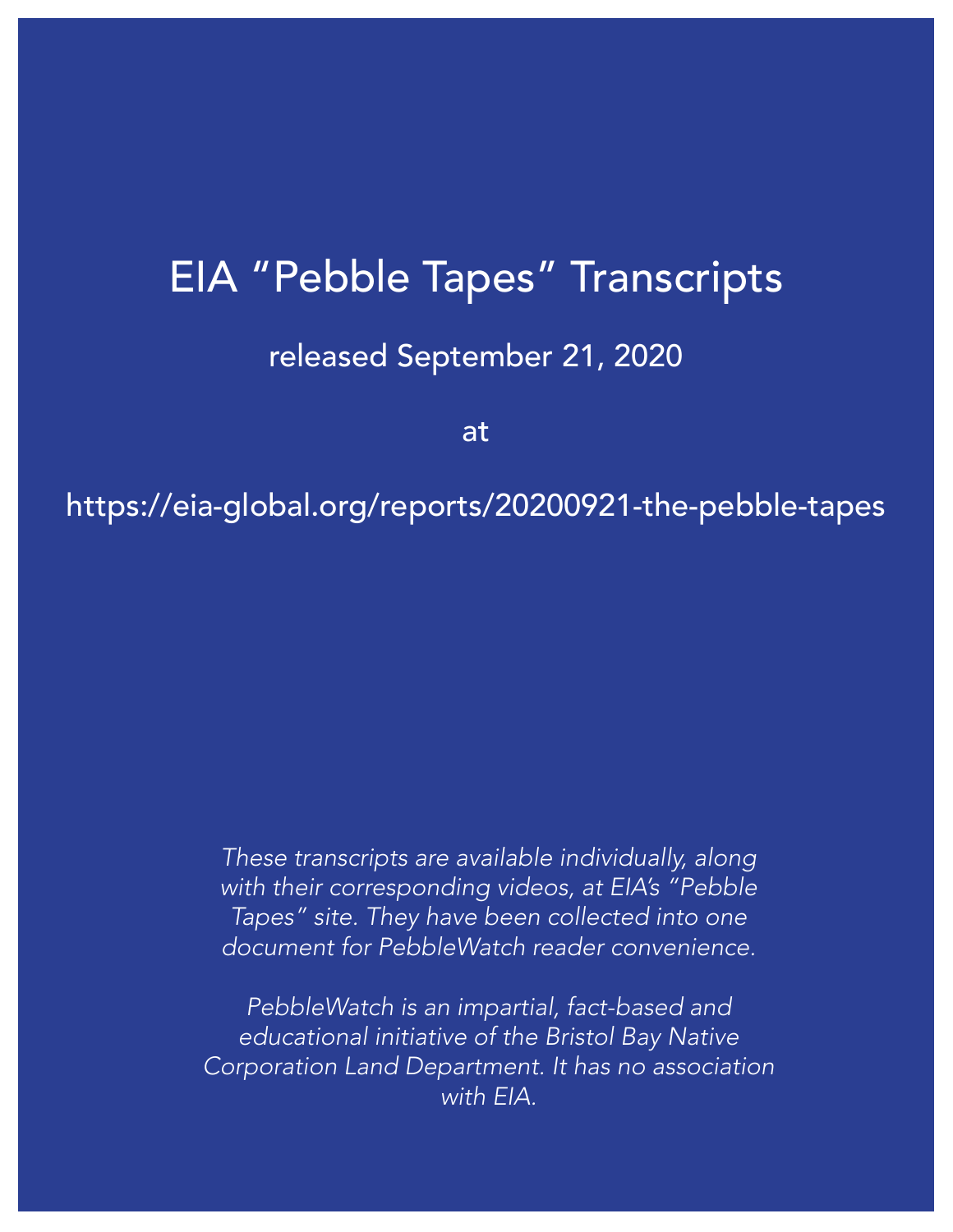## [Size and Life of Mine](https://vimeo.com/459804434)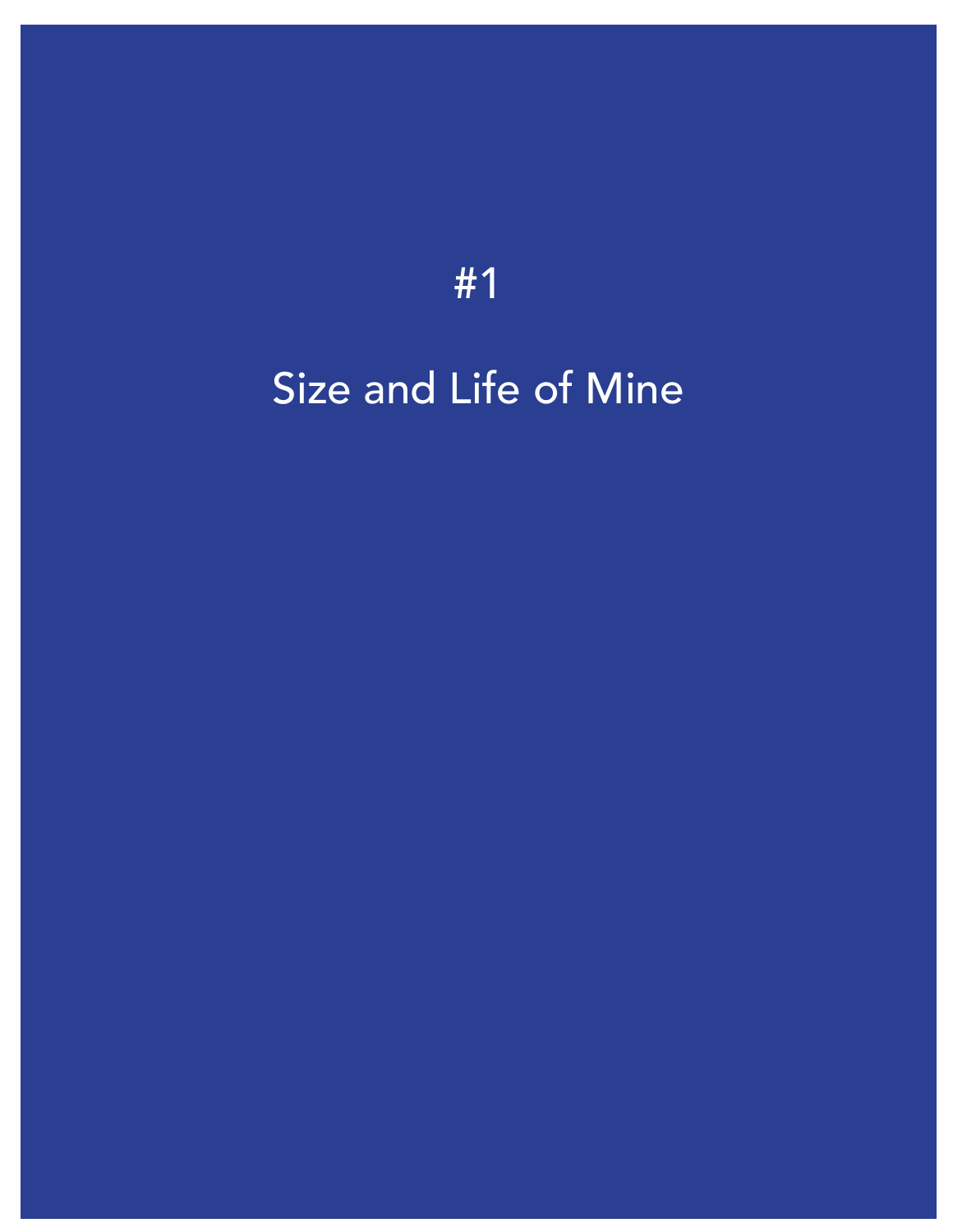The original footprint was about 16 to 18 square miles. How do we bring that down and make people comfortable? Well we said 'Ok, number one let's not use cyanide.'

Let's keep cyanide out of the region. But that costs us in our gold recovery. We recover 10 percent less gold because we don't use cyanide.

Doesn't impact the footprint, but it impacts the perception.

We then said 'Ok, let's see if we can reduce the size of the project overall and still have a reasonable economic.

So we reduced the size of the processing plant to 160,000 metric tons per day. And then we said 'Let's just have a 20-year mine life.

And one of the reasons was, I mean this entire deposit, 10 billion tons, it can be mined by open pit, but it might at some point be more reasonable to do what's called a high-volume large scale

underground mining block caving, or panel caving, but for sure the first 20 years is gonna be open pit, and during that 20 years you'll make a decision on how you will go forward.

Will it be open pit only? Block cave only? Or a combination of the two? It'll be a combination of the two, I'm pretty sure. So we said 'Let's only have a 20-year mine life'

and so that's how we kept the footprint down to five-and-a-half square miles. Is slightly smaller throughput and a 20-year mine life.

But during that 20 years, you're gonna make the application to continue for another 20. So we do have all the studies that go through all of this,

and to increase the size of the mill from 160,000 metric tons per day we can go to 220, we can go to 320. Again, some of these things you'll have to go through permitting again,

but when you've got 2,000 people working making \$100,000 a year, and the state's collecting money—the area that we're in, the Lake and Penn Borough,

which is the municipality, you have to understand there's hardly any people living in Western Alaska. In 50,000 square miles there's 7,500 people.

And 80% of them are on the coast anywhere from 120 to 500 miles away from us. The nearest two villages, both 20 miles away, are 100 people each.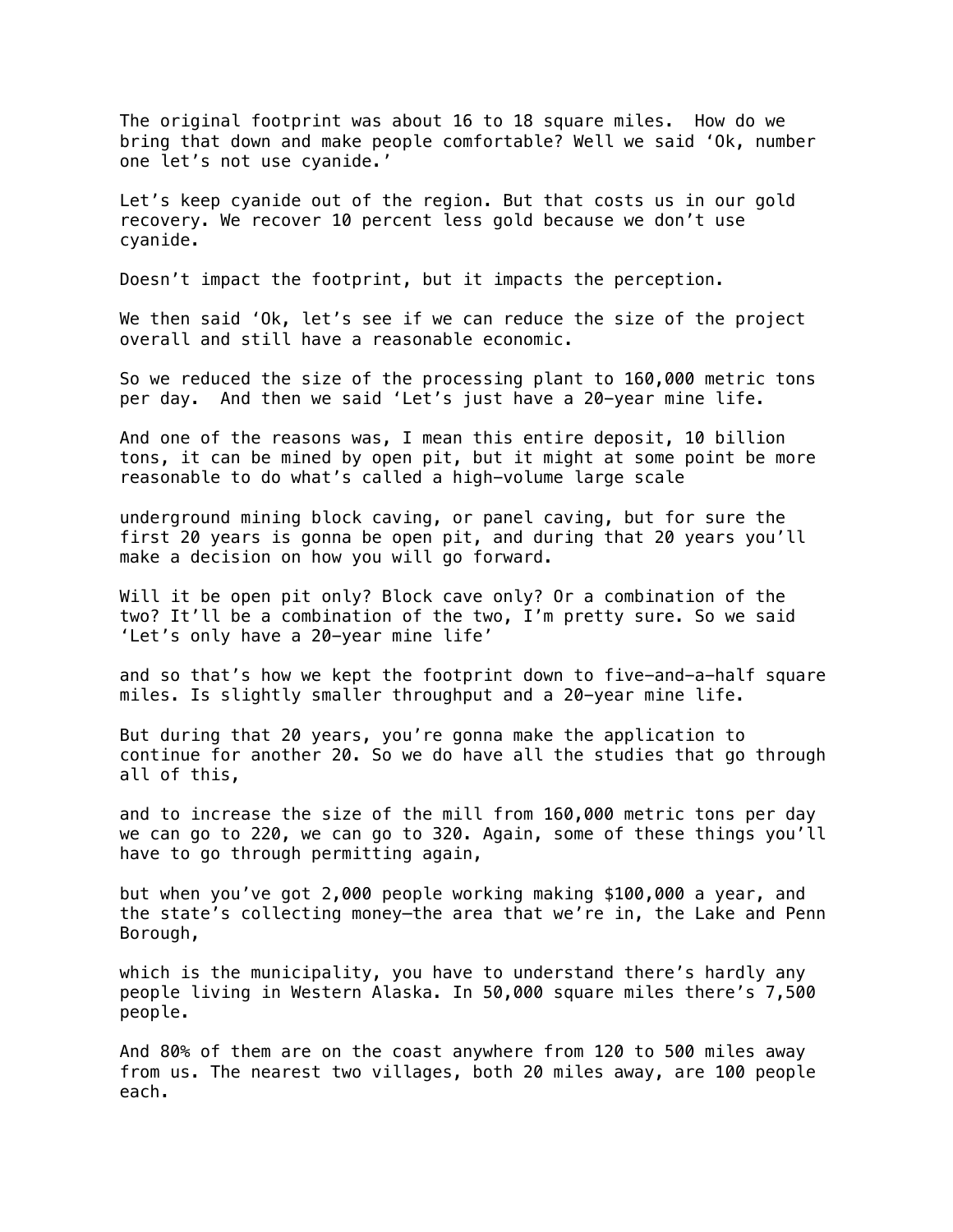You know when you look at four or five hundred square miles around Pebble there's maybe 500 people.

Investigator: So, you mean that essentially once we are in, once the mine is starting producing employment, development, after that nobody's gonna stop it?

Ronald Thiessen: No. Correct. And then those numbers from 2011— Investigator: Do you think it's gonna be unstoppable?

Yes.

Well who's gonna stop a mine that has 180- at a 160,000 metric tons per day, the first deposit that we've discovered at Pebble – and there will be more – but the first one lasts 180 years.

now we could start Pebble at say 35,000 tons and grow over a 30-40 year period. No, we're gonna start it at 160,000 tons per day.

And maybe it grows to either 260 or 320 over the next 20-30 years.

No. No in America there's not a single major mine, and there certainly isn't a major oilfield,

that didn't start out small, smaller than it has grown. And there have been constant expansions that have been suggested and approved. And that's what would happen here.

This is a well-worn path that we're following to build something that allows us to show the community and the state that we can do it, we can do it well, that it's not dangerous

and then we'll come in at some point in the future and request an extension of the time and probably an expansion of how much we are producing on a daily basis.

Well you know to some extent it's political. We probably want to file it when there's a republican administration instead of a democratic administration. You know, those kinds of things.

But frankly I'm not aware, certainly I'm not aware of a project in Alaska, where an expansion has ever been turned down. And off the top of my head I can't think of one in America.

But I know that's the case in Alaska and that's because – look we built all this infrastructure. And remember it's not just money coming to us, it's money going into the state.

I bet you that the state's going to be pounding on us to do an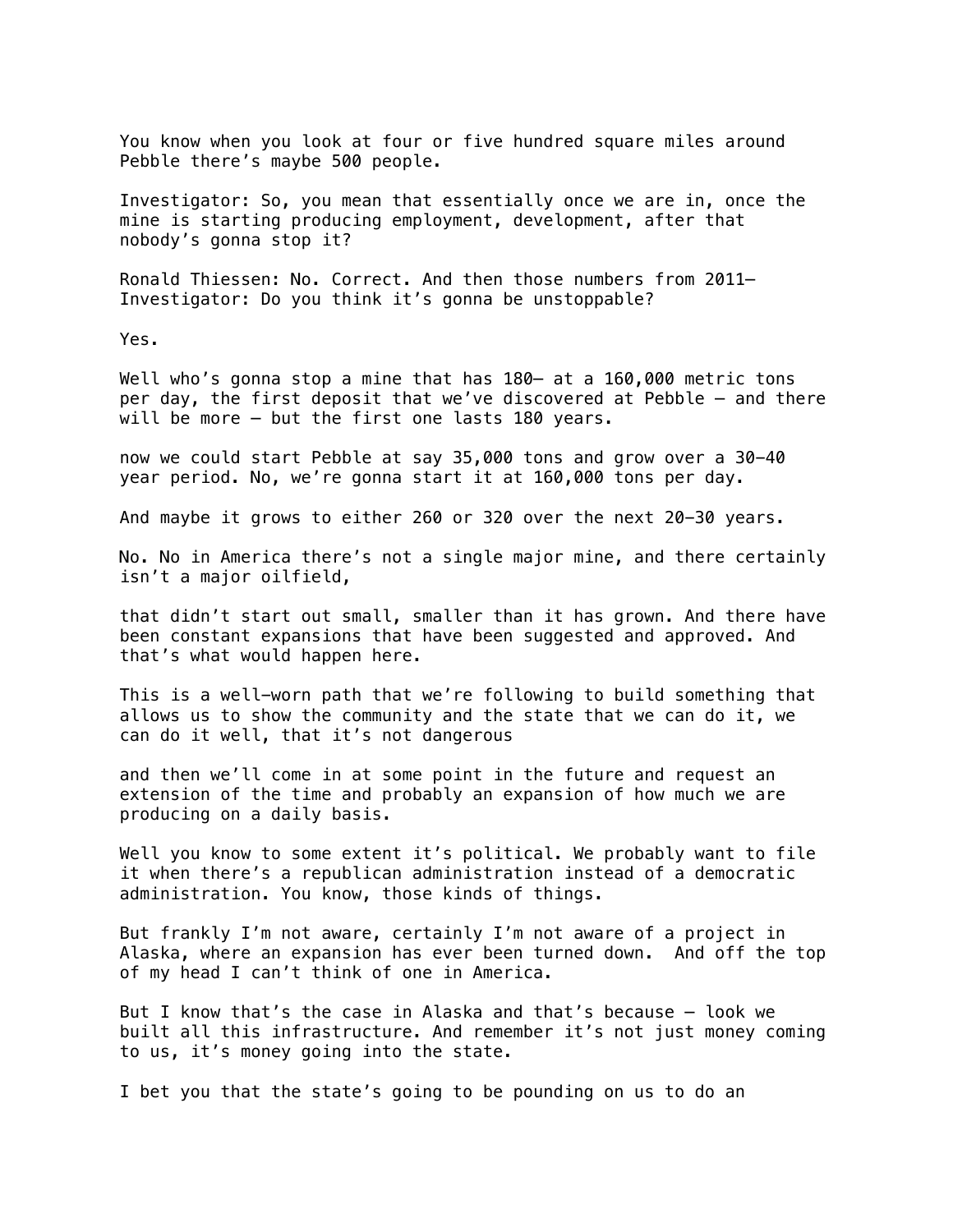expansion before we're ready to do the expansion because they want the revenue.

Investigator: So the likelihood is pretty much 100 percent almost? Tom Collier: Yes

Yes we'll need to get a federal permit and a state permit. We'll need to go through those processes, but the processes will not be as intense nor as long as this process

because you can build on what we've already done.

Well I'm just saying that based on a 180,000 short tons a day of processing capacity, and we have 10 billion tons, that's 180-year mine life.

And we know that there's more ore there so it's probably gonna be more than 200 years.

When you look at mines like Bingham Canyon in, outside Salt Lake City, that mine has been operating since the 1880s.

When you look at Chuquicamata in Chile, 1880s 1890s when those mines started up. I mean they started obviously much smaller. The biggest mine in the world is Escondida.

And Escondida started operating in the late 1980s at a 35,000 ton per day concentrator. Today it's more than ten times that size, 360,000 tons per day concentrate.

And it's the biggest copper producer in the world, that mine. It's owned by BHP, Rio, Mitsubishi, and Chile.

Investigator: And so that's very likely to be the path forward for Pebble? RT: Yes.

Once you have something like this in production why would you want to stop? And even, at the end of the day its footprint is so tiny. If we mined the whole valley it's 25 square miles.

And the land area up there is 40-50,000 square miles. And when the mines all done, finished, it fills with water and it's just another lake. And in fact, it'd be a tiny lake.

There's a lake nearby us called Six Mile Lake because it's six miles long. And Alaskans say that shouldn't really qualify as a lake, it's not big enough.

Investigator: So mining the valley would be really natural.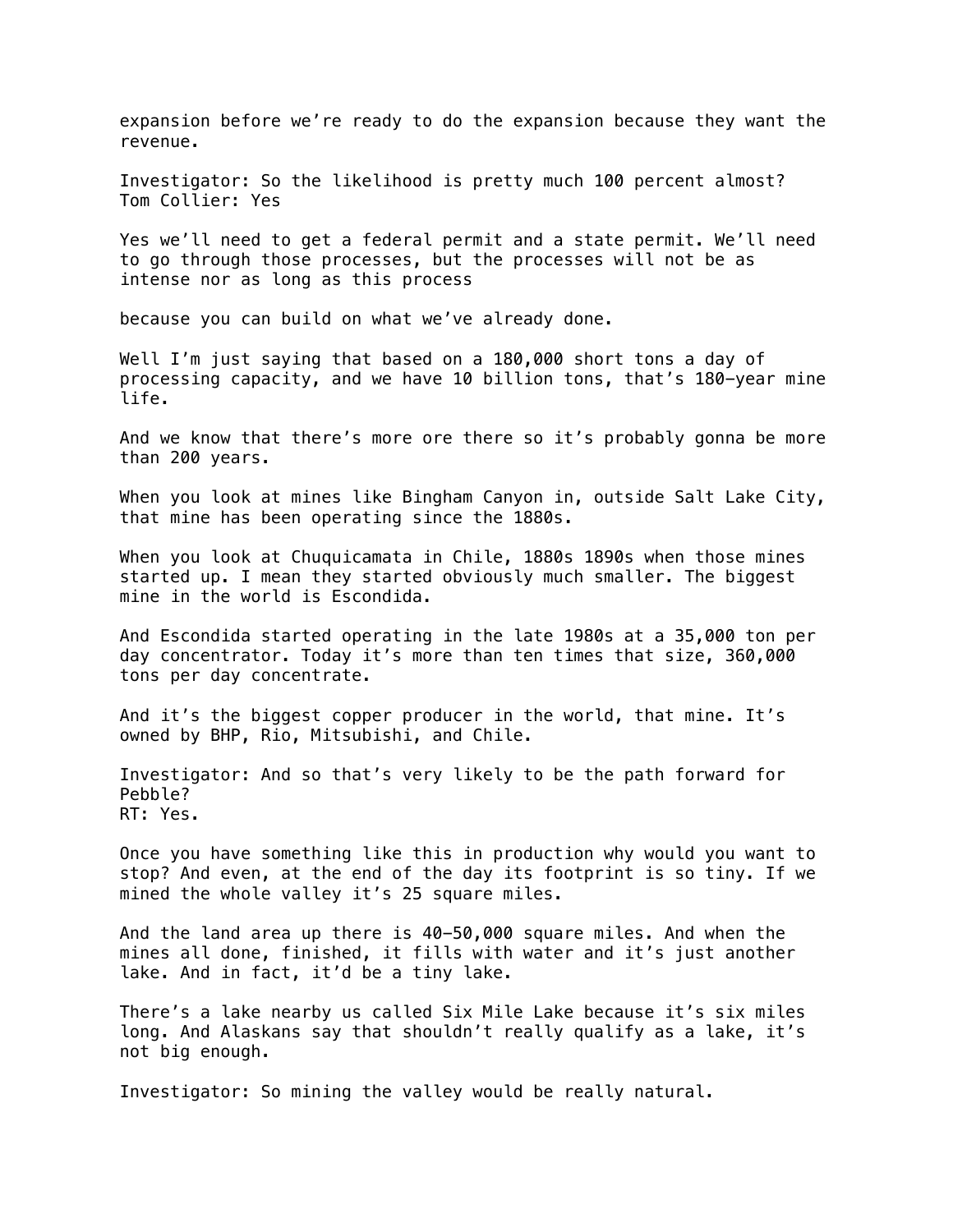Ronald Thiessen: Yes.

The northern corridor infrastructure part will handle the expansion. When that expansion comes on, you know because the PEA talks about effectively a 220,000 ton per day concentrator

and what we're building in the first stage is a 180,000 ton per day concentrator. In all likelihood the expansion mainly involves just increasing the crushing and grinding capacity,

probably one secondary, one additional line of secondary mills – not sure that we would even need a new line of SAG mills, probably just increase motor size on existing SAG mills,

but the northern corridor will handle the expansion of Pebble.

Investigator: So all is already contained, all the expansion, all the key elements of the expansion are already contained in the current project.

Ronald Thiessen: Yes

Investigator: And that's the plan? That's really the objective?

Ronald Thiessen: That is the plan, and that's because the northern corridor plan that was submitted

as part of the Pebble permitting process really came out of effectively the work that was done to accommodate the PEA, so it already has that capacity in it.

How locked are we into, you, into thinking or planning to go beyond 20 years, 180 years or so?

Ronald Thiessen: Well it's absolutely because the ore is there. We've drilled it. We've engineered it. All the work's been done for it.

The only thing that we have to do additionally is determine will there be more open pit exclusively or will we also do some underground mining like bulk underground mining, block-caving,

in which case we need to sink a shaft and do some underground work. That itself will probably be two to three hundred million dollars, but that will be carried out through that 20-year period

and then we'll make application for another 20 or maybe 40 years of mine life.

And it's not unusual that mines, you know in fact you're better off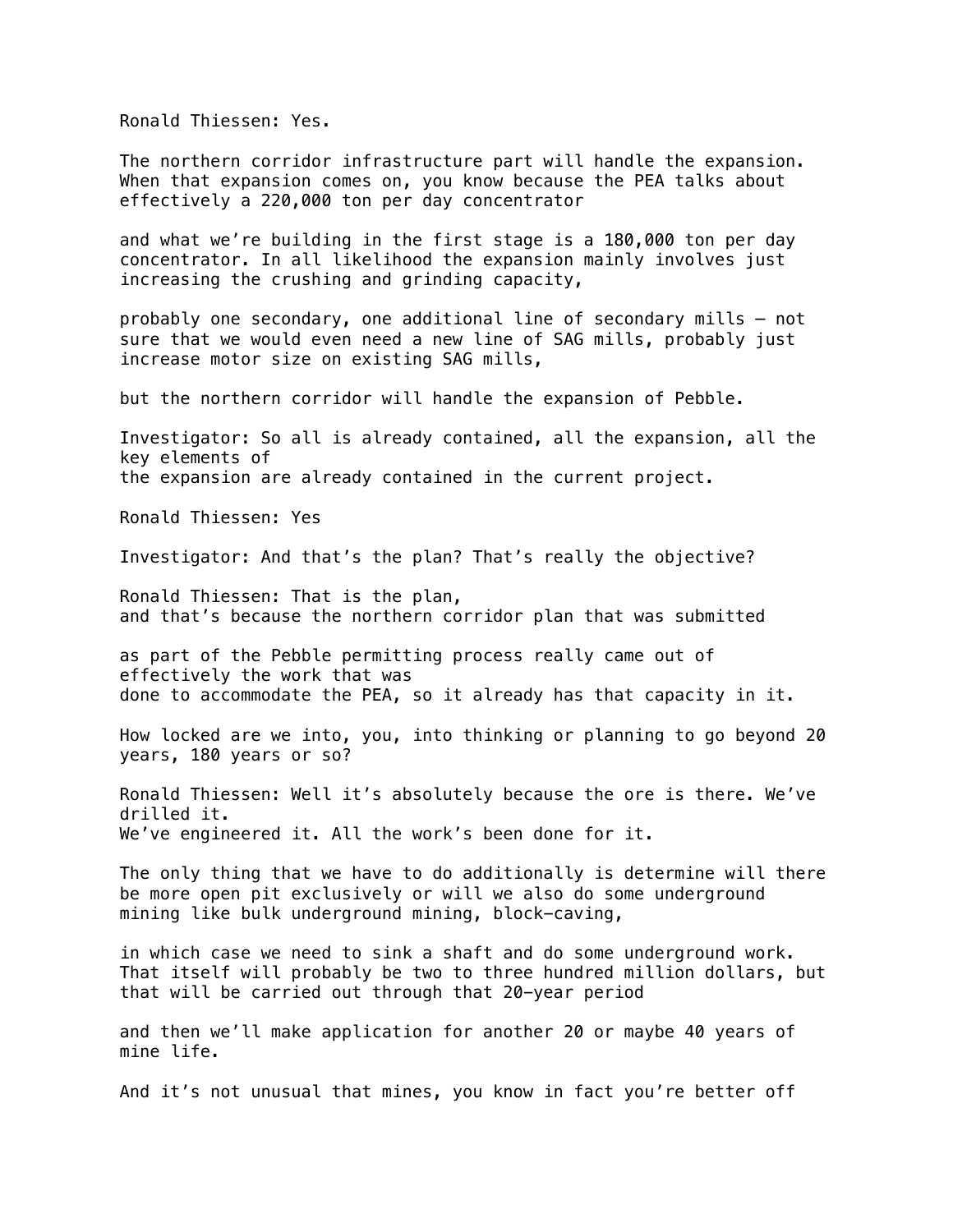asking for a permit for 20 years than asking for a permit for 60 years because we don't know what kind of mine operation we will have after 20 years. We don't know that yet. So when they ask us what the environmental footprint is of that expansion, we can't tell them today. We'll only be able to tell them in say year 12 or year 15. See this project ultimately will look a lot like the Mongolian project Oyu Tolgoi. You know where there's an open pit and there's underground.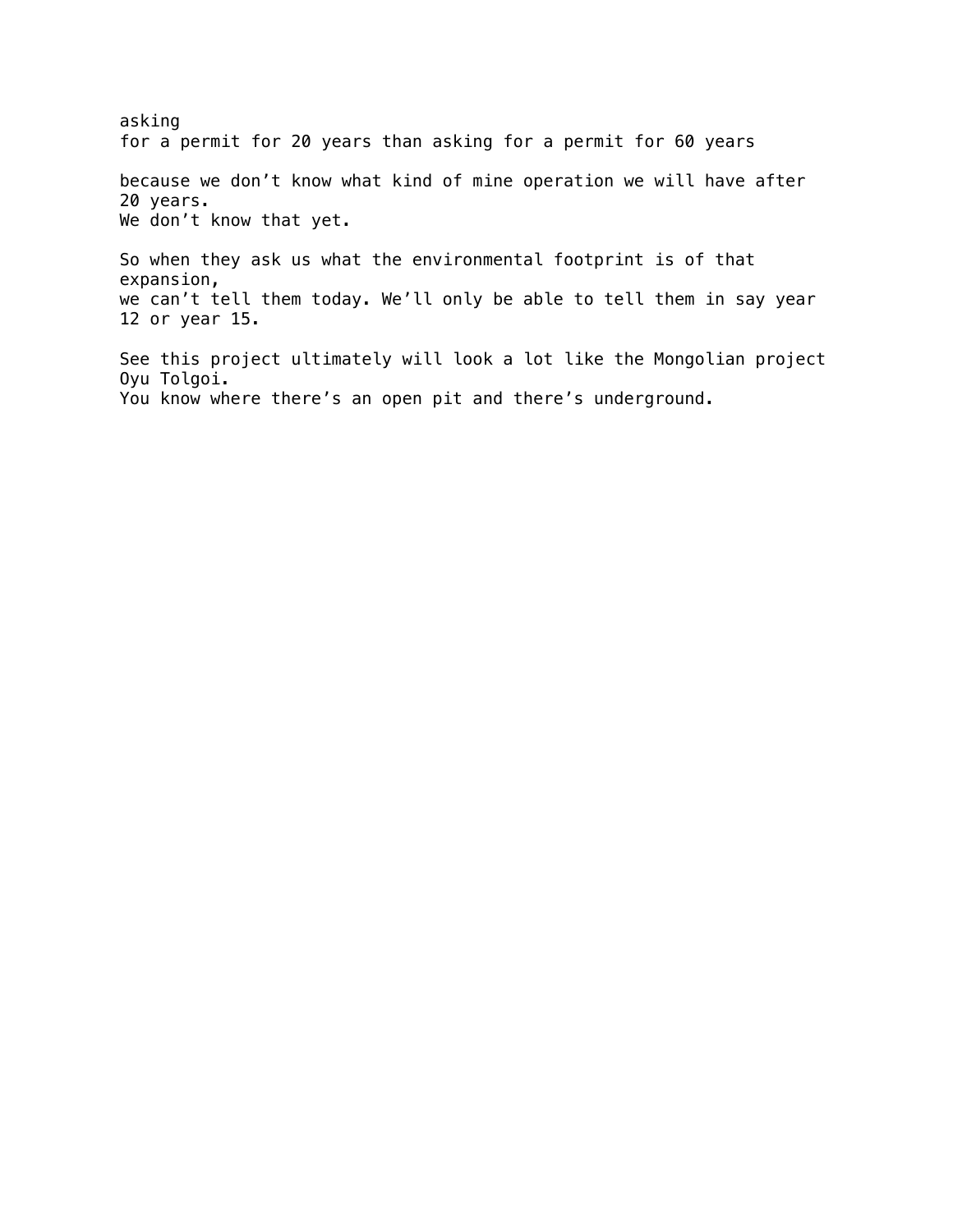### [Merging Infrastructure with Donlin Mine](https://vimeo.com/459806124)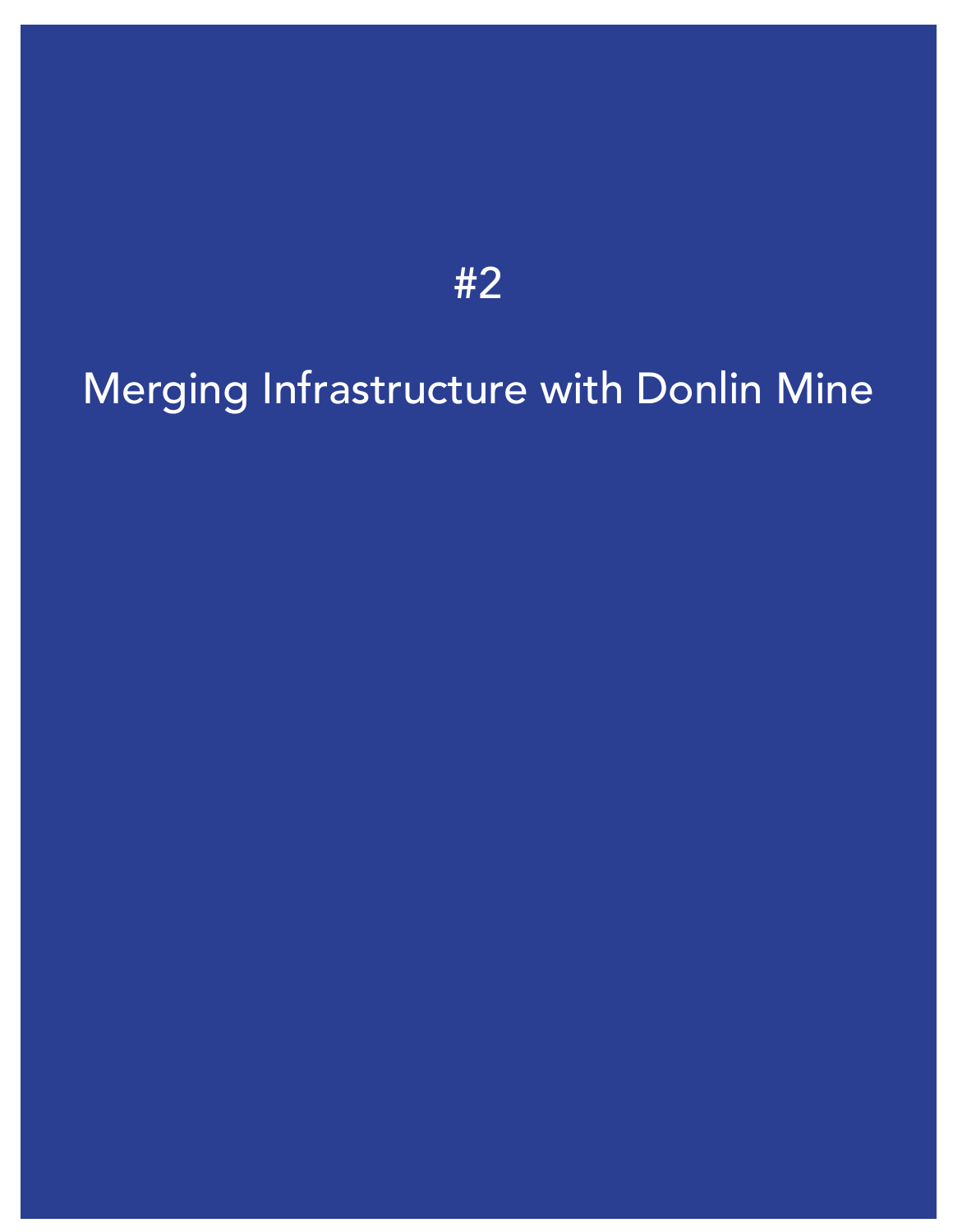I mean there is, I'm not telling you any big secrets, there is another project that's 175 miles north of Pebble.

It's called the Donlin Project. It's owned 50% by Barrick and 50% by Novagold. While currently the infrastructure for the mines are completely separate and independent,

use different directions and corridors, there is a lot of logic to us joining forces to make a single corridor. And the infrastructure on their mine is 1.5 billion,

the infrastructure on our mine is 1.5 billion. If you put them together it's not a total savings, but it's probably saving 50 to 75% of one of them.

Their infrastructure is 350 miles of road and pipeline and powerline. Ours is 85 from the port into site and then we're only 75 miles into, or 175 miles from our project

to their project and it's over easy terrain. Western Alaska doesn't look like typical Alaska. Western Alaska was eroded by ten to fifteen thousand feet of ice during the last ice age.

It's pretty flat to rolling countryside.

The Donlin issue is a little bit different and that's an issue where what did you say Ron? Ronald Thiessen: They're on native land.

Yea they're on native land. And they had to negotiate a revenue agreement with the native landowners in order to build their mine so they have to pay royalties to the native landowner.

The cost of the royalties and the cost of the capital that has to be invested in that project makes it a project that's really difficult to go forward with at the current time.

One of the things that I'm sure Ron mentioned to you is that we think it's possible that we can combine some infrastructure which has the beauty of reducing their need for capital investment,

and we think significantly, which means that this is another reason that the state's interested in pebble. Because if you flip the pebble switch on

it's likely that you may also be flipping on the Donlin switch. And we think that's a real benefit that the project has.

Investigator: Are you in discussions with them?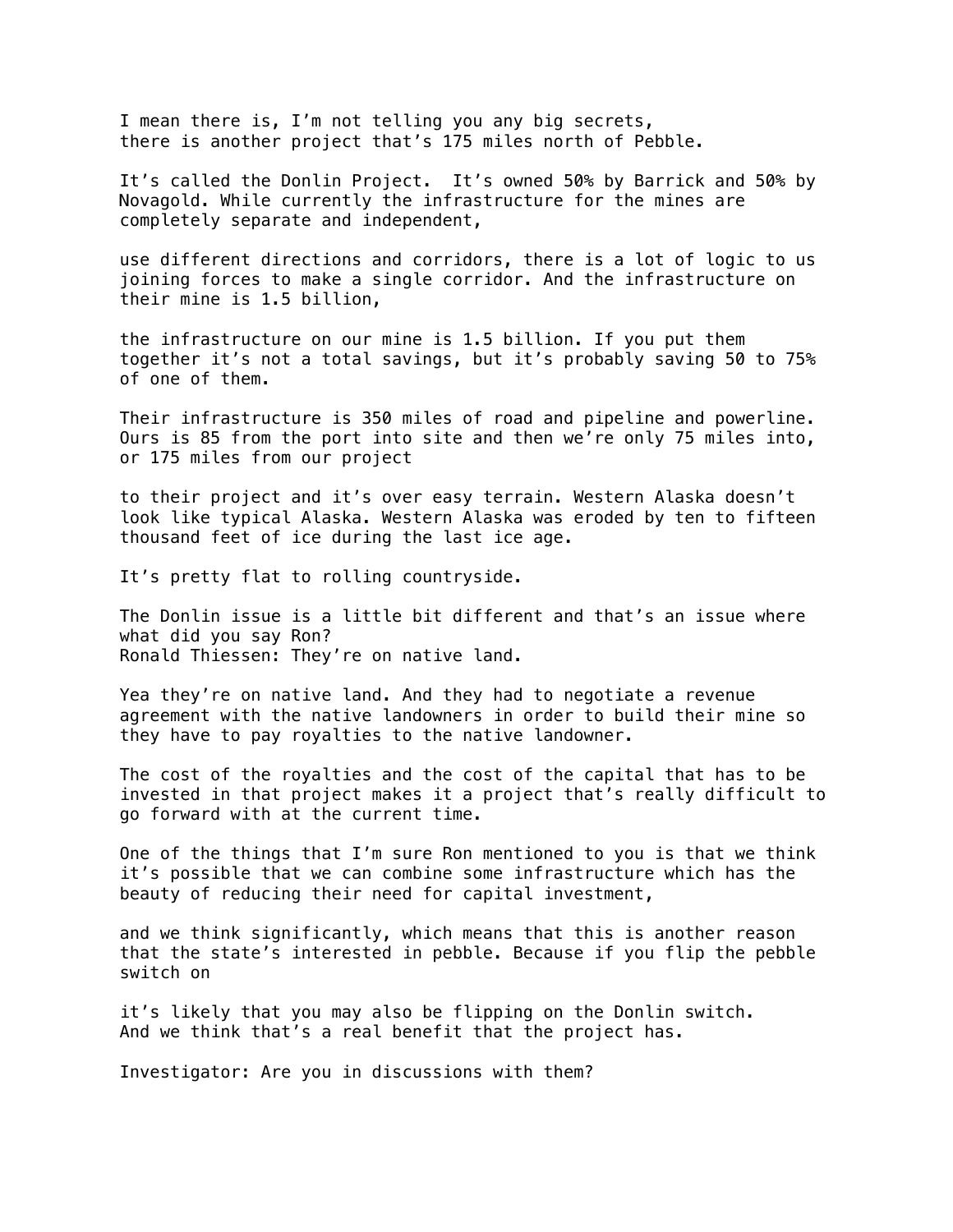That's a question for Ron to answer

Ronald Thiessen: Not exactly yet. We've had a couple conversations but really we need to get to the point where we have our ROD in place.

Investigator: And that would be the starting point... Ronald Thiessen: yes.

Investigator: … to really see more concretely… and is the governor supportive of this bigger plan for the region?

Both parties are looking to the government to underwrite the financial cost of the infrastructure and each mine has a total separate infrastructure requirement.

Donlin's comes from Anchorage, goes north and across to Donlin, I think they said it was about 350 miles through mountain passes. And ours comes from the coast and is 85 miles into the site.

And Donlin itself is 175 miles from us so if you look at it it's just logical. Donlin went ahead with their infrastructure plans because they didn't think Pebble was going to be able to get there.

But now, once we've got our ROD, then we can sit down and say ok, combining the two is not gonna be a total savings because our CapEx on our infrastructure

is gonna be close to one and a half billion, there's was one and a half billion.

So we've got one and a half billion and then a 175-mile road to build which we probably think is gonna be three quarters of a billion, something like that.

The savings will be somewhere, I'm gonna say between half a billion and three quarters of a billion, on the infrastructure.

Investigator: So it means that what doesn't make sense economically now for Donlin would make sense? That's what you're saying?

Yes. We think the economics of Donlin improve with collaboration on the infrastructure especially because we think we can bring the state in

and some of the larger native corporations to fund that infrastructure and then we pay for it over time either in tolling or payments.

In Alaska it's pretty typical that government, and there's an agency of the government called AIDEA the Alaska Export Investment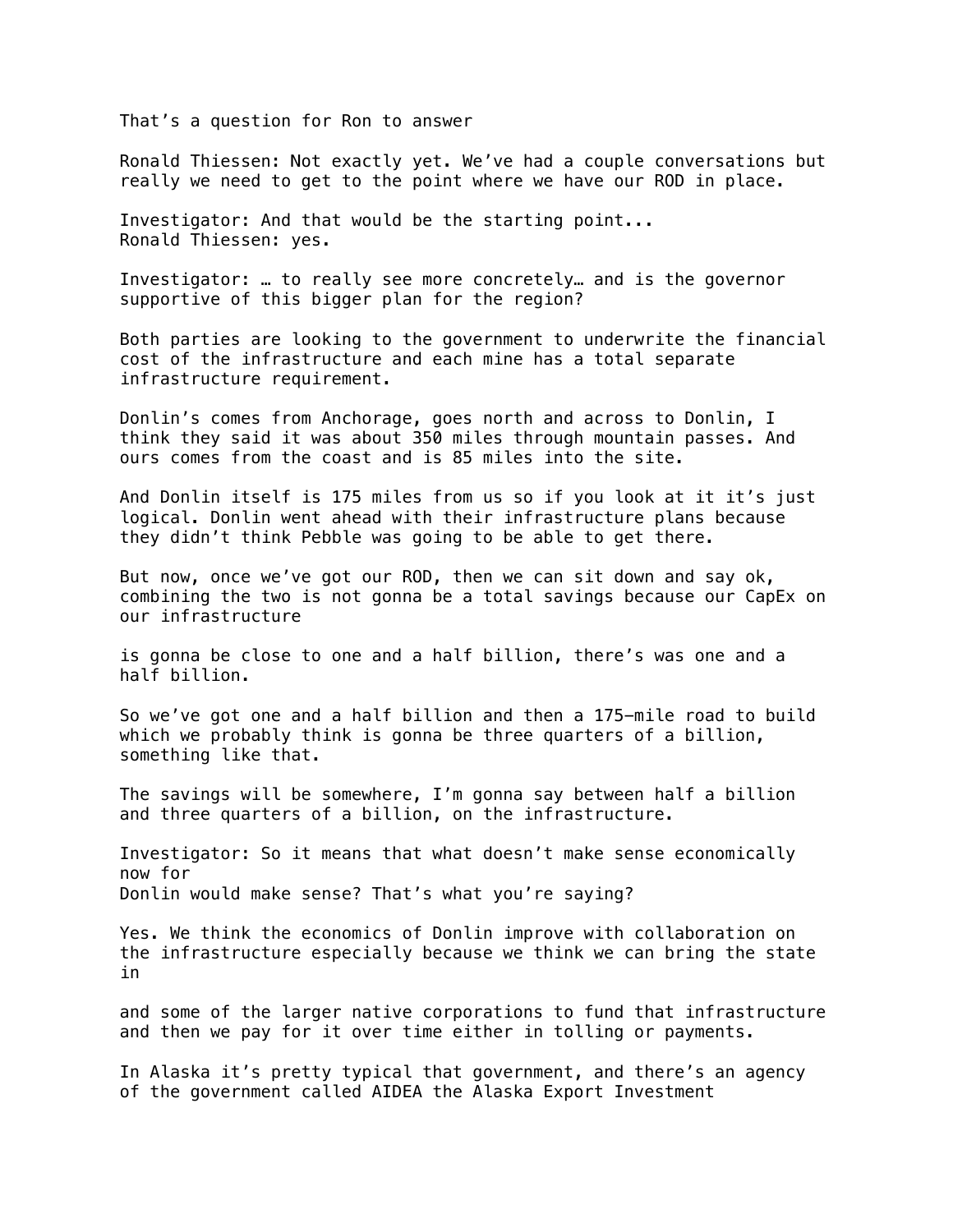Development, I don't know,

it's the Alaska Economic Investment Development of Export Association, something like that.

Anything to do with exporting their resources that that agency will look at funding the infrastructure requirements. So port, road.

The largest zinc mine in the world is Red Dog up above the Arctic Circle and AIDEA owns the port and the road. And they just charge a toll usage fee to Teck for that road.

Tom mentioned Ambler. They're permitting that road. The state's gonna own that road and they'll do the same thing, they'll charge a toll for that.

And the state can borrow money cheaper than we can and they can also issue what's called tax free bonds to do that.

So initially it would require us to work together and then approach the government together.

Investigator: Alaska or Federal? Ronald Thiessen: Alaska.

Investigator: Which would make it easier then? Ronald Thiessen: Much easier, yea.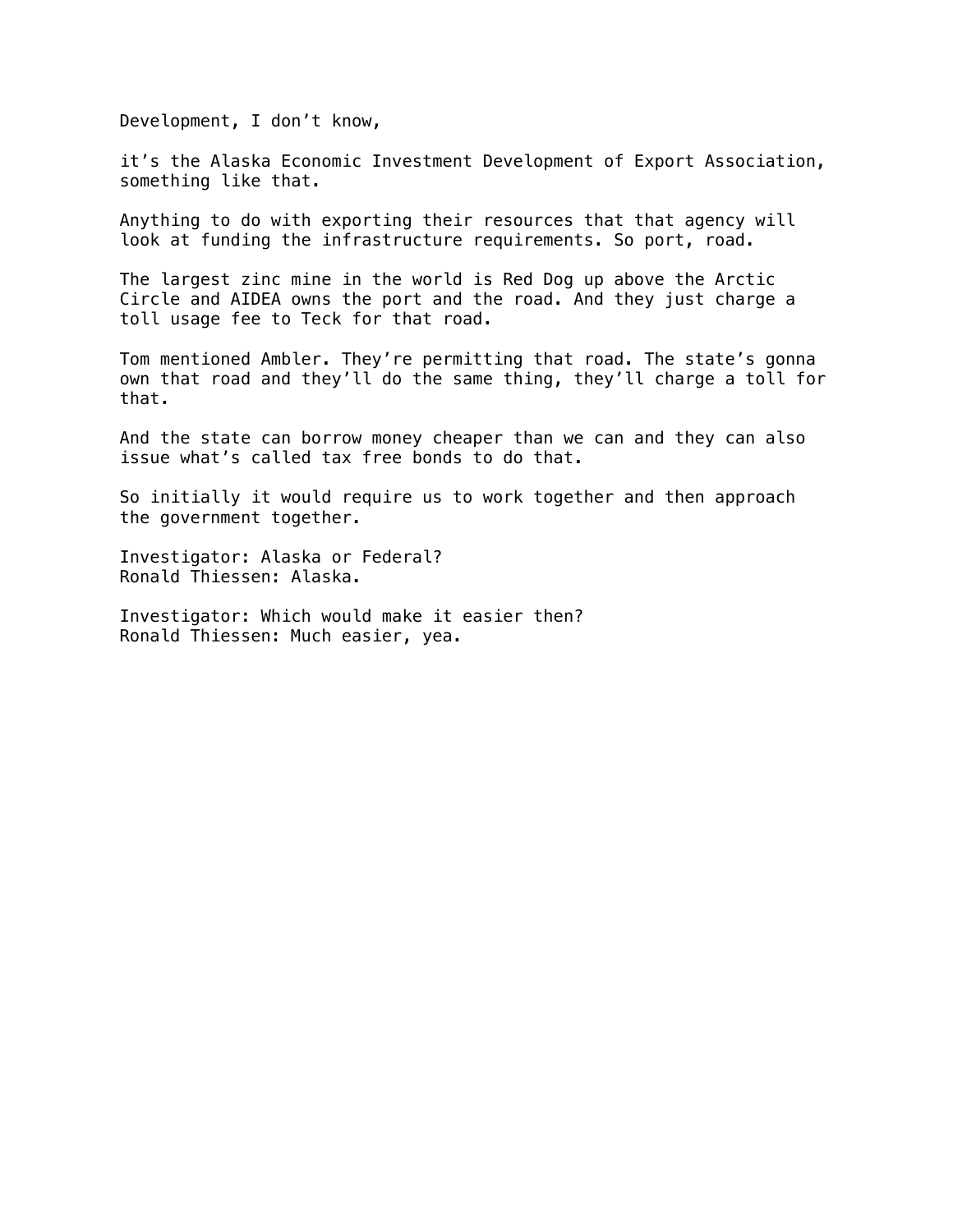### Relationship [with Governor Dunleavy](https://vimeo.com/459807032)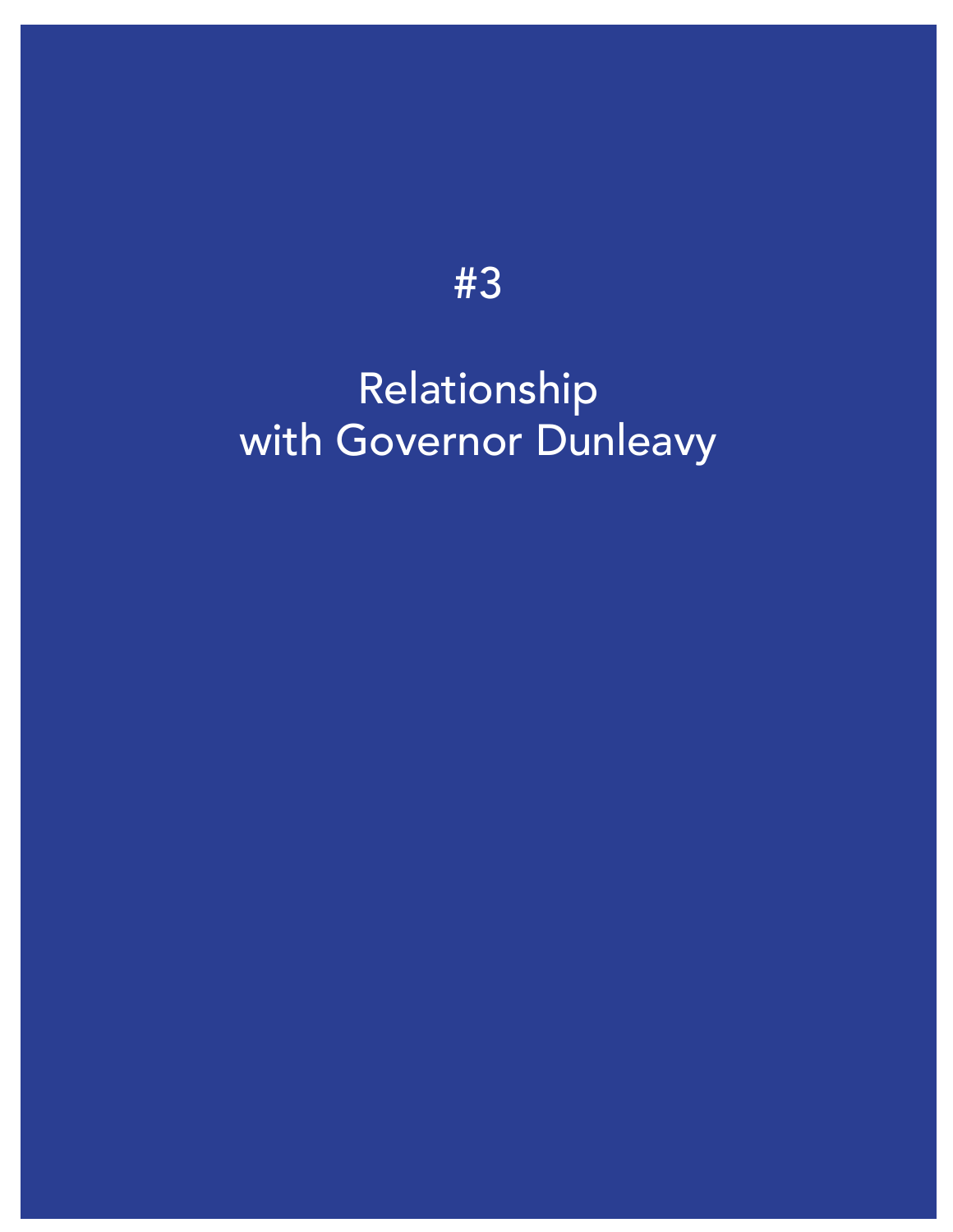Tom is – in North America you work through lobbyists, who are law firms and you have relationships. I mean we can talk to the Chief of Staff of the White House any time we want.

You want to be careful with all this because it's all recorded. Every telephone call that the Chief of Staff to the White house has, has to be recorded. It's not that they tape the call,

it's just that it's recorded that 'He had a call with Tom Collier, the CEO of Pebble Limited Partnership'. You don't want to be seen to be trying to exercise undue influence.

It's better for us if we want to push that envelope that Tom talks to the Governor of the State of Alaska

and the Governor of the State of Alaska picks up the phone and calls the Chief of Staff to the White House, yes.

More government-to-government than necessarily ourselves, or lawyers talking to the lawyers in the White House.

The governor I count as a friend. I did in my home the largest private fundraiser for the governor when he was running for office and it's not unusual for the governor to call me.

I've flown down to Juneau which is about half the year where the governor is, he spends about half the year in Anchorage and half the year in Juneau.

I've flown down to Juneau where the governor's mansion is and had private dinners with him in the mansion. So the governor and I are pretty good friends

and like I said we talk on a regular basis. The governor's chief of staff, Ben Stevens, we about – god Ron how long ago was it?

– three or four years ago we formed what we called the Pebble Advisory Committee. We reached out to important politicians and environmentalists and native leaders in the state

and brought them in to a committee that would advise me personally on how best to go forward on this pebble project. And Ben Stevens was on our pebble advisory committee

before the governor got elected and he was requested by the governor to come in and be chief of staff. Now in a lot of states, frankly, chief of staff is more important than the governor.

The governor has to be out there playing politics and kissing babies, where the chief of staff is sitting at his desk running the state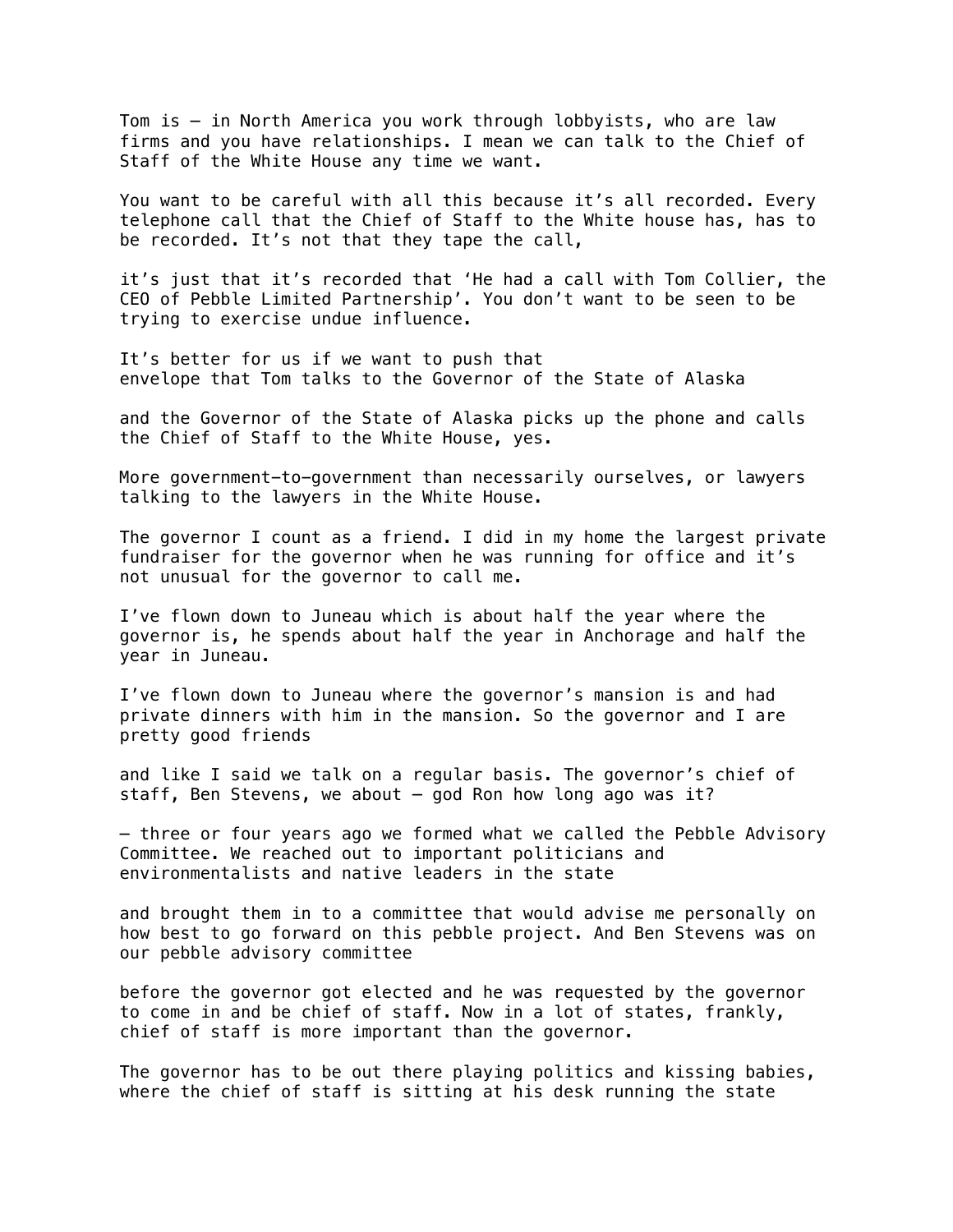government.

And that's a guy who was on the pebble advisory committee.

Sure, the State of Alaska is every bit as supportive if not more supportive of us as each day goes by. And that's for two reasons.

One is the State of Alaska is in a serious threatening fiscal crisis here. I don't know if you know much about how state government works in Alaska,

but Alaska is one of the very few states in America that does not have an income tax. So, the only way the government really raises money is off of the tax it imposes

on the oil and gas industry per barrel of oil essentially. And you know what's happened to the price of oil in the last year or so.

And that has had two impacts: first of all, it's reduced the tax because the price of oil has gone down so far. The second is it's reduced our production

because it's no longer as profitable to produce oil. So, we have deficits up here of billions of dollars and the state can't borrow money to cover its deficits, it's got to come up with it every year.

And so, we're looking at a potential bankruptcy of the state in just another couple of years here. And the only way to fill that gap, the state now believes, is essentially through mining revenue.

And we're the biggest game in town with respect to that so they're really supporting us because of their monetary needs.

Secondarily, every day that we get closer to getting our Record of Decision, it's easier politically for the government to be more vocal in its support.

They've always been supportive kind of behind the scenes but more vocal so this mitigation plan that we're putting together, almost all of the land is state land.

And so, the state has to be a partner with us. And what we're gonna do with that land is we're gonna turn it into a preserve. We're gonna set it aside, put a conservation easement on it

Investigator: Like a park? Like a big park? Tom Collier: Similar to a park.

And that will be available for hunting and fishing only in the State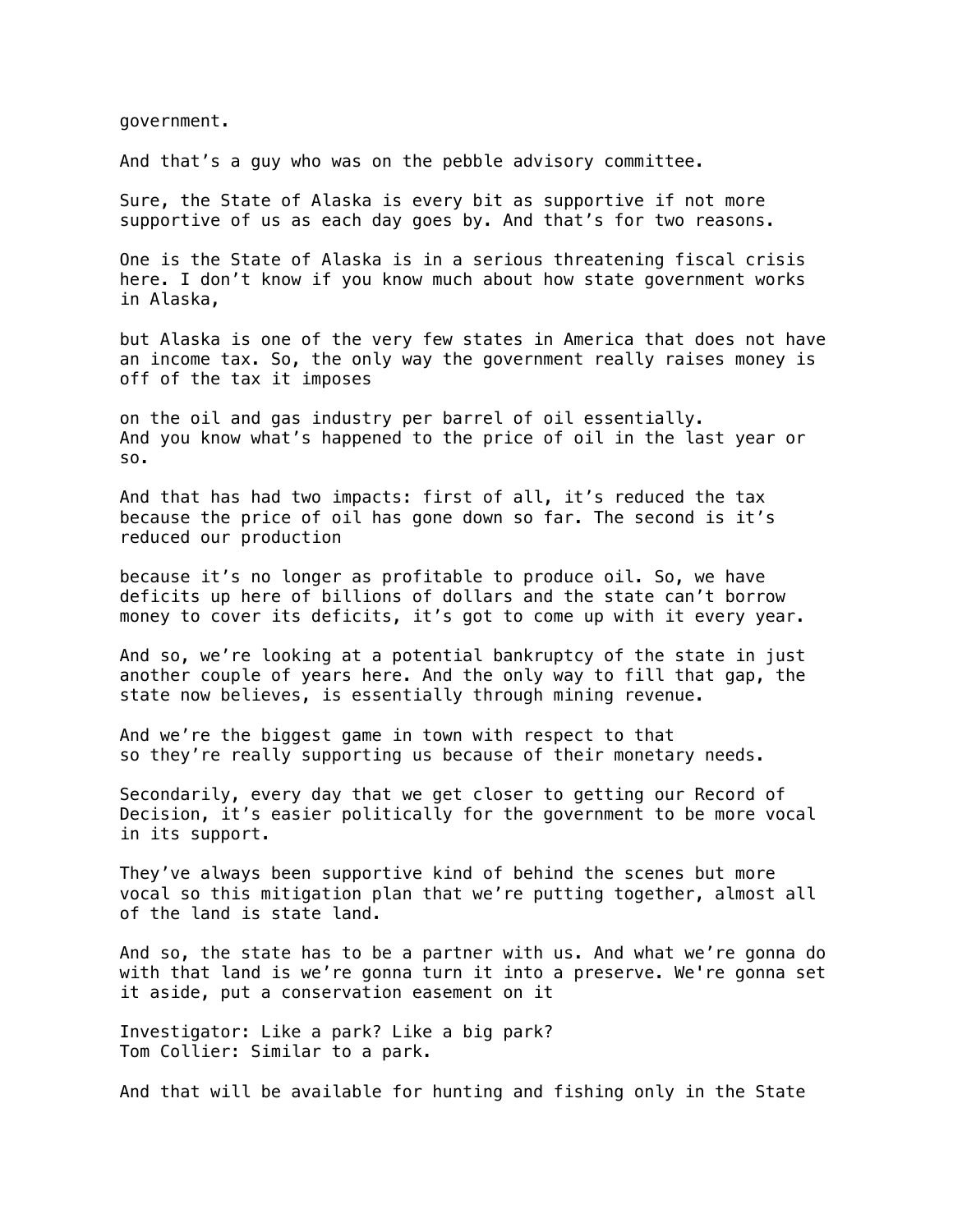of Alaska. And we would not be able to respond positively to this letter we got today

if the state weren't there as our partner moving forward with this plan. And they are, ok? And just to put a fine, fine note on that, just between us guys,

I had a two-hour one-on-one meeting with the governor when all of this came up about a month ago to walk him through this, to get his commitment that they would be there

and now we're working with his department of natural resources and they are being very cooperative in working this through with us.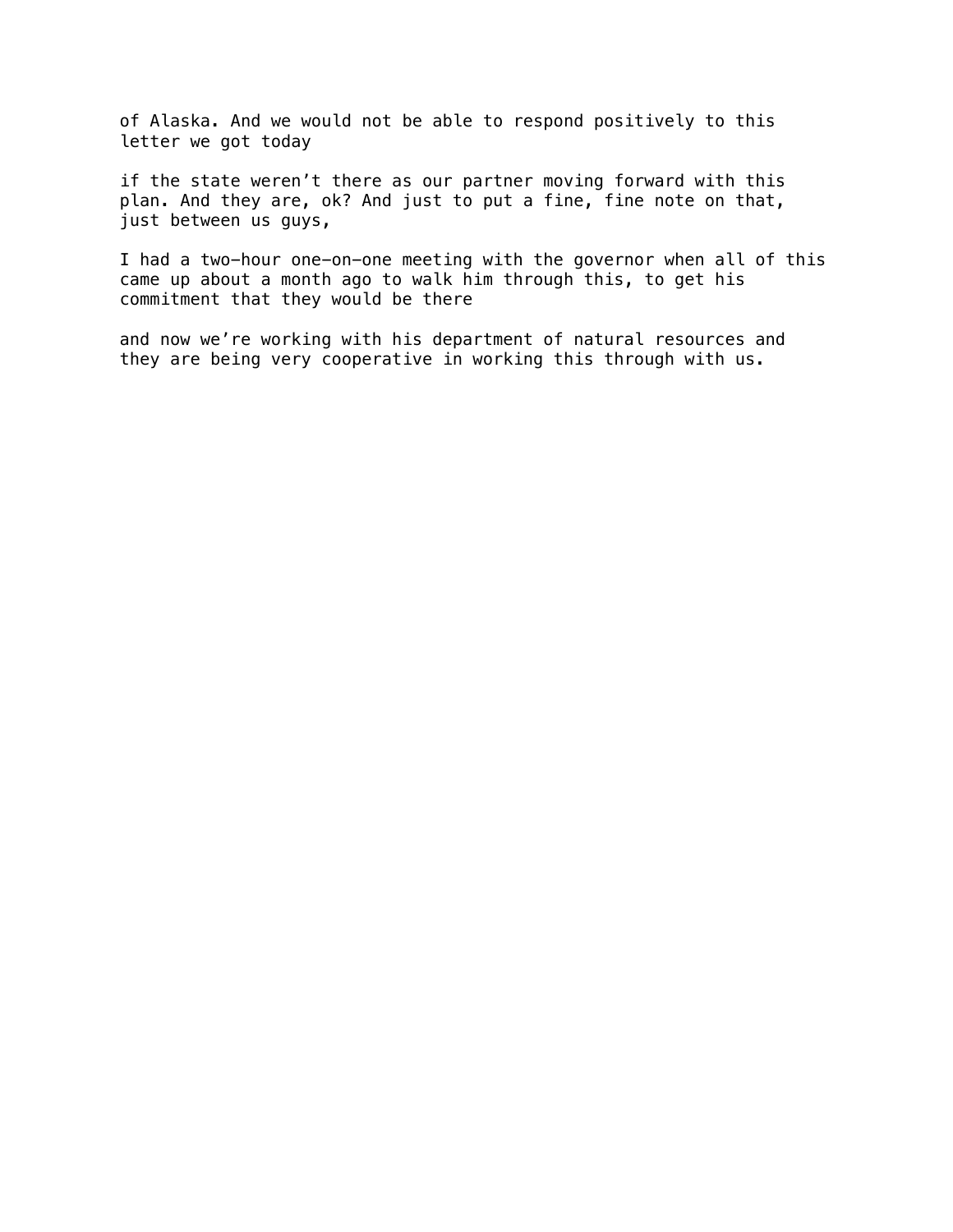### Relationship [with Army Corps of Engineers](https://vimeo.com/459809205)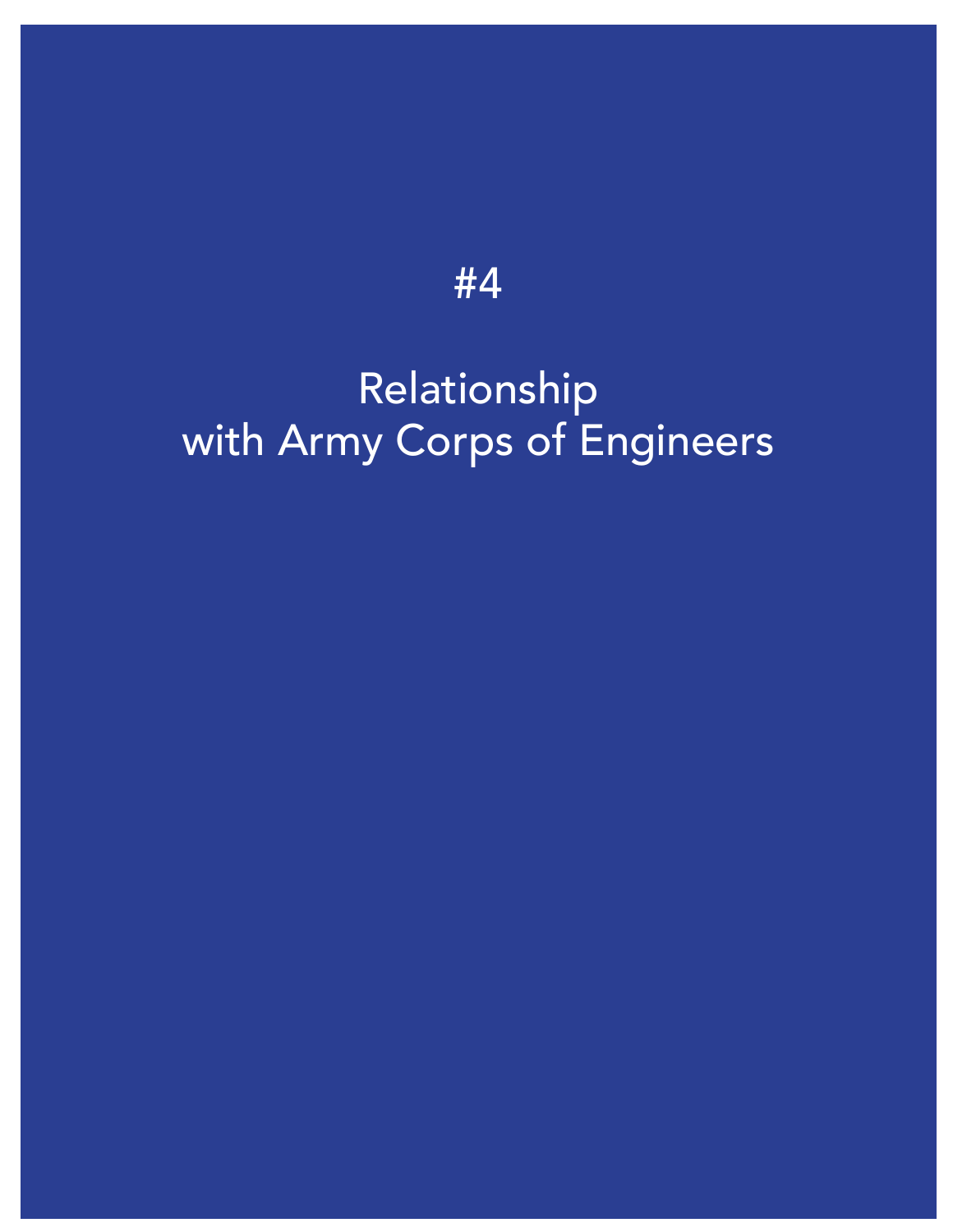So Tom meets every week with the fellow that runs the Army Corps of Engineers in the region  $-$  he lives in Anchorage  $-$  his name's Dave Hobbie.

And James Fueg he talks almost every day to the colonel – it's a lady – that runs the Army Corps of Engineers office in Anchorage, that actually did all of the technical work.

Investigator: Ok, so there is a good relationship.

Oh yes, very good relationship. And the same team from the Army Corps of Engineers that did the Donlin permit is doing the Pebble permit,

and James ran permitting for Donlin, for NovaGold-Barrick on the Donlin mine and we hired him when that was finished.

And this guy Dave Hobbie, when Trump was elected he had Hobbie sent to the White House to work on streamlining permitting process for Trump's infrastructure plans,

and Hobbie did all of that but then because Trump didn't get along well enough with the Republicans in the House he couldn't get his infrastructure plans through so that didn't happen.

But Hobbie took all that streamlining and much of it he applied to Pebble. This biggest thing that he did is, historically when you go through permitting the public or the people interested,

they only get to see the document when it's finished. They never get to see all of the detailed information. Hobbie he set up a website for Pebble and every time they asked us a question

– it's called an RFI, a request for information – it was published on the website. And every answer we provided was published on the website, and he would tell people

'When we have public hearings for 30 days, don't ask me for 60 days because all the information's there.

You go read the information now, you don't get any additional time in public hearings. And so that way you won't be surprised about the outcome.

And then once a month he would hold a public press conference where only press could call in and ask questions. One hour, once a month. So he was very transparent on what was going on.

Investigator: I hear you. That's great. Would you consider that the Army Corps, or the Corps of Army, is an ally in developing the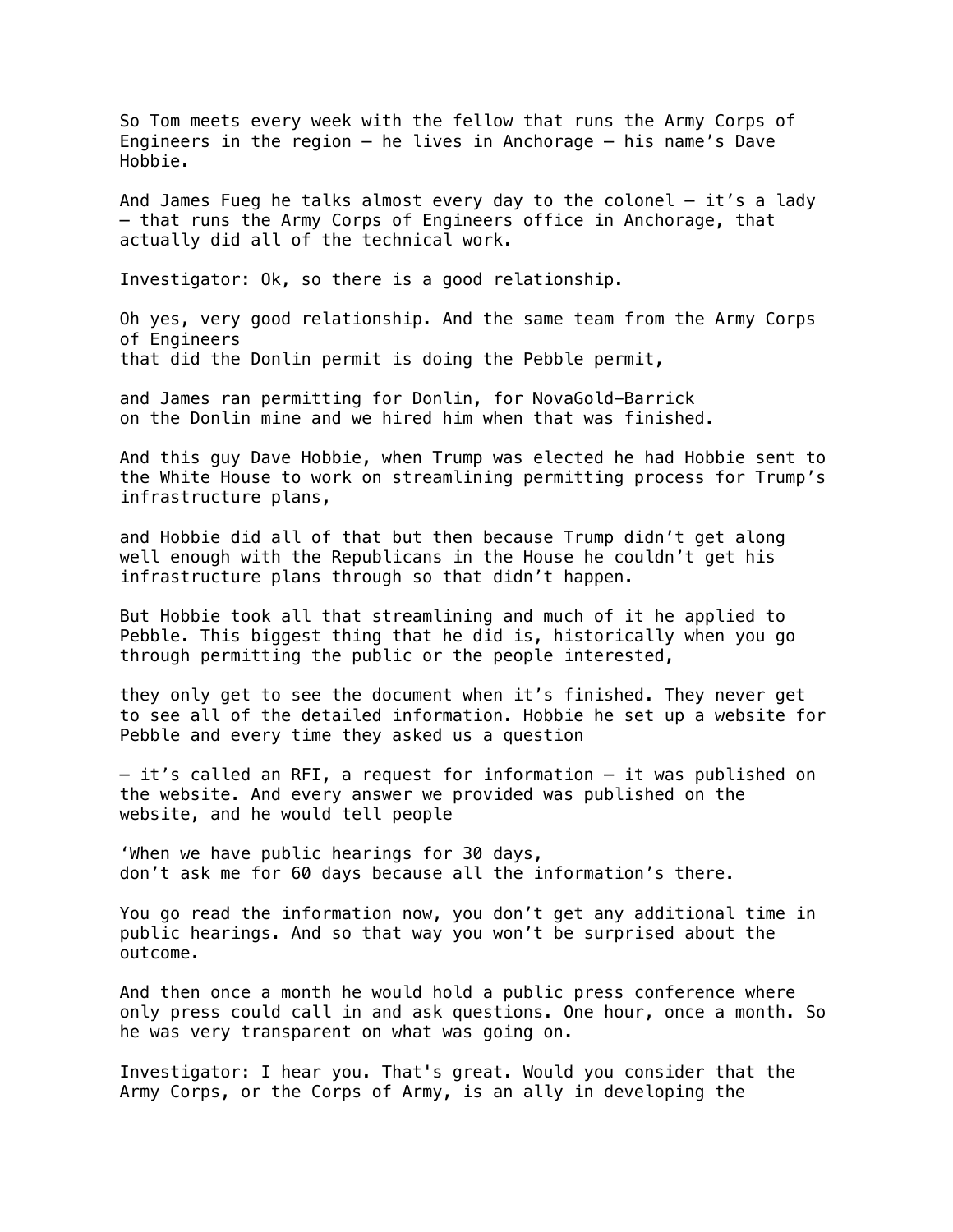project? They are on our side?

So, so when you look at statute The Clean Water Act, it says that the Army Corps of Engineers 'will issue a permit based on the least environmentally damaging practicable alternative.'

The law is affirmative that they have to issue a permit based on the least damaging alternative. And that's what drives the eNGO nuts because it doesn't say 'withhold the permit'.

It doesn't say 'issue the permit only if there's no damage.' It says 'it will issue a permit based on the least' – so I mean, you may still cause a lot of environmental damage

but if it's the least practicalble alternative you get your permit.

So, I'm gonna tell you guys a couple things that are…that we're sharing with our major investors that we don't want to be completely public at this point.

I made a phone call to the guy who runs the permitting process here in Anchorage who has become somewhat of a friend. I've known him for 25 years.

And said to him, "what the hell is going on?" and he just kinda laughed.

I can send you a copy of the letter that was the big controversy.

Investigator: That would be brilliant.

The guy that signed it is Dave Hobbie, that's who Tom knows and meets with Dave Hobbie. Tom talks with him every week and that's who Tom called on Saturday

to find out is there anything to this Politico story.

nothing is ever pre-approved. I don't want to say that that's the case because that's just not the way the government works here in America. So nothing is ever pre-approved.

But I have sat down with them, shown them what's gonna be in the document that I'm gonna send to them. They are pleased with what's there. They don't see any problems with what's there

I believe that they're going to approve it.

Investigator: Ok. But no guarantee, you mean? That's what you're saying? TC: Well there's never a guarantee. There's never a guarantee.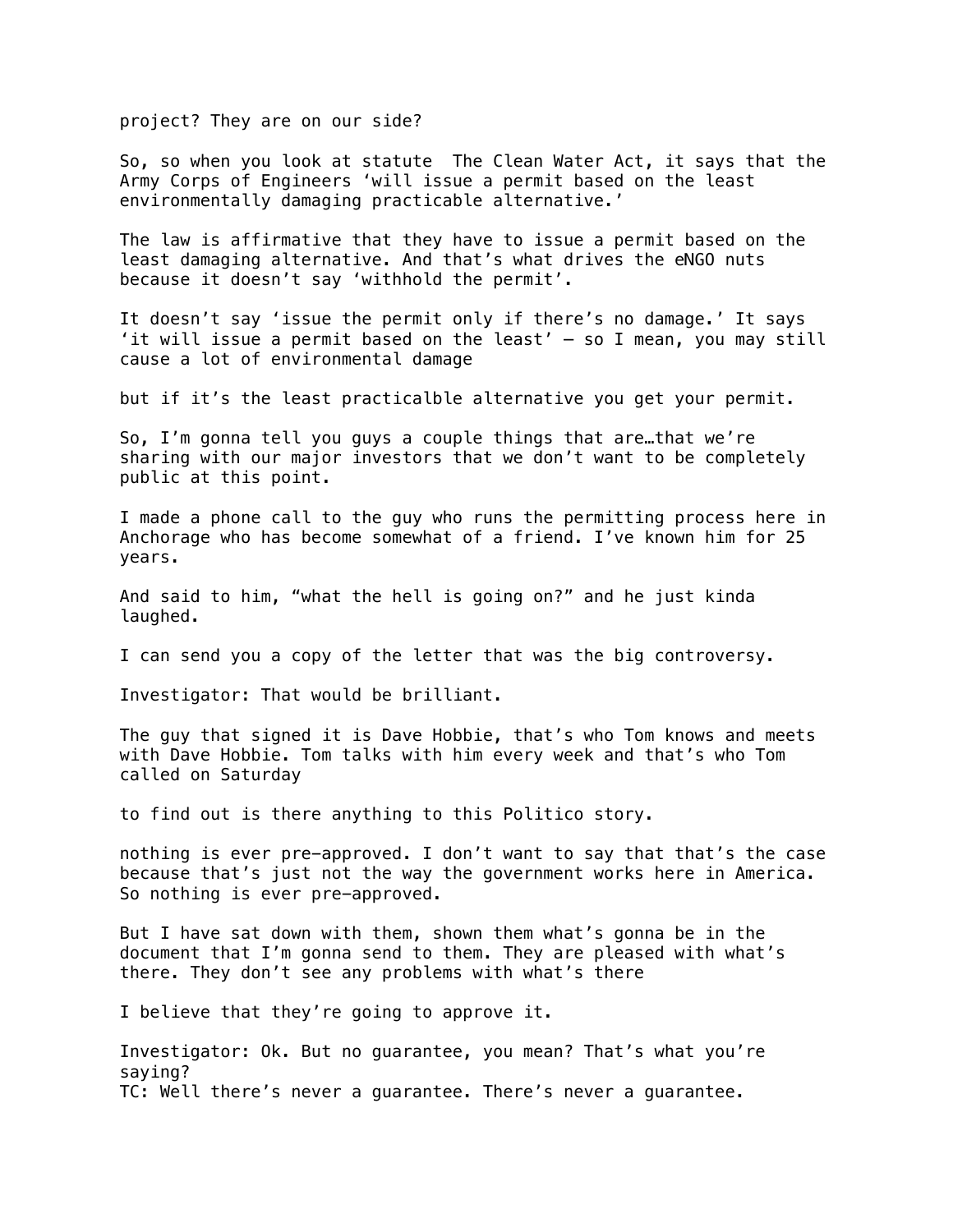I: But all the signals are pretty positive?

Tom Collier: All the signals are very positive.

Investigator: And your discussions are happening at the highest level of the Army Corps with, what's his name? David uh—

TC: Dave Hobbie. And Dave is the guy who is the director of regulatory affairs in the Alaska District Corps of Engineers office.

And he's the decision maker. And that's who we've been speaking to, yes.

Investigator: And so essentially what you guys are discussing is that if the compensation plan that you

guys gonna present in 10 to 15 days follows what you presented with him a few days ago, there shouldn't be major sort of comments or asks for changes?

Tom Collier: That's correct. Let me tell you what he said— Let me tell you what he said exactly. So this is a guy who sent us a letter – and I'm sure you've seen the letter –

that outlined what he wanted in the way of a mitigation plan. We went and briefed him on the mitigation plan and he said to us 'This satisfies all of the issues we raised in our letter.'

So there were two things: there was a letter.That was the letter you were just talking about. And then there was a press release about the letter.

Investigator: From the Army Corps of Engineers? Tom Collier: From the Army,

not the Corps of Engineers, so up several steps. And they Army said that the project could not be approved as it had been presented to the Corps of Engineers.

Now, what they meant to say is that we had to comply with the letter, alright? But that's all they meant to say, is that we should comply with the letter.

Ivestigator: Essentially present a sound mitigation plan— Tom Collier: That's correct.

Investigator: That will be discussed, approved –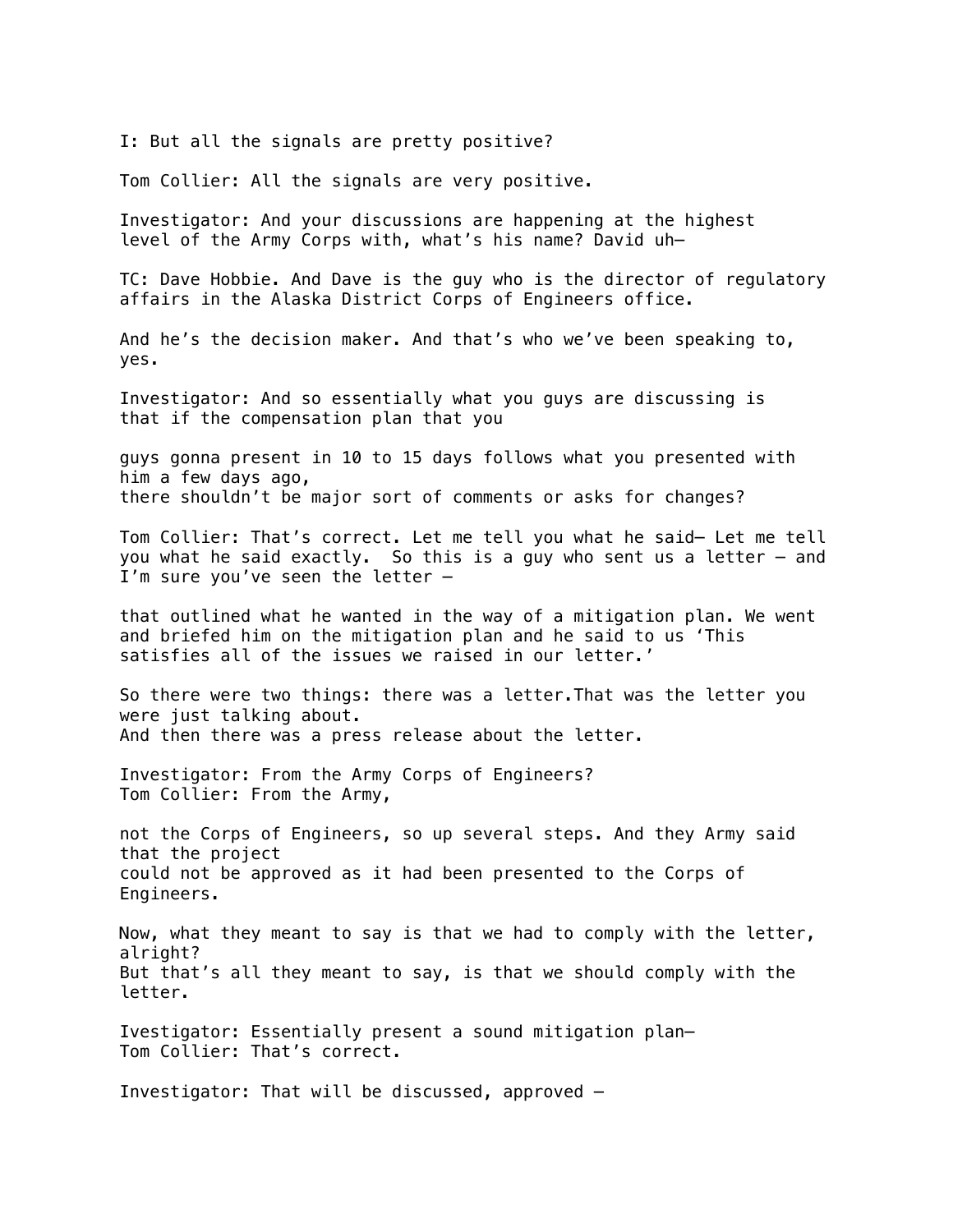I mean just saying that's not the end of the process.

Tom Collier: Well it's pretty much the end of the process, yea. And so the Army press release was characterizing the letter,

it just did it by choosing poor language and that was misread by the press. Alright? And just to prove that that's correct,

about five days after that we finally got the guy who runs the Corps of Engineers in Washington, DC – his name is Ryan Fisher –

and Ryan Fisher is the Deputy Assistant Secretary of the Army for Civil Works, which means he's the guy that runs the Corps of Engineers nationwide for Donald Trump.

And he said 'Don't misread the press release. All the press release was doing was talking about the letter, and you can see what the letter says.'

The letter says 'if they file a comprehensive mitigation plan that meets the requirements then they'll be able to get a Record of Decision.'

Investigator: Why is it that the Army came out with such a statement? Why did they need to do that?

Tom Collier: It looks to me like it was written by some dumb press release writer and nobody else looked at it. That's all I could tell.

Investigator: Hmm. Do you think it's politically motivated? Tom Collier : I don't!

I mean if it was politically motivated we wouldn't have been able to get the guy who runs the Corps of Engineers to come in and say 'Don't – that doesn't matter.' Right?

He would have never come in and said 'It's the letter that you look at, not the press release'. If it had been politically motivated.

and typically with the Army Corps of Engineers, if there's something that's going to be out of the ordinary they try and get us that information as soon as possible.

Like this mitigation plan, where we had to go from what was called out-of-kind out-of-watershed mitigation to in-kind in-watershed mitigation.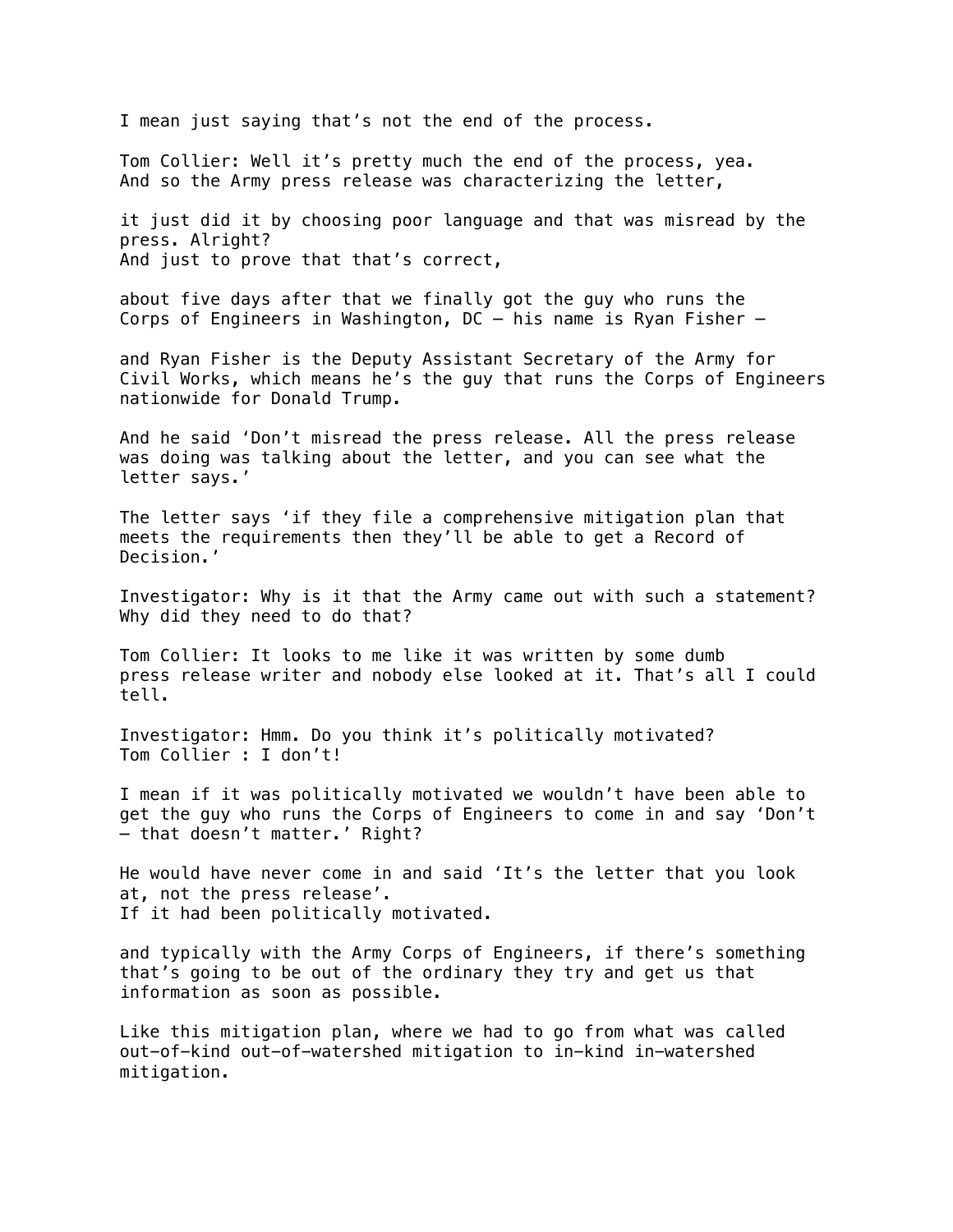As soon as that became the requirement they let us know and that was back in June so that allowed us to put the team into the field and get that work done So we did have almost two months' notice on that. And then we spent, with two teams in the field getting all that work done. So if we, if they'd been unpredictable then they would not have told us anything to begin with and we would have had to start the mitigation studies in September and as it stood the mitigation studies took about six weeks in total, in the field. Investigator: And was it the same with the northern route, when they decided to— Ron Thiessen: And they gave us a heads up to the northern route before, and they said  $-$  they gave us a heads up so we could put documentation in place if we wanted to challenge their decisions. And remember I told you it was, you know, we were torn. We had done all this work on the central, on the ferry alternative, and now we were going the northern corridor and we were missing one land access agreement on the northern corridor, so we did challenge them. But at the end of the day the northern corridor is the better route and it makes it look better for the ultimate litigation against the Army Corps of Engineers. Then again, they'd made changes, they didn't accept our proposition without any questions. They made us make some changes. Those all look good to the courts when the environmentalists sue the Army Corps of Engineers over the permits later this year. Ultimately there's a few decisions that we can't manage and we have to be able to then manage the change. And the Army Corps of Engineers knows that and they help us with that by giving us early advice,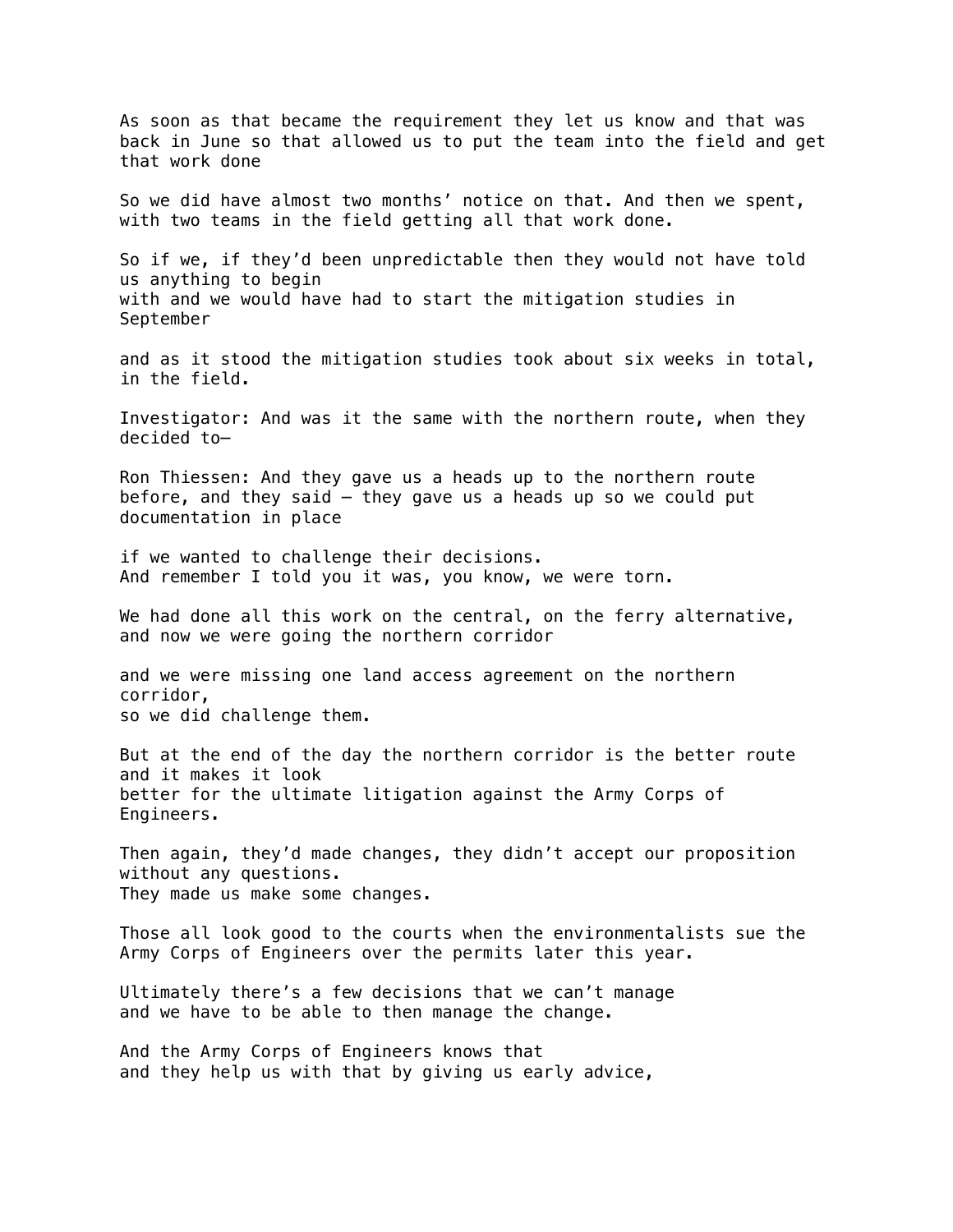letting us know, no surprises, and with lots of time.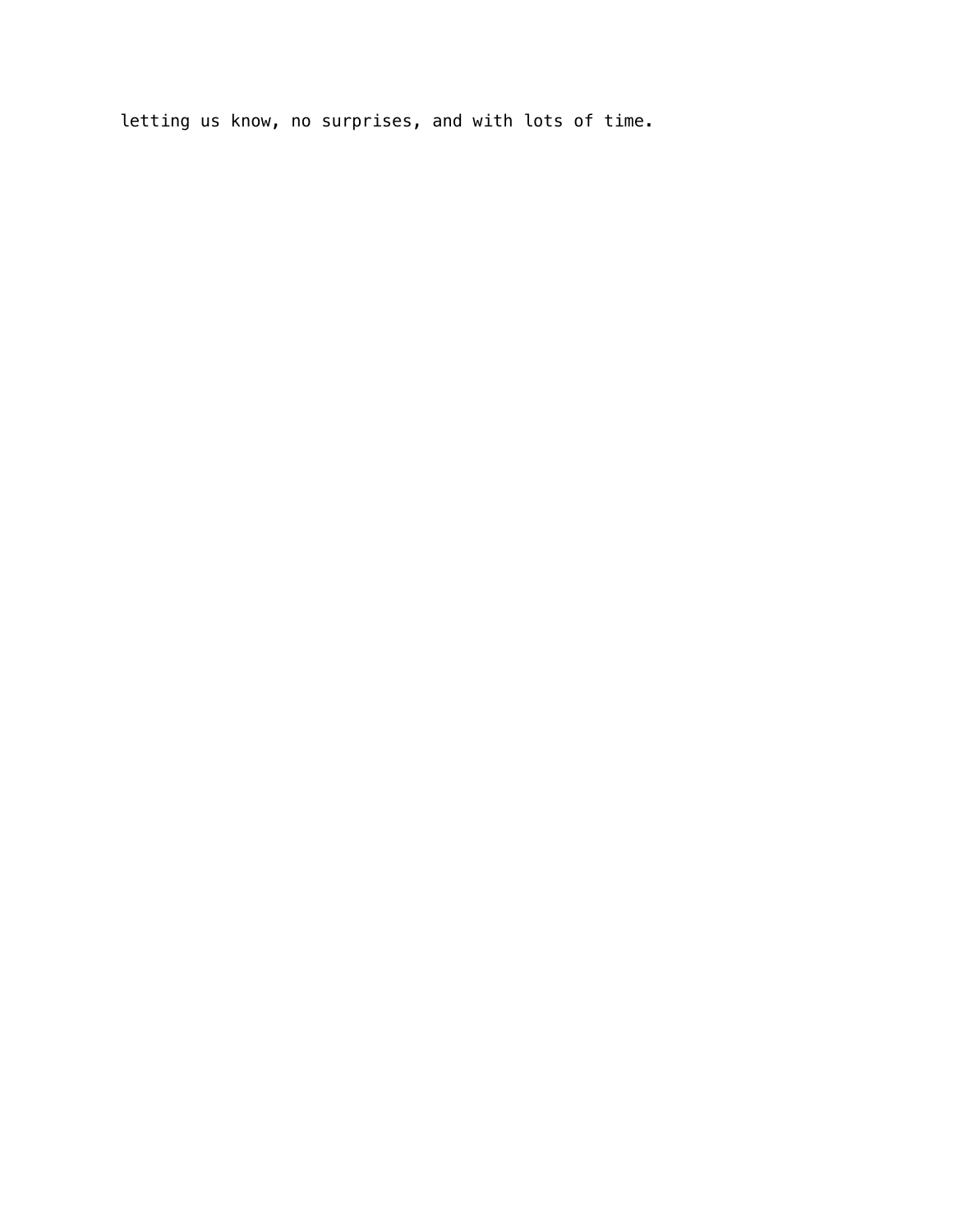### [The Northern Corridor](https://vimeo.com/459811707)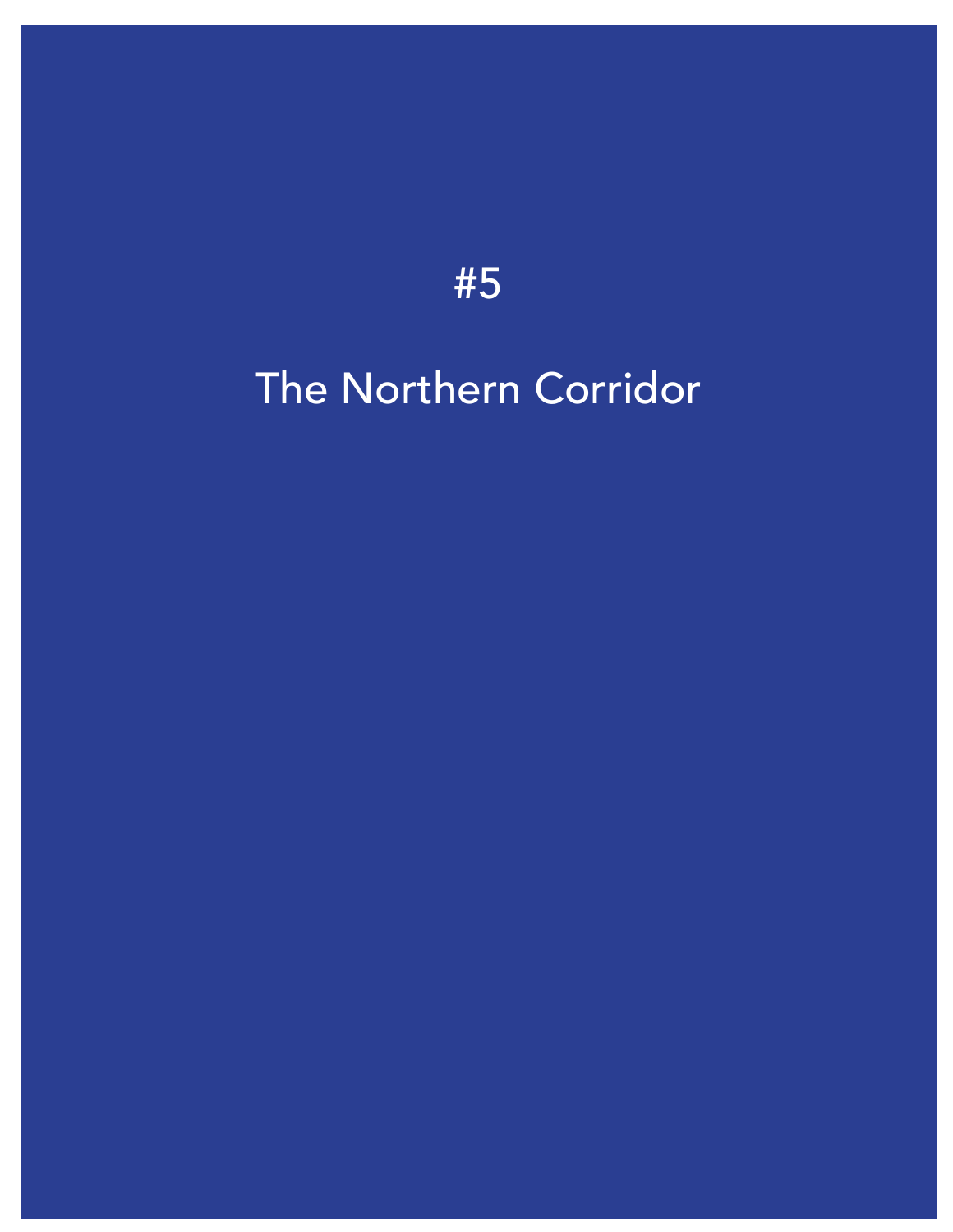So different parts of our project are at different levels of engineering. So the mining would be at feasibility. The processing would be at feasibility.

But the infrastructure is probably pre-feasibility level. In fact, when we were using the southern route with the ferry, I'd say that was probably scoping level.

We'd not gone out and gotten detailed engineering studies on building the ferry, costing the ferry, and those kinds of things.

And part of it was why do a feasibility study on three different alternatives when only one gets selected at the end of the day. So as it turned out we had three different infrastructure corridors

and we thought that the ferry route would be most acceptable because it was the least environmentally impactful. It had the smallest what's called wetlands footprint

but it and the western route had the least amount of engineering on them, both of them scoping level, whereas the norther route had prefeasibility level engineering

and at the 11th hour the federal agencies asked us to change from the ferry route to the northern corridor. They preferred a larger wetlands footprint and no ferry on the lake.

Which is ok, we like the northern corridor better because it allows us to have a concentrate pipeline as opposed to the materials handling of trucking to the lake, unloading onto the ferry,

unloading across the lake, putting it on trucks, and then taking it down to the port.

So when the project was originally being considered 10 years ago the idea was that there would be a northern transportation corridor

and that's where all the investment occurred in terms of engineering work. At some point we considered it might be a railroad, at some point a road,

at some point it would have a slurry pipeline to take the concentrate. Different options were considered, but almost always the northern route.

When I came in my assignment from Ron was to kind of reconsider the project and design something we thought could get through the permitting process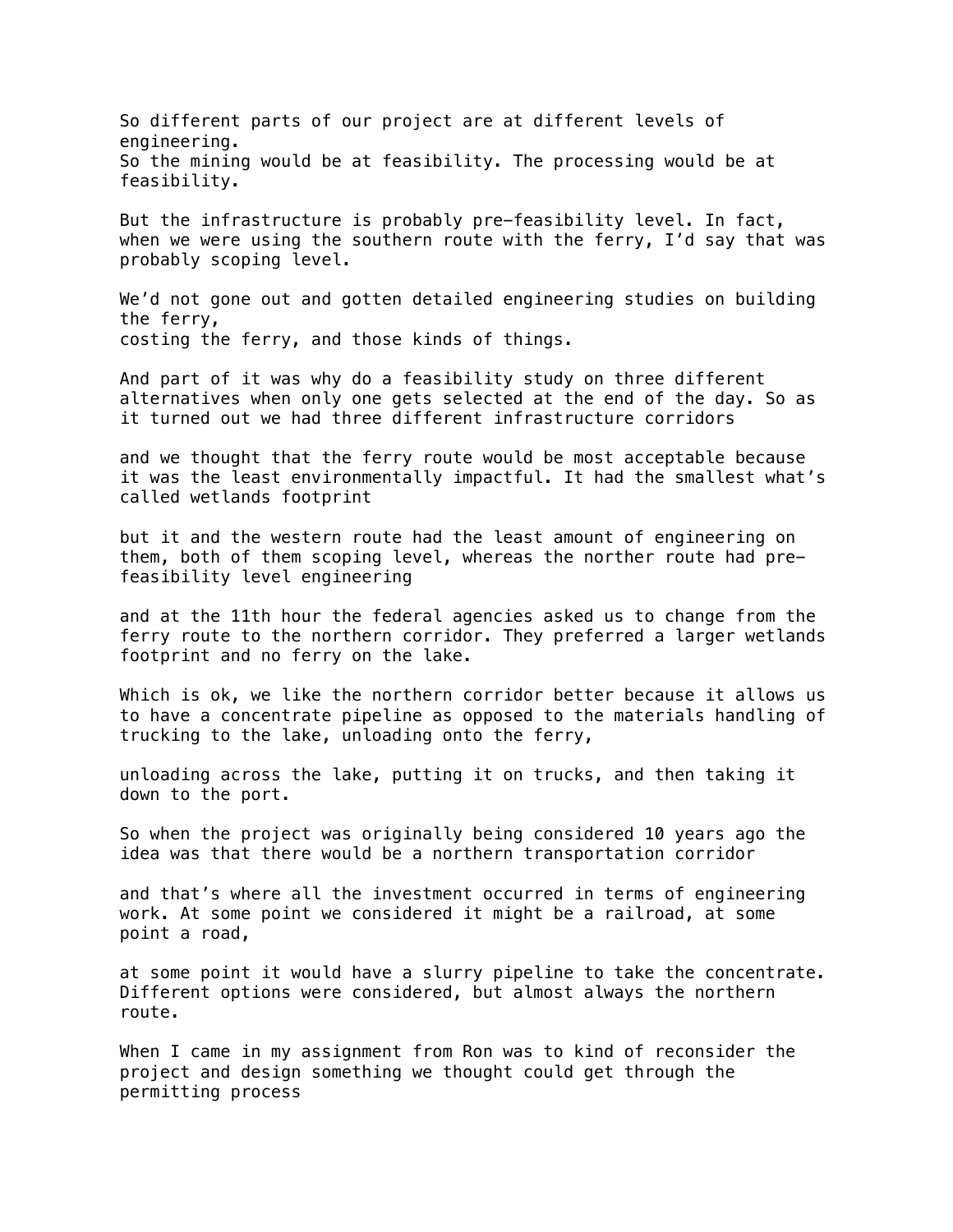without as much controversy as the original project had engendered. So we did lots of things to the project. We made it smaller, we took out cyanide,

we redesigned tailings facilities, all kinds of things. One of the things we looked at was the transportation corridor and the Clean Water Act

focuses on the number of acres of what's called wetlands that you impact. And by going across the lake we didn't have a road that went across rivers and streams

and so it didn't impact as many wetlands. Forty percent fewer wetlands were impacted if we went across the lake with a ferry than if we did the road.

So Ron and I had this discussion, because from a mining perspective the road would actually have some advantages but from an environmental perspective

it looked as though a ferry made more sense. So Ron and I had a discussion as we were submitting our application, I said

"You know, Ron, the thing that could be best for us is if we submit the ferry route but the Corps of Engineers after they do their study tells us that they selected as an alternative the northern road." That's what happened here. The way the process works in America is you submit what you prefer to build, it's called your preferred alternative, and then the Corps identifies a number of other options. Ok? So other transportation corridor options for our project in addition to the two that we're now talking about. But after they did all the review they decided they preferred the northern route because we didn't have to use an icebreaker ferry on the lake and because we didn't because we didn't come as close to a bear preserve on the southern part of the road by going north. And so they kind of threw us under the bus to the alternative that actually made more sense to us from a mining perspective. And so now we're going to be building a northern corridor. We'll have a slurry pipeline as part of it so the concentrate will go down to the coast by pipeline. [47:05] And it makes a lot of things easier for us. It makes expansion much easier

That's what happened here. The way the process works in America is you submit what you prefer to build, it's called your preferred alternative,

and then the Corps identifies a number of other options. Ok? So other transportation corridor options for our project in addition to the two that we're now talking about.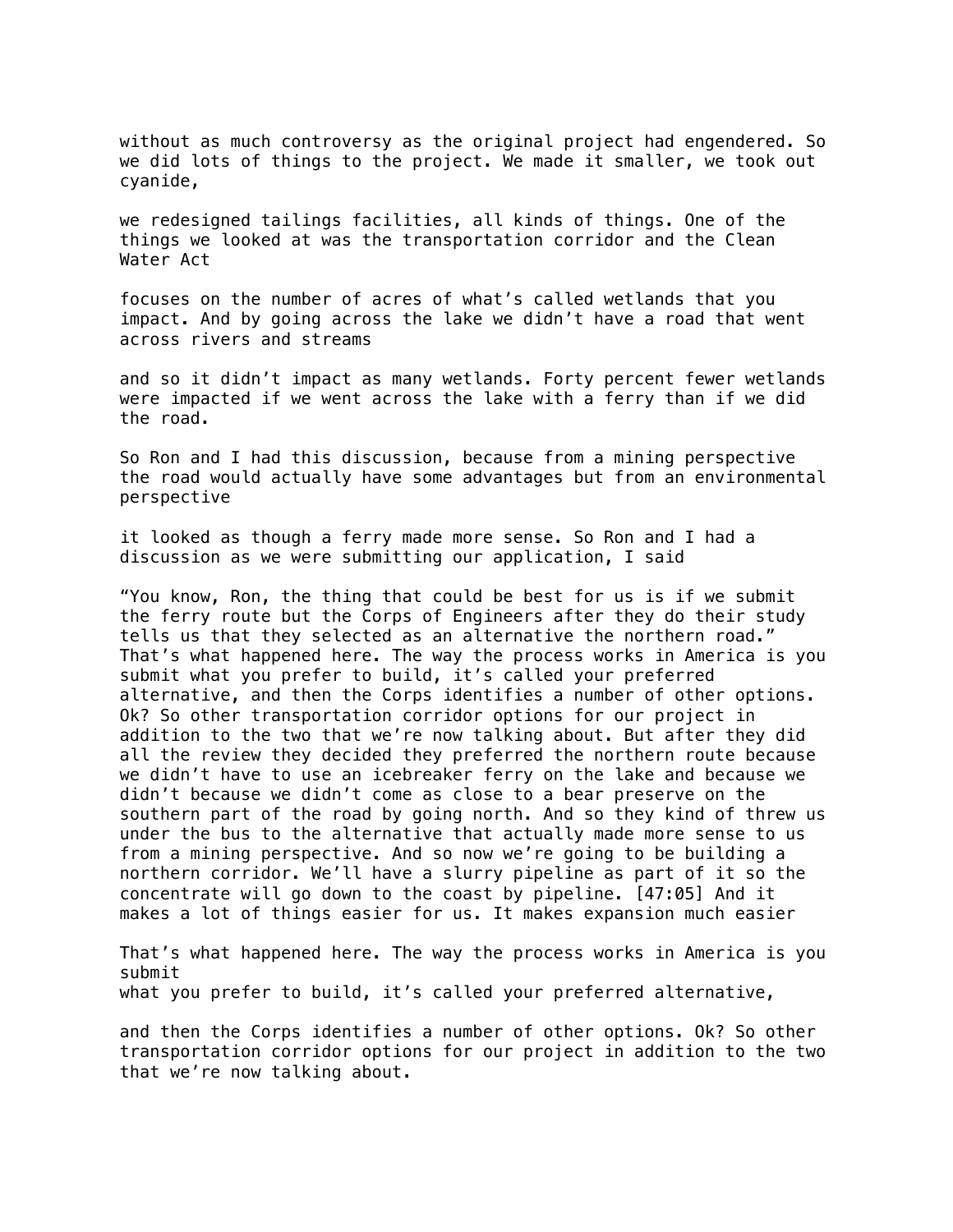But after they did all the review they decided they preferred the northern route because we didn't have to use an icebreaker ferry on the lake

and because we didn't because we didn't come as close to a bear preserve on the southern part of the road by going north.

And so they kind of threw us under the bus to the alternative that actually made more sense to us from a mining perspective. And so now we're going to be building a northern corridor.

We'll have a slurry pipeline as part of it so the concentrate will go down to the coast by pipeline.

And it makes a lot of things easier for us. It makes expansion much easier It makes the construction much easier. Just a bunch of things become easier.

So while this was not something we sought, this was forced on us by the Corps of Engineers, it actually worked out to our benefit.

Investigator: And when you say it is easier for the expansion you mean post-20 years or…?

Tom Collier: Yes post-20 years. Because we don't have to, you know we just send more stuff through the pipeline. We don't have more trucks, we don't.. you know just more pipeline.

So it's perfect for that, essentially perfect for that.

Let's put a little history on right of way for a second. It is not unusual at all to get your record of decision and not have right of way agreements. Happens all the time in these projects. All the time

Now for us, we've got a little bit of a dilemma. It's gonna cost us more to get it quicker. We'd like to have it quicker because it answers questions that folks like you ask.

On the other hand we don't need it for three years. We've gotta go through state permitting for three years. We're not gonna be able to build a road until after that.

So the longer we wait the better the deal we get, right? And so I'm here doing this on a daily basis. You know do I want to pay a little more and get this done more quickly?

Do I want to drag this out and get a better deal? And that's where we are.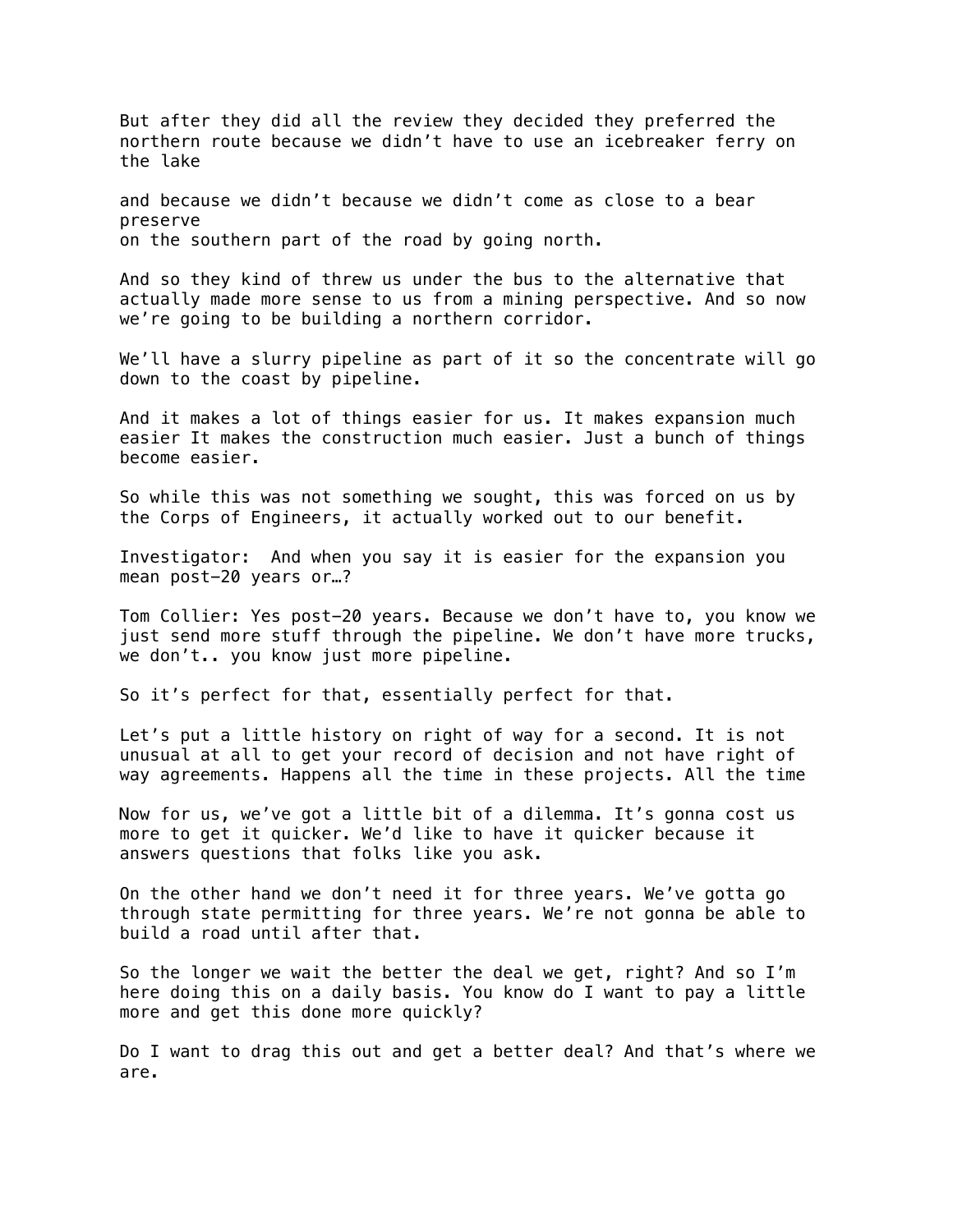it's like if you owned a piece of land out there near our project I've gotta build a road across it. So I'm coming out there and I've got two options.

I could buy your land or I can purchase from you a right of way to build the road and use the road only, ok? And some of them we're buying the land.

Some of them we're just getting the right of way. Either one works well for us.

Ronald Thiessen: Maybe [inaudible] around you. That's not always the case but sometimes you can go around the landowner.

You know it becomes well do I want this over my land or not because there's no other use for this land.

Yea but here's a point that they really haven't focused on yet. Ron mentioned the term 'go around' ok? So they had a small allotment,

BBNC owned a small allotment that the original proposal would have required that we put a road across. The final proposal however we went around it.

Yea I don't think they focused on that yet and I don't want to tell them publicly that we don't have to cross their land, but we don't have to so it doesn't matter what BBNC says.

Investigator: Why don't you want to tell them?

Because then I'm fearful they'll try to stop us some other way. Right now they think they've stopped us because we can't cross they're land. I'm happy for them to continue to think that, ok?

the fact that we proposed the ferry route and they forced us to choose the northern corridor route is proof that they took a hard look at the issue.

So it actually helps us, it doesn't hurt us. In addition, the fact that they are requiring a significant amount of mitigation proves that they've taken a hard look at the mitigation issue.

So these things that have been somewhat problematic for us to deal with as we've gone through this process actually help us enormously when we get into litigation.

Investigator: Ok, so you mean that actually it's almost like, it's good! It's almost good that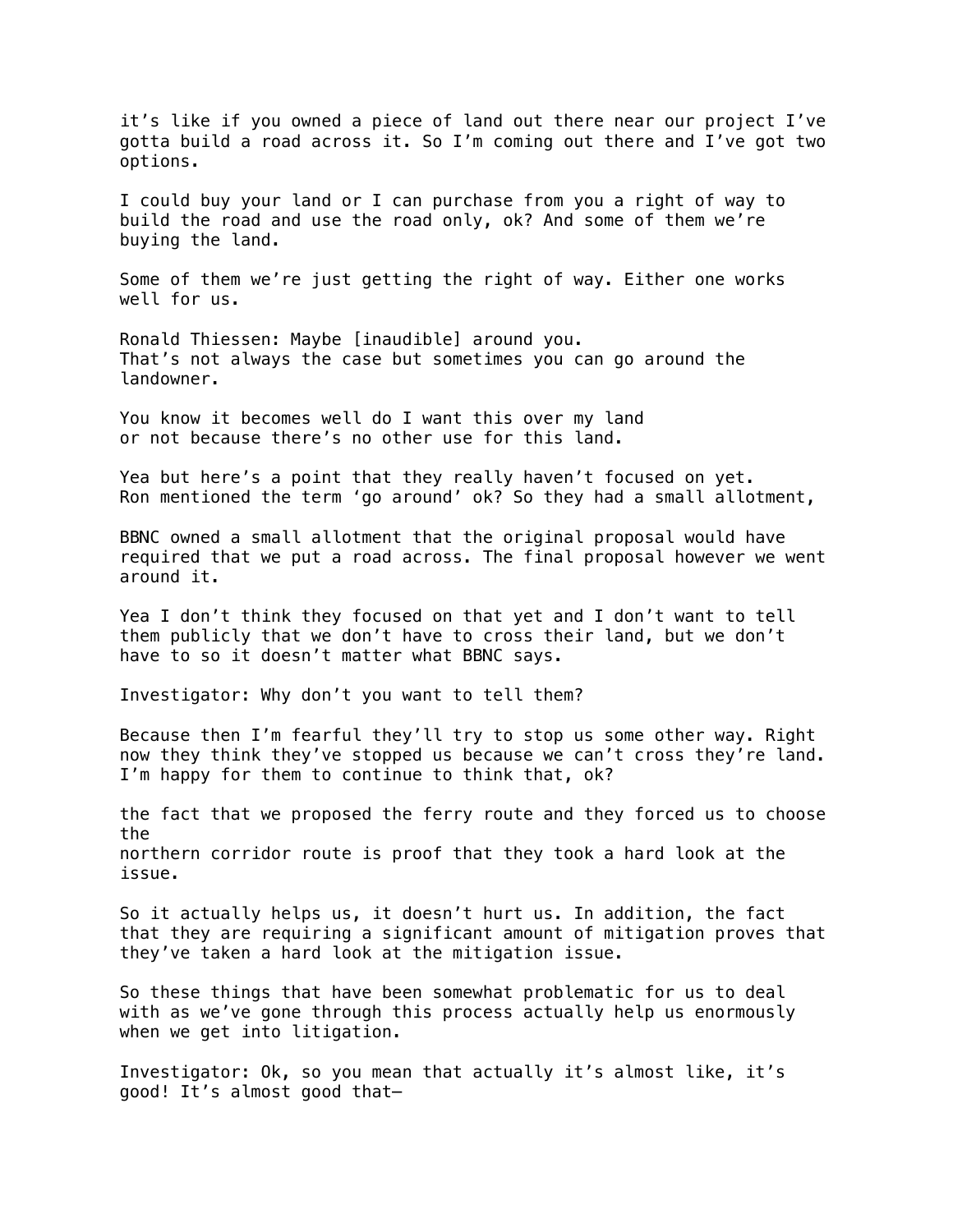Tom Collier: It is very good for us to have proposed one thing and for the Corps to have told us to do something else. That shows that we didn't go in there and just get what we wanted! Alright?

They took a hard look at everything and made us do some other things. Yes, it's very good for us.

Investigator: And you said last time that when we – I think Ron said that you guys had foreseen that, you proposed this southern on purpose – was it?

Ronald Thiessen: No, what I said was that you know I, being a mining guy, always liked the northern corridor and I had problems with the ferry route because there was material handling.

But Tom wanted the ferry route because it had a lesser wetlands footprint and he thought that would appease, or appeal to, the EPA and the Department of Interior.

But, Tom did say wouldn't it be ironic if at the end of the day they pushed us back to the northern corridor.

I mean, you know - and then Ron you get what you want and I'm not really getting what I want. And that's actually what happened!

from the perspective of litigation, the northern corridor choice and the mitigation decision are very helpful to us. Those are not negatives. Those are real positives.

The mitigation is, we have to do a lot more work than we'd originally expected. So that obviously means they're holding our feet to the fire.

Investigator: Ok, ok. And all that's gonna be proof of the integrity of the process later on? And so that's all part of the strategy?

Ron Thiessen and Tom Collier: Yes.

Investigator: So you knew, Tom, where the wind was coming from!

No, sometimes you get lucky. But, you know, chuckles, and this, you know, while it's nice that Ron gets his northern corridor, we put a lot of time and effort into the ferry route.

I think we would have all preferred that that had been the way this worked out. But it didn't, but it's not a downside to us.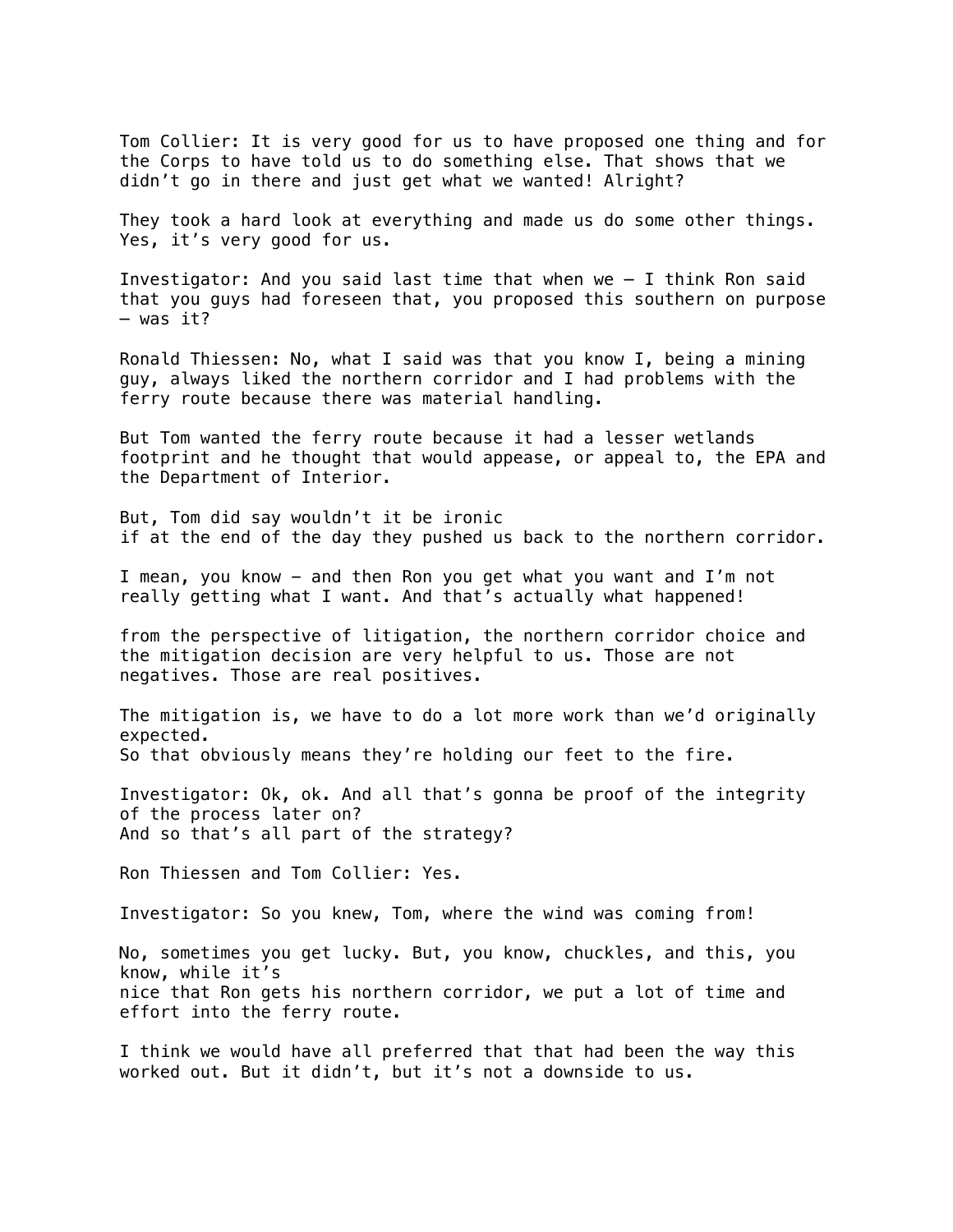From the perspective of long-term future expansion of the mine, the northern corridor is best. The fact that they made us take the northern corridor will be very helpful to us as we go through litigation. Win-win! Ronald Thiessen: And I think the northern corridor, most of the mining people will like it because we get to ship the concentrate in a pipeline. And that means far less material handling. You know, whereas the ferry required containers of concentrate and so you take them to the ferry, take them off the truck, you put them on the ferry, you go across the lake, you take them off the ferry, you put them on a truck, you take them to the coastal port, you take them off the truck and you put them on a barge, you just – there's a lot more handling. Investigator: I hear you, I hear you. And was this a surprise for you that they choose that, or you were kind of, you knew that they would— Ronald Thiessen: Hey Tom, It was a surprise. Tom Collier: Yea it was clearly a surprise. It was a surprise.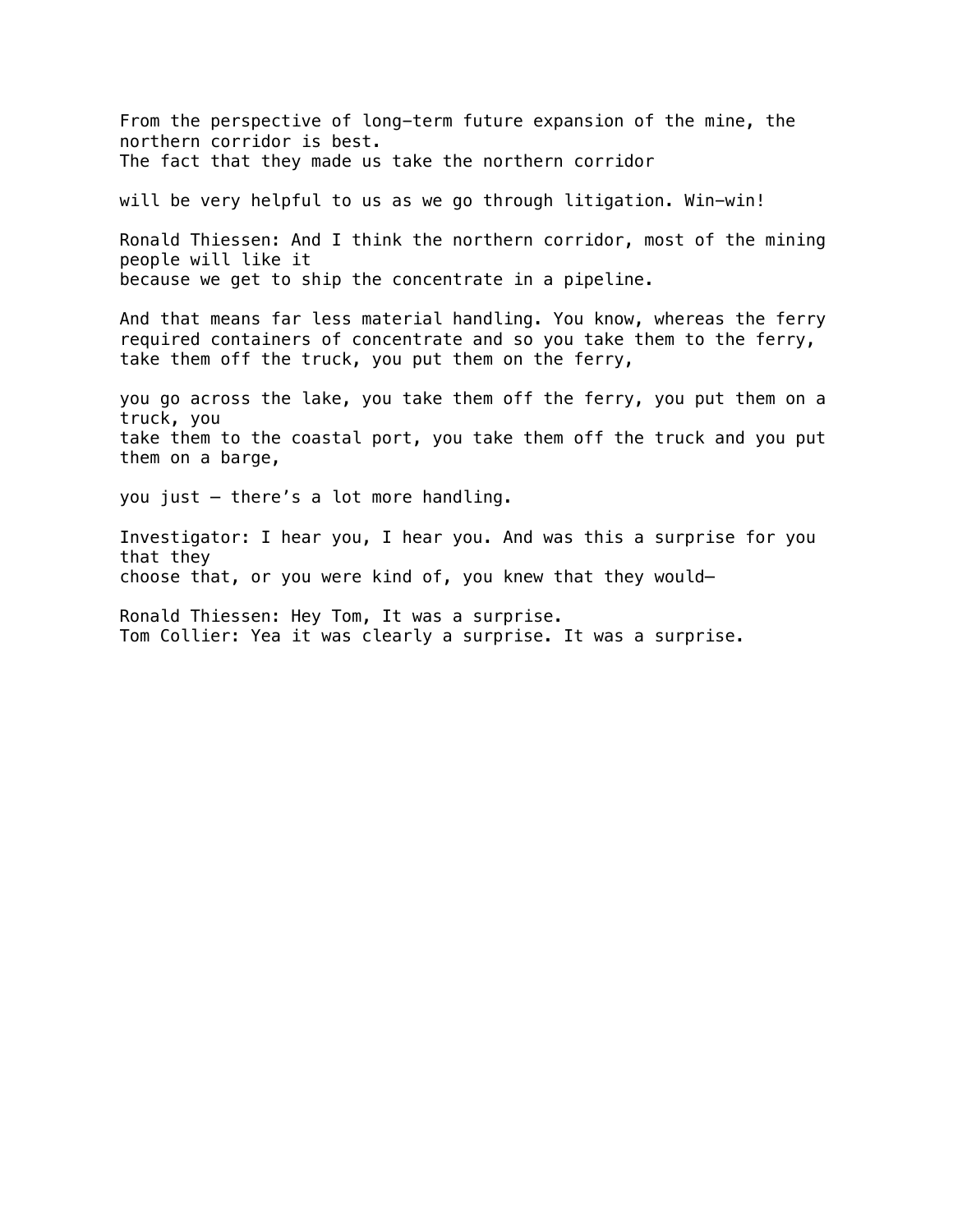6

Relationship [with Alaska Senators](https://vimeo.com/459810896)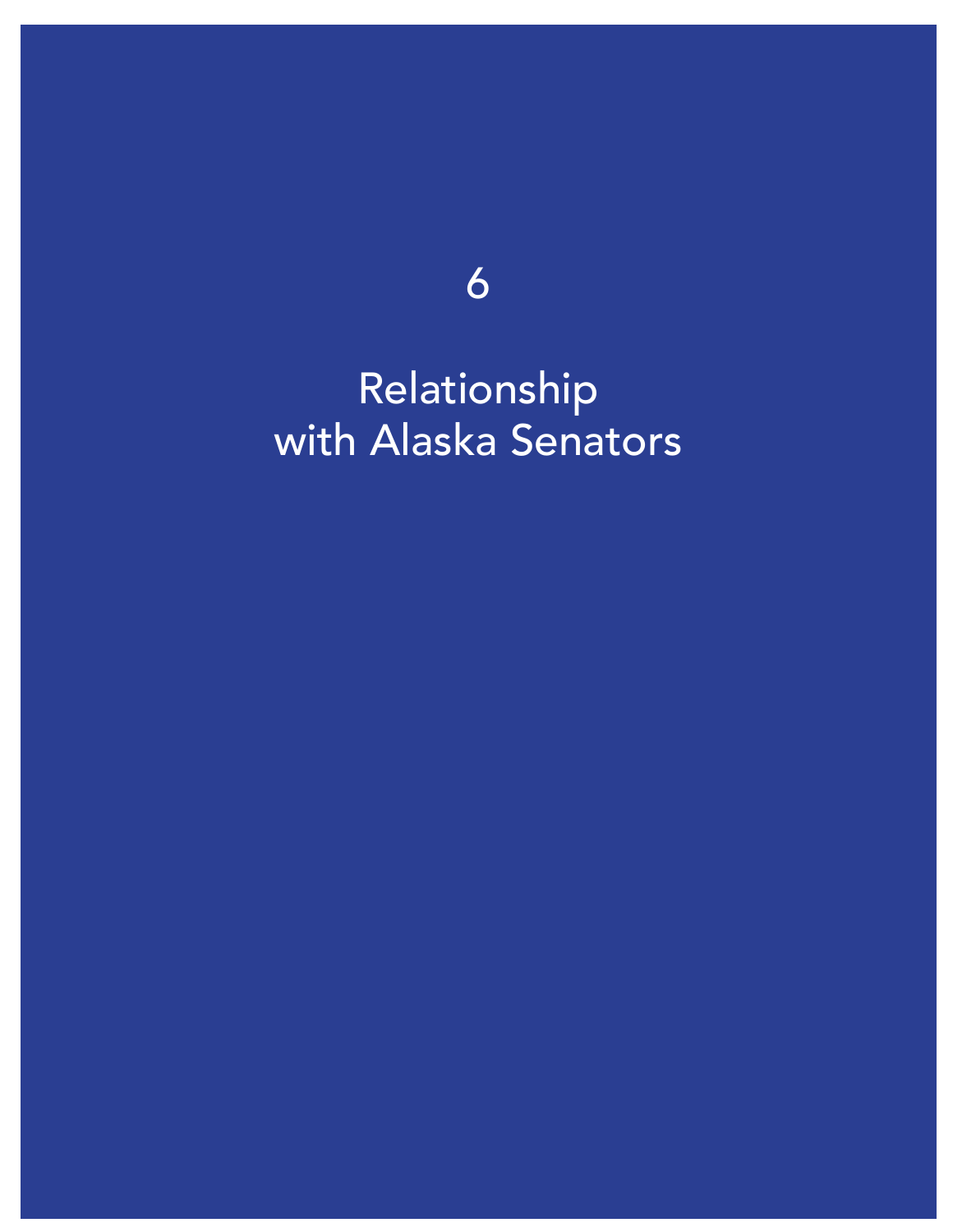Murkowski? Senator Murkowski. That lady from Alaska. Senator Murkowski.

Well she can't make a negative decision. Could she slow down the ROD? Potentially she could. Senator Lisa Murkowski, her father was the Governor of Alaska, back three governors ago.

He is the governor that accompanied Bob Dickinson and I to London to meet Rio, BHP, and Anglo to invite them into the project. And so Rio came in as a shareholder, Anglo came in as a partner. Senator Murkowski, she's very political. She in her heart wants the project to go ahead. She will say things that appeal to sometimes people's emotions but that won't do any damage to the project overall. So Senator Murkowski we feel good about. Senator Sullivan – so Murkowski isn't up for election. When a Senator is not up for election, they don't do anything. Alaska has two senators. Every state has two senators. They're appointed for six

Senator Murkowski, she's very political. She in her heart wants the project to go ahead. She will say things that appeal to sometimes people's emotions

but that won't do any damage to the project overall. So Senator Murkowski we feel good about. Senator Sullivan – so Murkowski isn't up for election.

When a Senator is not up for election, they don't do anything.

This year Senator Sullivan is up for, and he's not as prestigious or long-serving. I think Senator Murkowski has had, this is, she's in her third six-year appointment.

And Sullivan's going into his second and so he's got a battle on his hands and we're trying to work with him to make sure he doesn't go and say something negative like

– and he won't say 'Don't build the mine', but he might say 'Don't issue the ROD until after the election'.

Investigator: Oh my god. Can he do that?

He can say that, but would it have any impact? It depends on whether Trump feels he's going to lose. Sullivan's a Republican senator and is it important that he gets elected.

If he says 'Delay the ROD' will that help him get elected?

It's an age-old practice where when you have constituents, you have important people who support you on two sides of an issue, alright,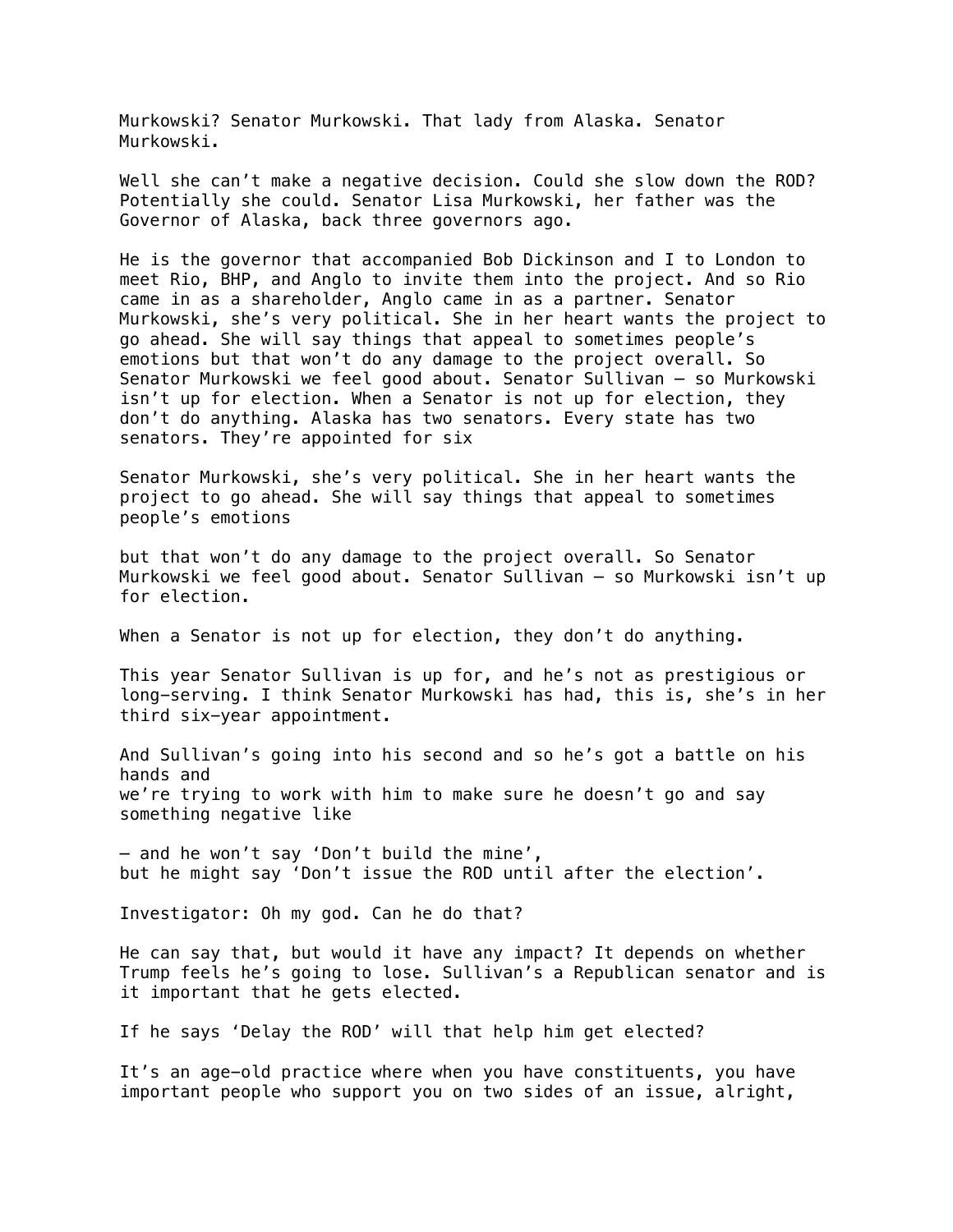you try to find a way to satisfy them both.

You don't choose one or choose the other. You try to satisfy them both. The way that Senator Murkowski has done that is that when she's asked a question

she says things that don't sound supportive of pebble – but when it comes time to vote, when it comes time to do something, she never does anything to hurt Pebble, Ok?

Never. Alright? So let me give you a very specific example. So last year the House of Representatives, the national House of Representatives, Congress,

passed a what's called a rider to an appropriations bill. So a piece of legislation that would have prevented the federal government from funding the permitting process for Pebble.

It would have killed Pebble. Alright? It then goes to the United States Senate and the Senate has to consider this. The committee that it goes to is the committee that's chaired by Lisa Murkowski.

Ok? So Lisa Murkowski kills the bill. Right? It doesn't go anywhere. That's the end of it. No problem for us. Dead.

But in what's called the committee report, so this is something that's not voted on it's just a report that's issued by the committee at the time,

Lisa Murkowski says I've got some questions about this pebble project that I think need to be answered before it can move ahead. So she threw a bone to those constituents that are against us in the committee report but when it really mattered she didn't do anything. Ok? That's the way Lisa Murkowski is, and frankly that's the way a lot of senators and congressmen are in America is that they say things that satisfy one side of an issue but they don't' do anything that would hurt the other side of the issue. And that's where Murkowski is. I: Wow, that's hard to understand but yea it is what it is. RT: It's called sitting on the fence. Don't get off on either side, just sitting on the fence.

So she threw a bone to those constituents that are against us in the committee report but when it really mattered she didn't do anything.

Well Lisa Murkowski is very unpredictable but she had some opportunities to kill this project if she wanted to and she didn't do it.

The most obvious one was the one I described to you when it was right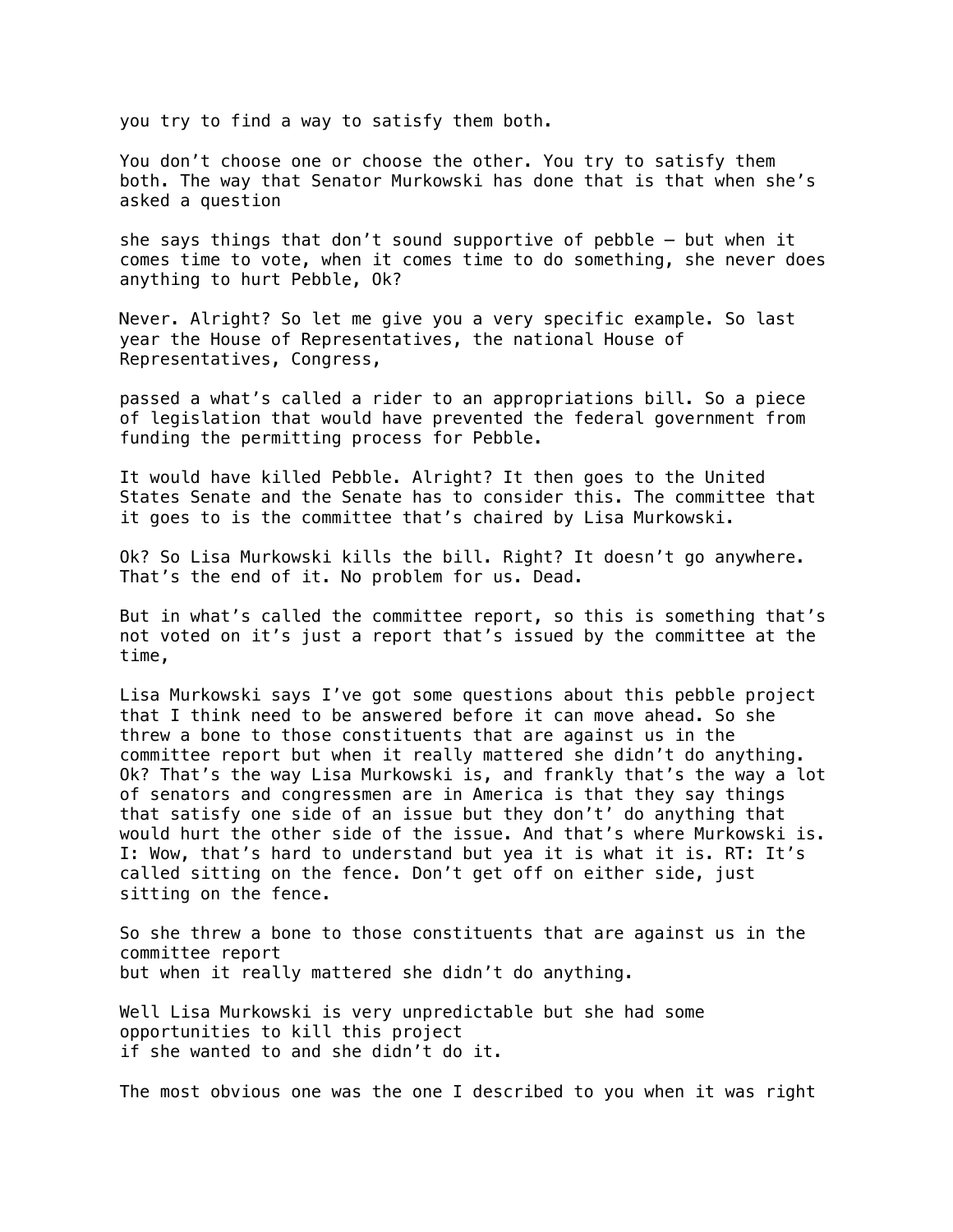there before her. All she had to do was kind of close her eyes and let it go past. But she didn't. She stopped it.

And so Lisa Murkowski is Lisa Murkowski. That's what she does. Now having said that, she's also with this president the single most unpopular senator of the 100.

So the fact that Lisa is saying things that aren't positive is not bad for us with the Administration.

Yea so both senators, Senator Sullivan and Senator Murkowski, also – they didn't misread the press release –

they relied upon a story that was printed in the newspaper that didn't have a named source. In other words it was a rumor that was printed.

And the two senators jumped out and said that they had heard, based on this news story, that the project was being delayed by the Trump Administration,

and they jumped on that and said that from their perspective was not a bad thing.

They were wrong. They're now embarrassed. Since it's the political season they're still trying to figure out what the hell they're gonna do,

but an interesting sideline of that – and I wish I could have thought about this – but it's kind of frozen them. They haven't been able to say anything about Pebble

since then because if they come out and say something, they're gonna have to admit that they were wrong about what they did.

So right now they're just kind of sitting over in a corner and being quiet, ok? And that's  $-$  if they stay there-

Ronald Thiessen: Perfect for permitting! Tom Collier: If it's just – gosh, it couldn't be a better thing for us

because these guys they can't cause us a problem. This is not a process that involves US senators. So we get to our ROD,

whatever their position is, but if they're not making bad news stories for us if they're quiet.

So right now it's not such a bad situation for us. They're both in a corner being quiet.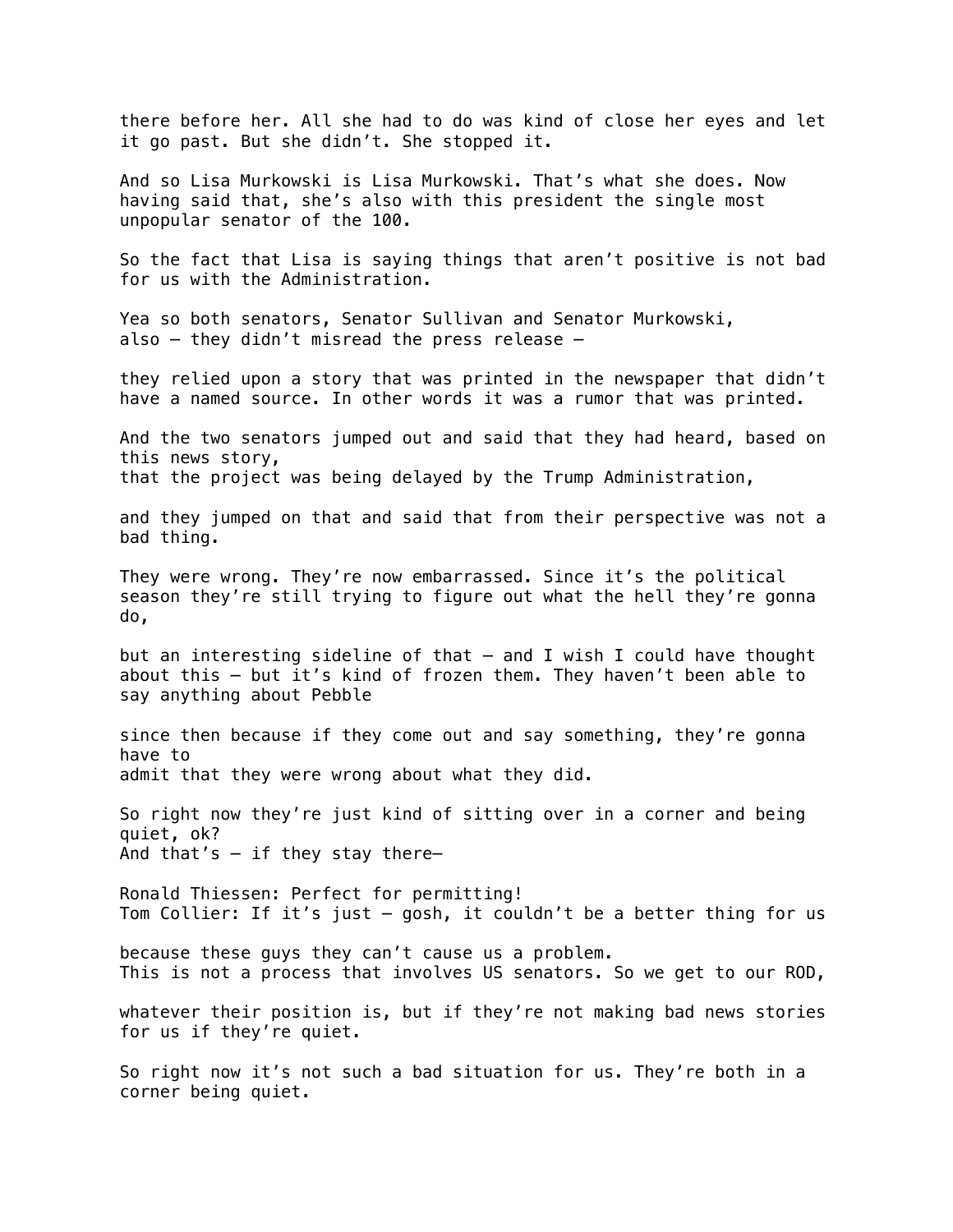Well right now, he's off in a corner being quiet. So I think that's our plan to work with him – is leave him alone and let him be quiet.

Investigator: Well that's a good policy. And you think that's—

And I mean it's not – we're talking – that's an exaggeration. We have a very close relationship with one of his top advisors who in fact – our – the guy who was my predecessor,

John Shively, rents an apartment in Alaska from his, from Sullivan's state director. And the two of them have worked together for 20 years so John knows her well and talks to her regularly.

And she's embarrassed that the senator got out there with the wrong message. But right now, John – who keeps informed with her, who keeps in touch with her –

has been told that he's just gonna be quiet. He's gonna try to ride out the election and remain quiet.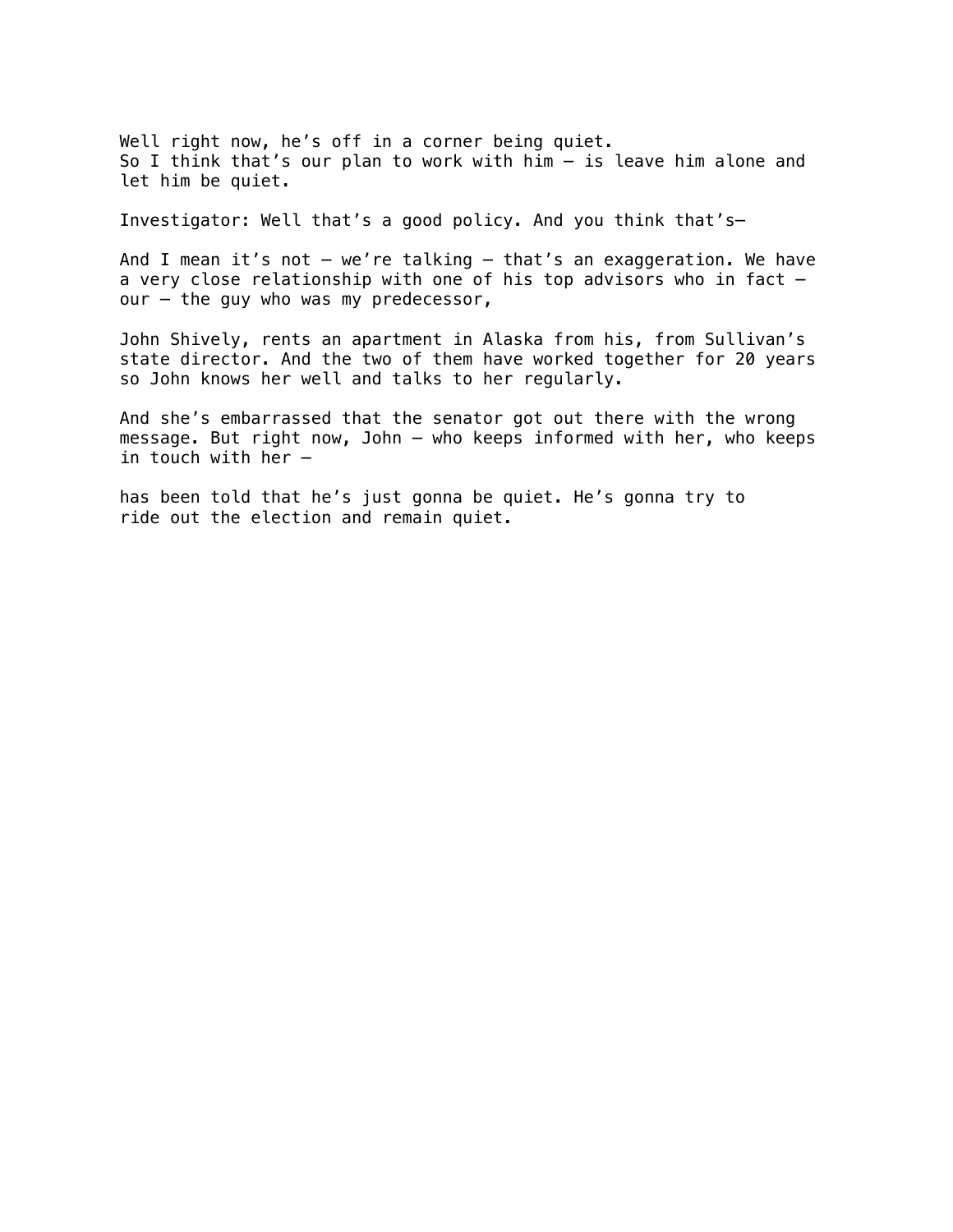#### [Tom Collier's Political Affiliations](https://vimeo.com/459816333) and Alaska Politics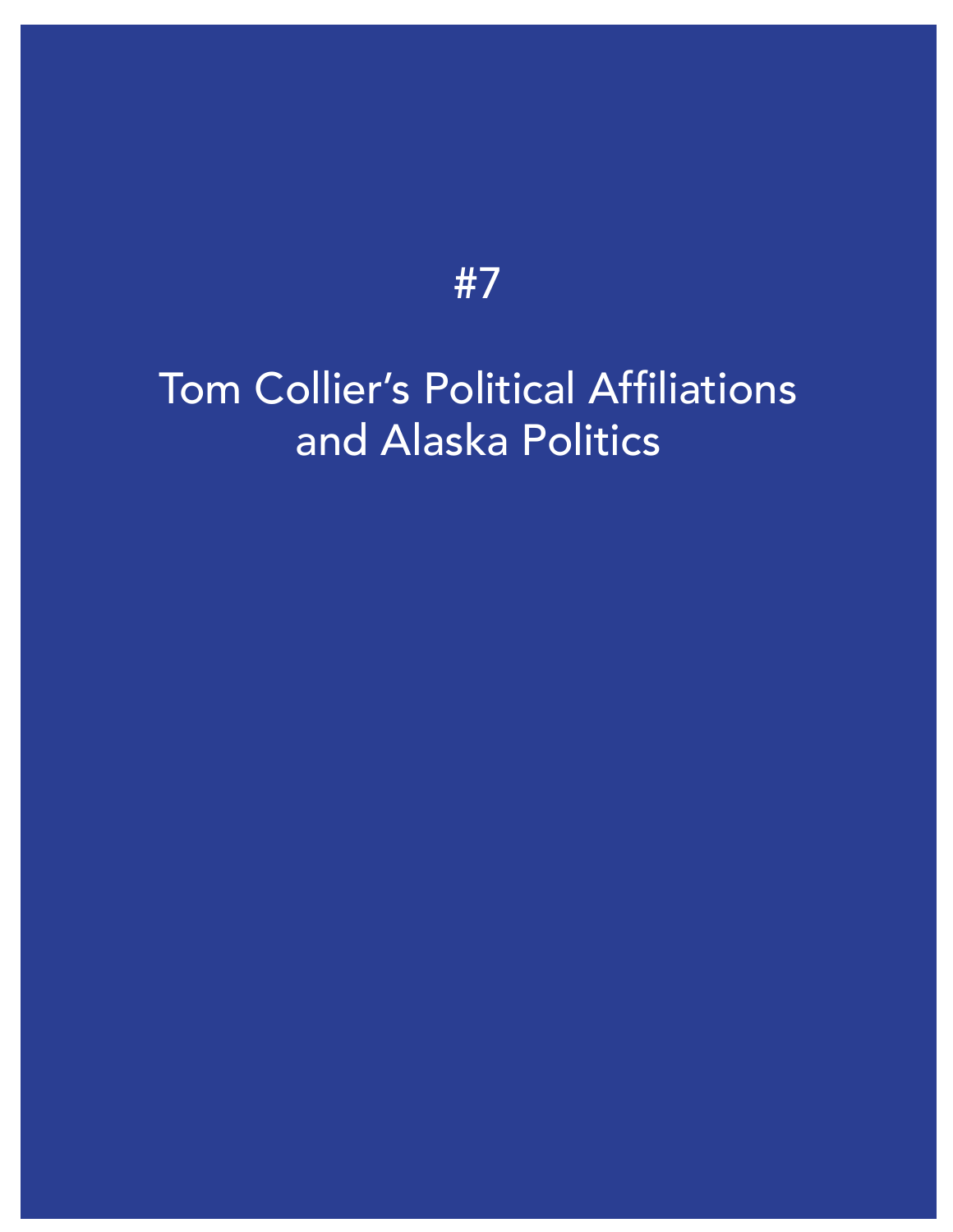I am registered in Alaska as what's called Undecided, an Independent. So I have not registered as a Democrat or a Republican, but I am a well-known Republican fundraiser.

I've supported all the Republican candidates in the state. I meet with the two senators, the congressman, the governor on a regular basis

and they welcome me as someone they know supports the Republican party. So just a little story about that. On Tuesday of this past week we had a primary election in the state of Alaska.

So what we're doing is choosing the candidates for the Republican party and the candidates for the Democratic party that will run for the state legislature in Alaska in November.

I've been a proponent in Alaska for getting the Republican party to be more focused and more disciplined on these elections.

There's been this crazy thing in Alaska where we've elected republicans that have gone down to our legislature and organized with Democrats as the majority party.

So they get elected as Republicans but they act as Democrats. So my view was, we gotta throw these guys out. Let's get rid of them.

So I organized, I was one of a number of organizers of a business group, we got together, raised money, we put together a campaign and we defeated them all!

We changed nine out of, there are let's see 40 uh, 50 seats that were up for election

and out of that 50 we threw out nine people that had not been supporting the governor and that had not been supporting Pebble.

It's gonna make for dramatic change in the legislature here in Alaska and I was a leader in that effort for the Republican party so my Democratic politics is really not a problem

Now having said that, it's entirely possible that we may have Biden as a President, and if we do I'm gonna brush off my Democratic credentials

and start using them a little more actively than I do.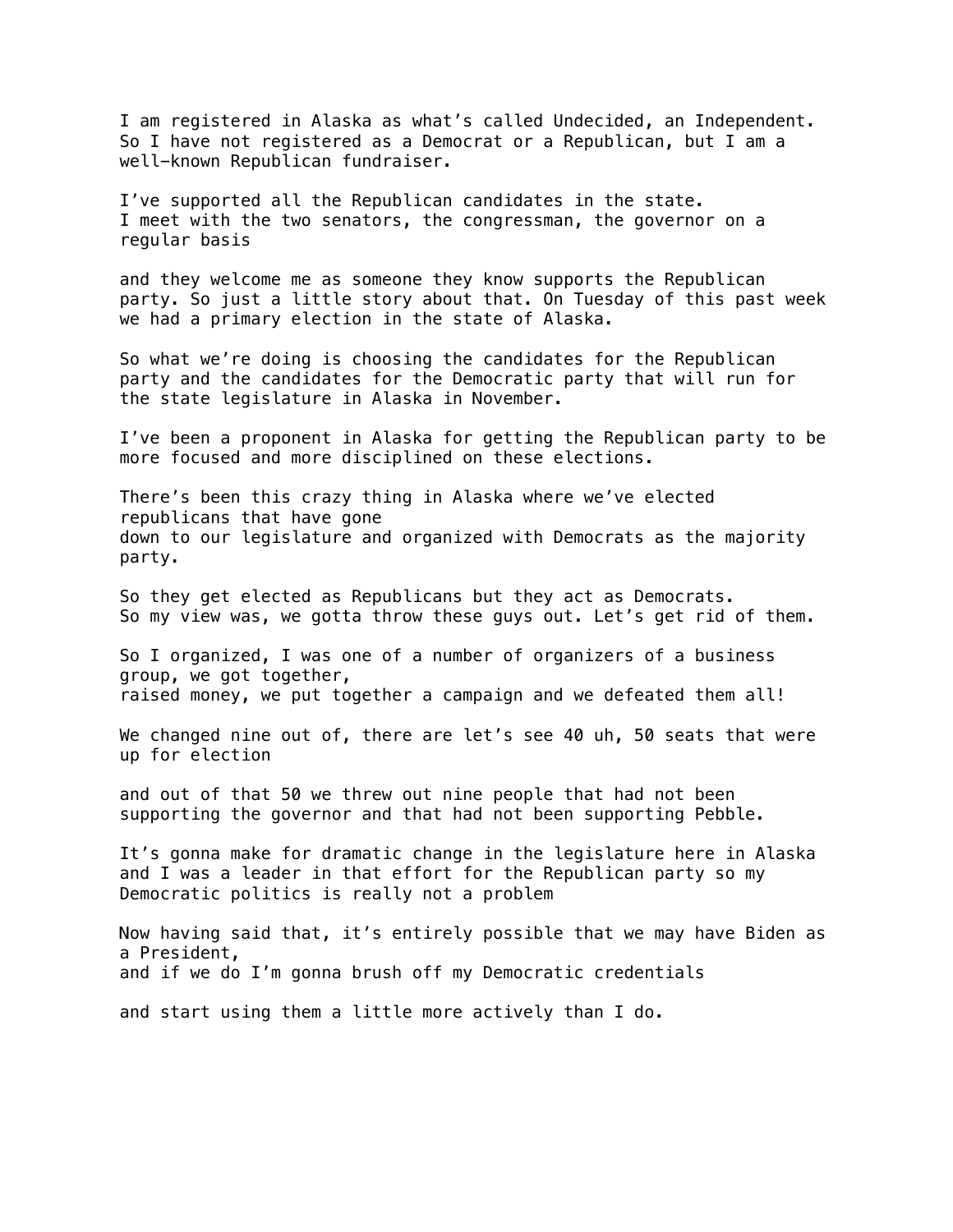### [Pebble Corporate Structure](https://vimeo.com/459815944) and Liability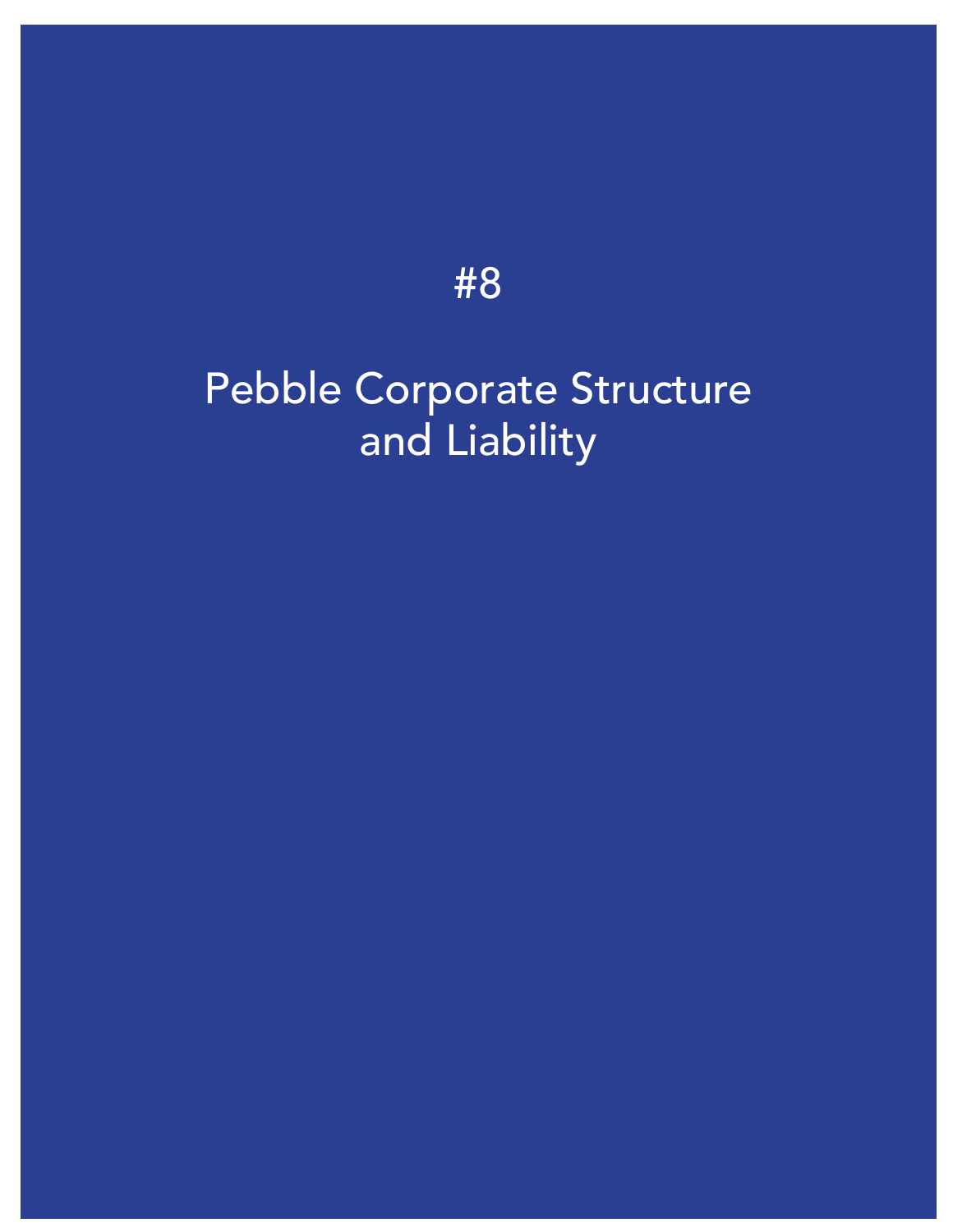Yes the parent company is a Canadian-listed publicly traded company. It trades on the Toronto Stock Exchange and the New York Stock Exchange.

Investigator: And the New York as well, right. And this is HDI? Ronald Thiessen: No this is Northern Dynasty.

I: This is Northern Dynasty, ok. Which you are the head of the company, right? RT: I'm the CEO of Northern Dynasty.

And we have a couple of Alaskan subsidiaries. And each subsidiary owns one partnership unit of Pebble Limited Partnership. It is a bit funny, I'm a partner with myself.

But originally one of those partnership units was owned by Anglo. They exited. We bought that partnership back from Anglo for \$100,000. So now we end up owning both partnership units, separate, and the Pebble Limited Partnership still intact. And that's because an incorporated partnership in the United States is a very good structure from a liability standpoint but also tax efficiency. I: Oh really? Yea that makes sense. Liability, what do you mean? If there is any risk with the mine this statute would protect you, would protect us? RT: Yes, the liability stop said 'The Alaska Corporation'. I: Oh. RT: Doesn't go beyond. I: So you mean that HDI is completely protected? RT: It is. HDI is not, HDI provides services to Northern Dynasty and Pebble, but it doesn't own any of it. HDI is kind of a private services company. That's where a bunch of employees, we have the Vancouver office, you know. I: Ok. RT: HDI, it's a company we put together, it's like a management company. I: Ok. RT: But it, the only thing it owns is office furniture and office equipment. Then it has employee contracts. It's because, on a mining project like Pebble, in the early days you use a lot of geologists. I: Uh huh. RT: And very few engineers. I: Yes. RT: Then when you finish doing all the drilling then you start shifting to engineers, now where are the geologists gonna

separate, and the Pebble Limited Partnership still intact. And that's because an incorporated partnership in the United States is a very good structure from a liability standpoint

but also tax efficiency.

Yes, the liability stops at the Alaska corporation.

Ronald Thiessen: Doesn't go beyond.

Investigator: So you mean that HDI is completely protected?

It is but HDI is not, HDI provides services to Northern Dynasty and Pebble,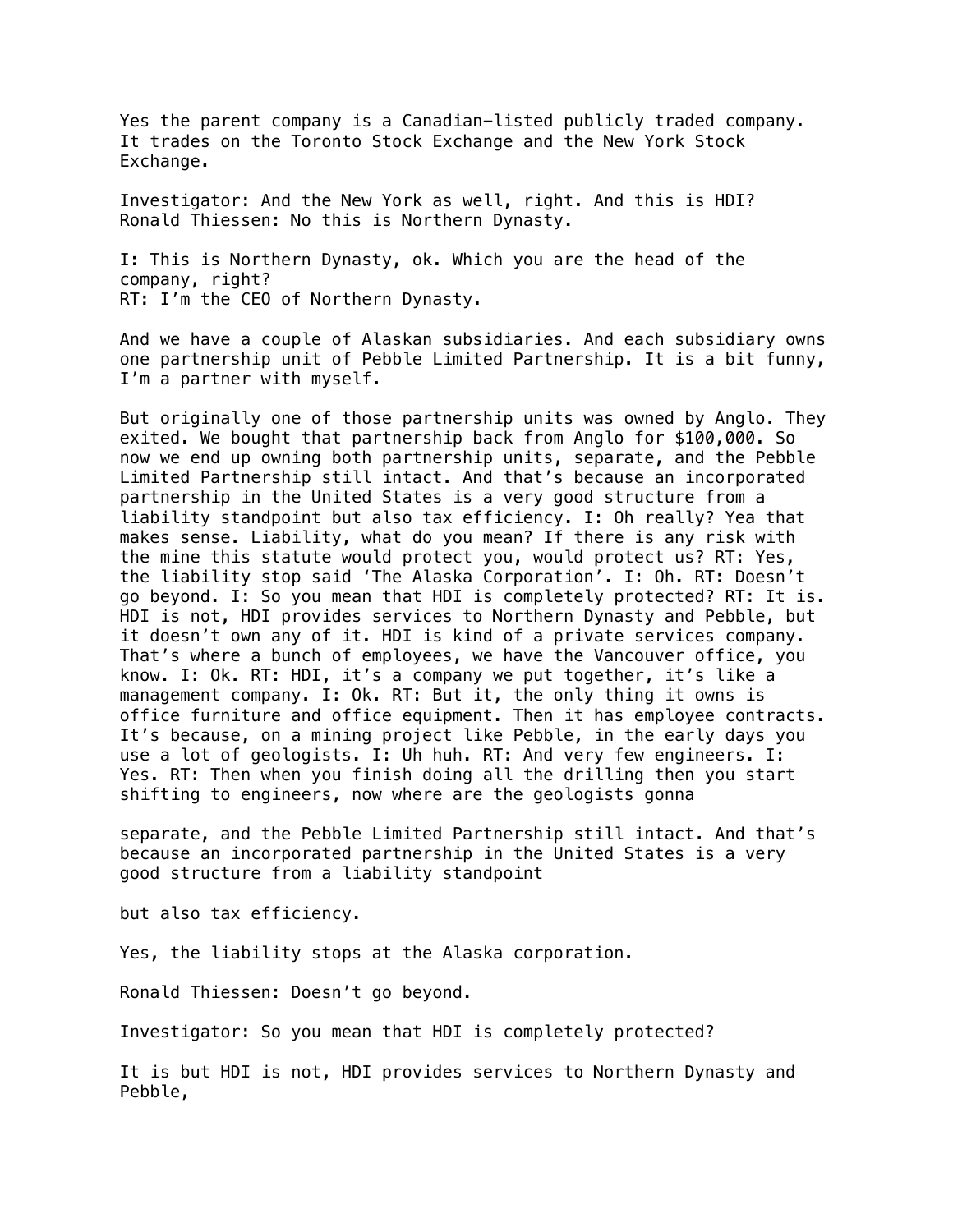but it doesn't own any of it. HDI is kind of a private services company.

That's where a bunch of employees, we have the Vancouver office, you know. HDI, it's a company we put together, it's like a management company.

But it, the only thing it owns is office furniture and office equipment. Then it has employee contracts. It's because, on a mining project like Pebble,

in the early days you use a lot of geologists. And very few engineers. Then when you finish doing all the drilling then you start shifting to engineers, now where are the geologists gonna go?

So HDI has this, this inventory of skilled people and it sends the geologists, when the geologists are done they come back to HDI and then maybe they go to Poland to work on our Polish project.

Or they go to Arizona to work on the Florence project. And same with the engineers. I mean it's like fisheries biologists. We have one of the best fish biologists in all of North America.

He works here, he works for HDI. But when Pebble needs him he's working on Pebble. When Taseko needs him for Gibraltar or New Prosperity or Yellowhead, then he goes and works there.

Investigator: And so you were saying, what you were saying is that liabilities, risk wouldn't go beyond Pebble Limited? It would not touch Northern Dynasty?

Correct, correct. Just like, it was the same with Anglo.

under a limited liability partnership there's the general partner and the liability partners. So the general partner, which is called Pebble Mines Corp,

takes most of the liability but only has one percent of the asset. And the limited liability partners have 99% of the assets and none of the liability.

Investigator: So the HDI, they're not total strangers right? Ronald Thiessen: Oh I'm the CEO of HDI as well.

Investigator: As well, ok. So it's all part of you guys? Ronald Thiessen: It's a private company.

There's only six partners, or six shareholders.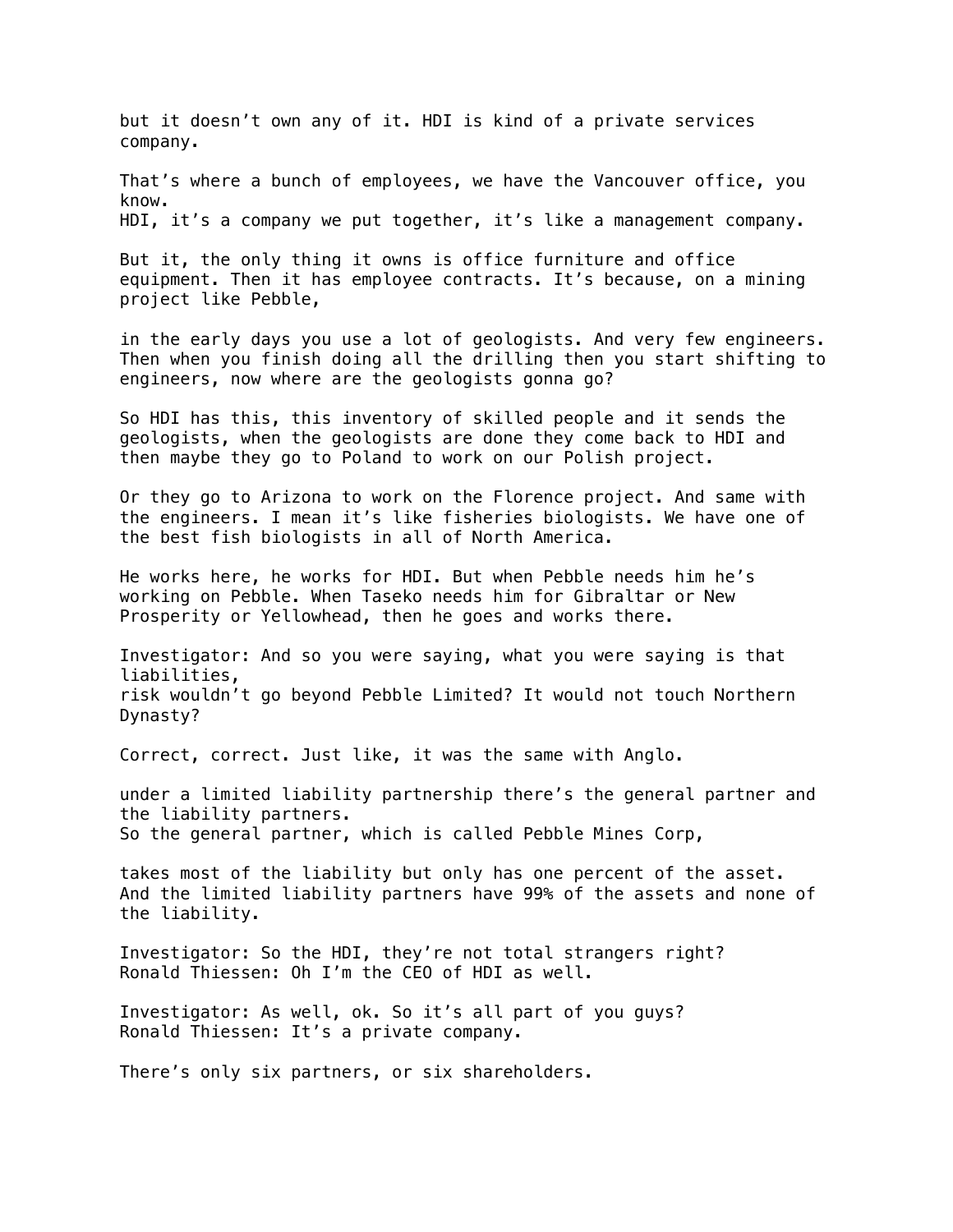Investigator: So in our case our investment would be with Northern Dynasty? Ronald Thiessen: Yes, yes. Under the terms that we talked about, yes.

Investigator: Exactly so somehow protected for any, any sort of liabilities regarding the mine, the future, the tailing, the water, the salmon, you know what I mean.

Yes absolutely.

Ronald Thiessen: Oh you mean if there was a tailings disaster or something like that? I: Yea, something like that.

RT: There would be no liability to you at that the Northern Dynasty level shareholder.

The actual liability is captured at the operating company level, which is under US terms it's called a limited liability partnership.

So there are partner companies and then there's the general partner. A general partner already exists, it's called Pebble Mines Corp. and there are two partners.

Now we, Northern Dynasty, happen to have both partnership units because we bought Anglo's unit back. When we find our final partners,

you know with one of the major mining companies in the world, they will then acquire that partnership unit from us and we'll go back to being two partners, two limited liability partners,

with a Pebble Mines Corp. And so you will be a shareholder of Northern Dynasty, which owns 50 percent of the project when the major mining company, or consortium companies, come in

and they will bring the capital to build the project.

Yea, you'd be several levels removed from the liability. The liability would be at the limited liability partnership level and there would be insurance on it plus the assets at that level.

You'd be two levels up because there's a US-based company that owns the share – the units of the partnership and the shares of Pebble Mines Corp.

and then there's Northern Dynasty, the Canadian company. I can send you a corporate organization chart.

Yes – we put a lot of thought into this overall corporate structure,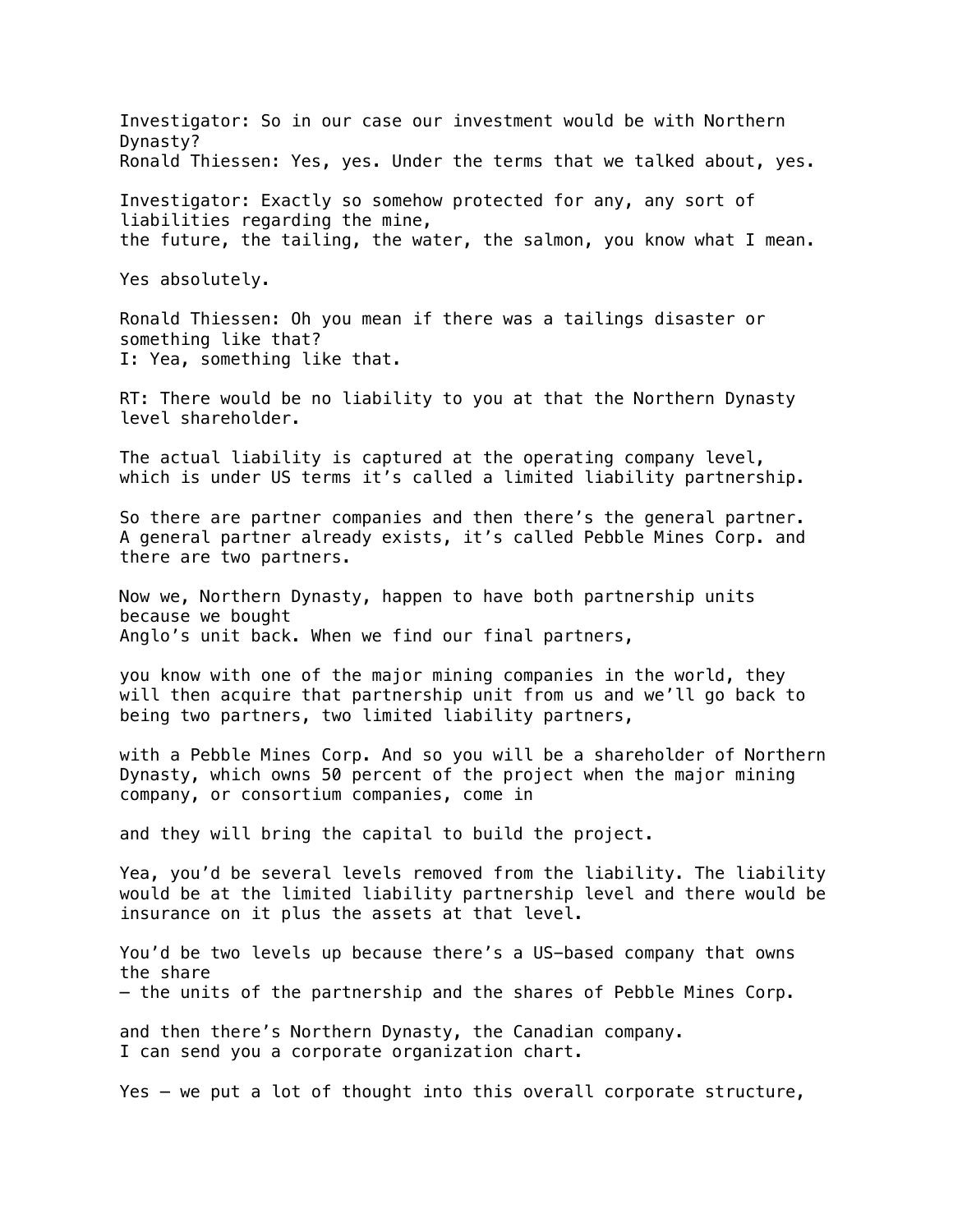from a tax standpoint, from a liability standpoint, all those features.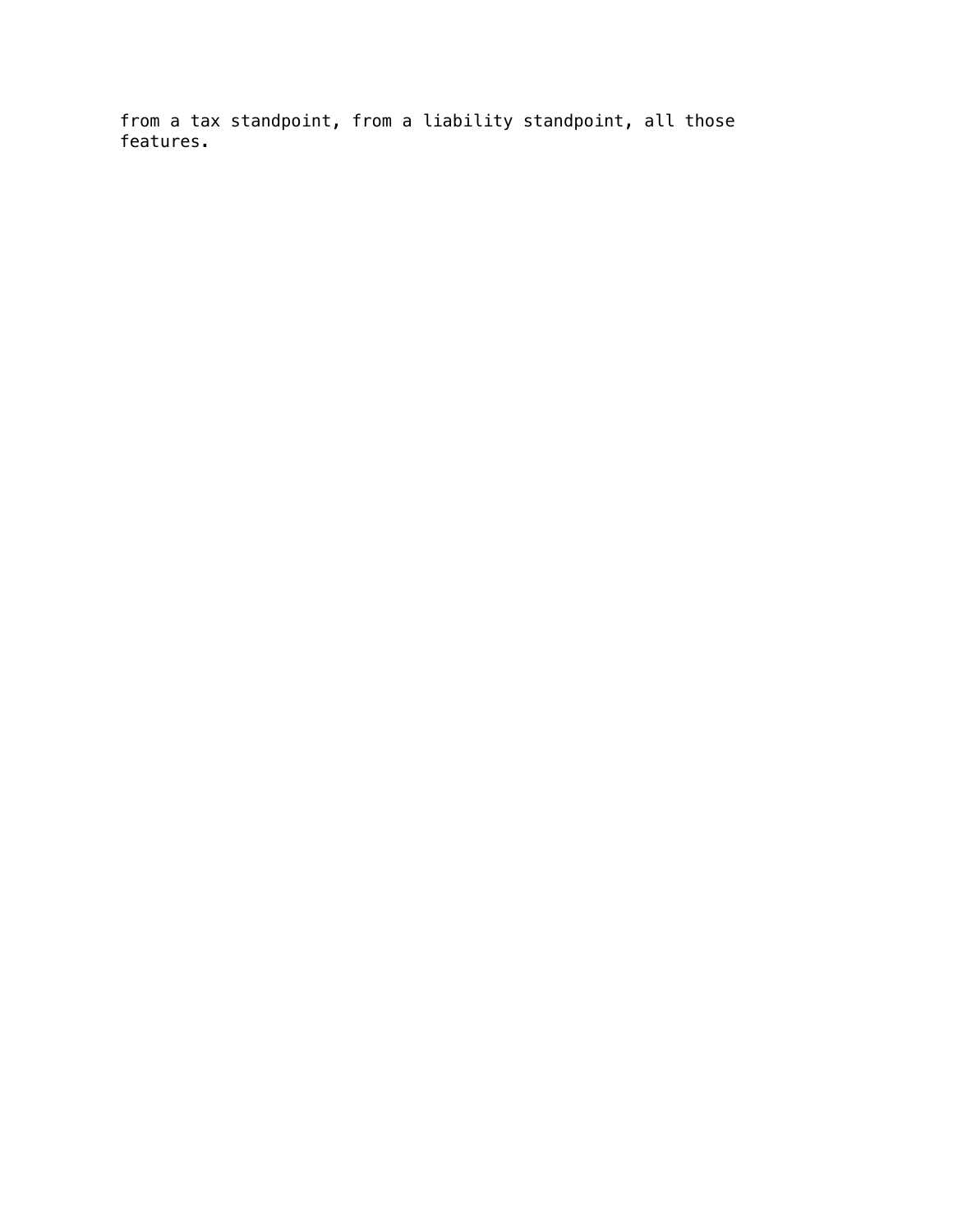#### [Water Treatment](https://vimeo.com/459815766)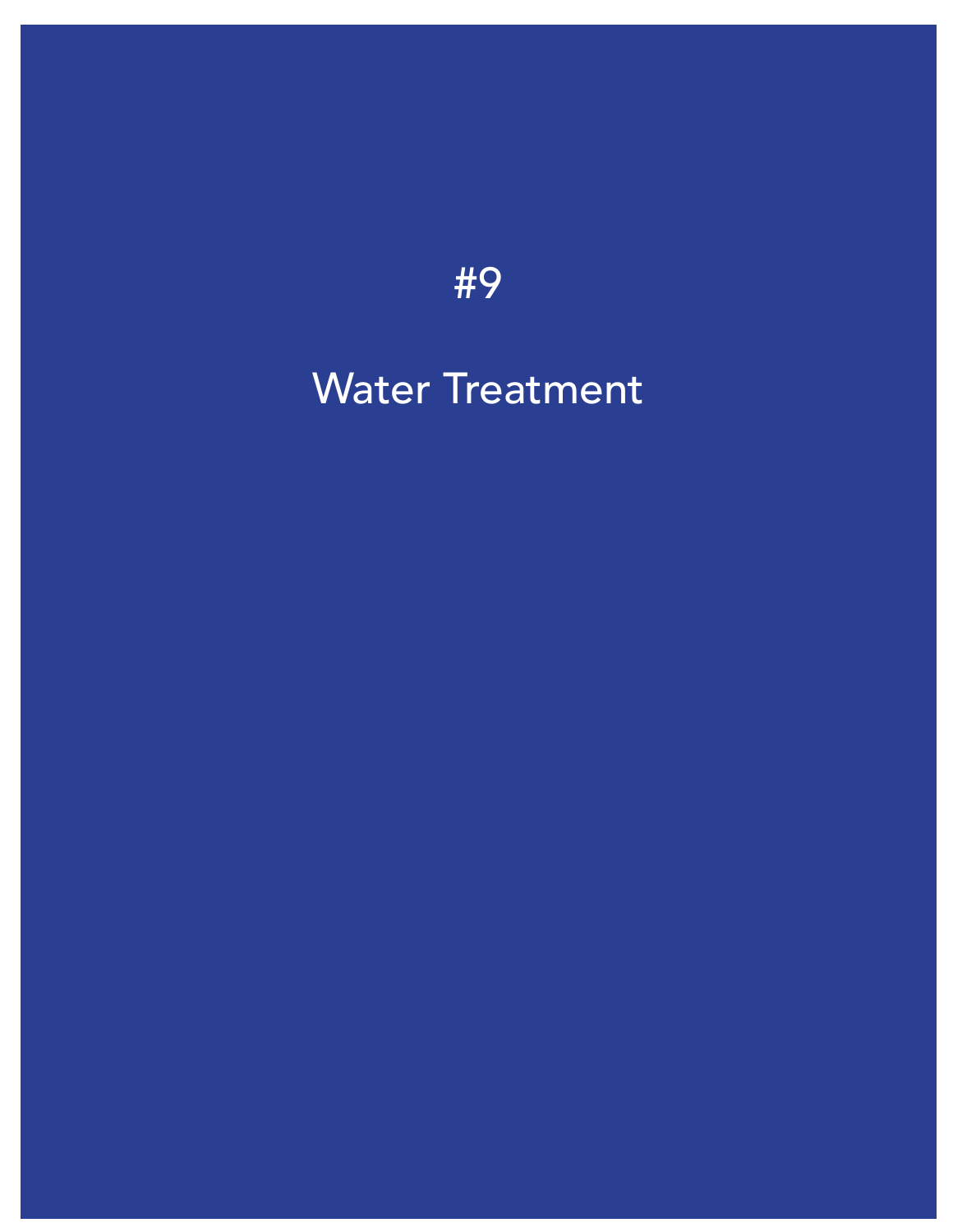We also, part of our mitigation is atmospheric water and snow melt. We will capture and hold, normally freshet occurs in May and June. And that water flushes down the streams out to the ocean but spawning doesn't occur till late July and August. So by then many of these streams are dry so they aren't spawning habitat. Because of the water control system, so all of the water that comes onto a mine site in North America is called contact water. And contact water, then you must gather it up and deal with it in an environmentally responsible manner. Many mines gather that water up, store it, and hope that it evaporates away. That's the only way to get rid of it. What we're doing is we have water handling facilities that we are going to gather this water up, we're gonna store it, and then we're building two large water treatment plants as part of our mine development. And at spawning time we'll put that water through the water treatment plant and put it into three different streams to create spawning habitat. And we've got charts That say 'Ok, here's the volume of water, the meters, or yards, of channel and this is what the impact will be to increase sockeye salmon, increase Coho salmon, increase spring salmon, or increase trout. We've got all of that done. Once the mine is finished, and remember this mine is not gonna be finished for 180, 200 years. So it [water treatment facilities] will be there. And obviously if you refurbish regularly, Once the mine is finished, and remember this mine is not gonna be finished for 180, 200 years. So it [water treatment facilities] will be there. And obviously if you refurbish regularly, now we actually believe that this water that we gather up will qualify ultimately under environmental standards for discharge without treatment We've said, so that we don't have to ask the question 'can we discharge it without treatment?' we're building the water treatment plants. Ronald Thiessen: Anyway. And so we think after 10 or 12 years it'll be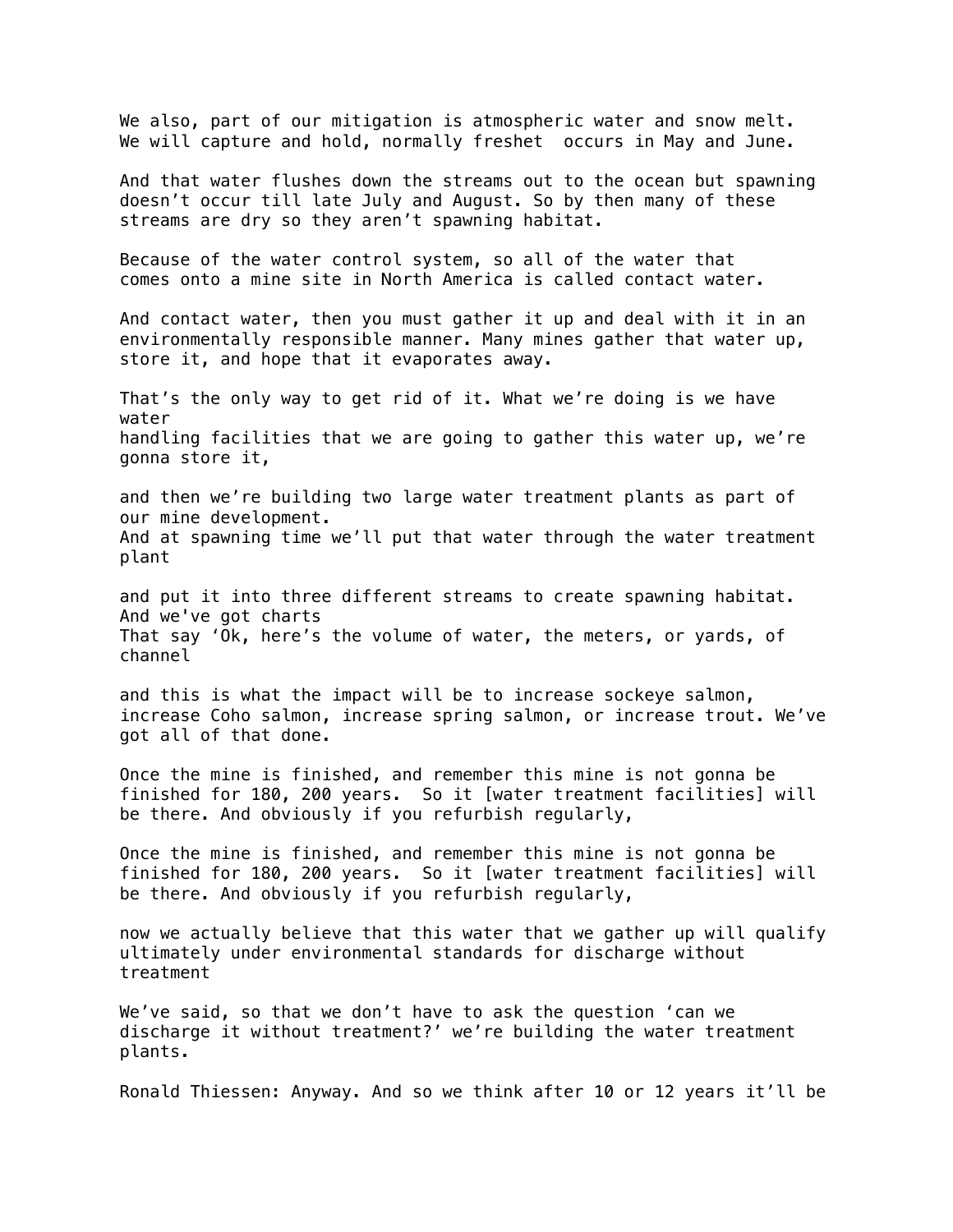so successful that the state's gonna say 'Can you do more of it in the area and we won't need water treatment.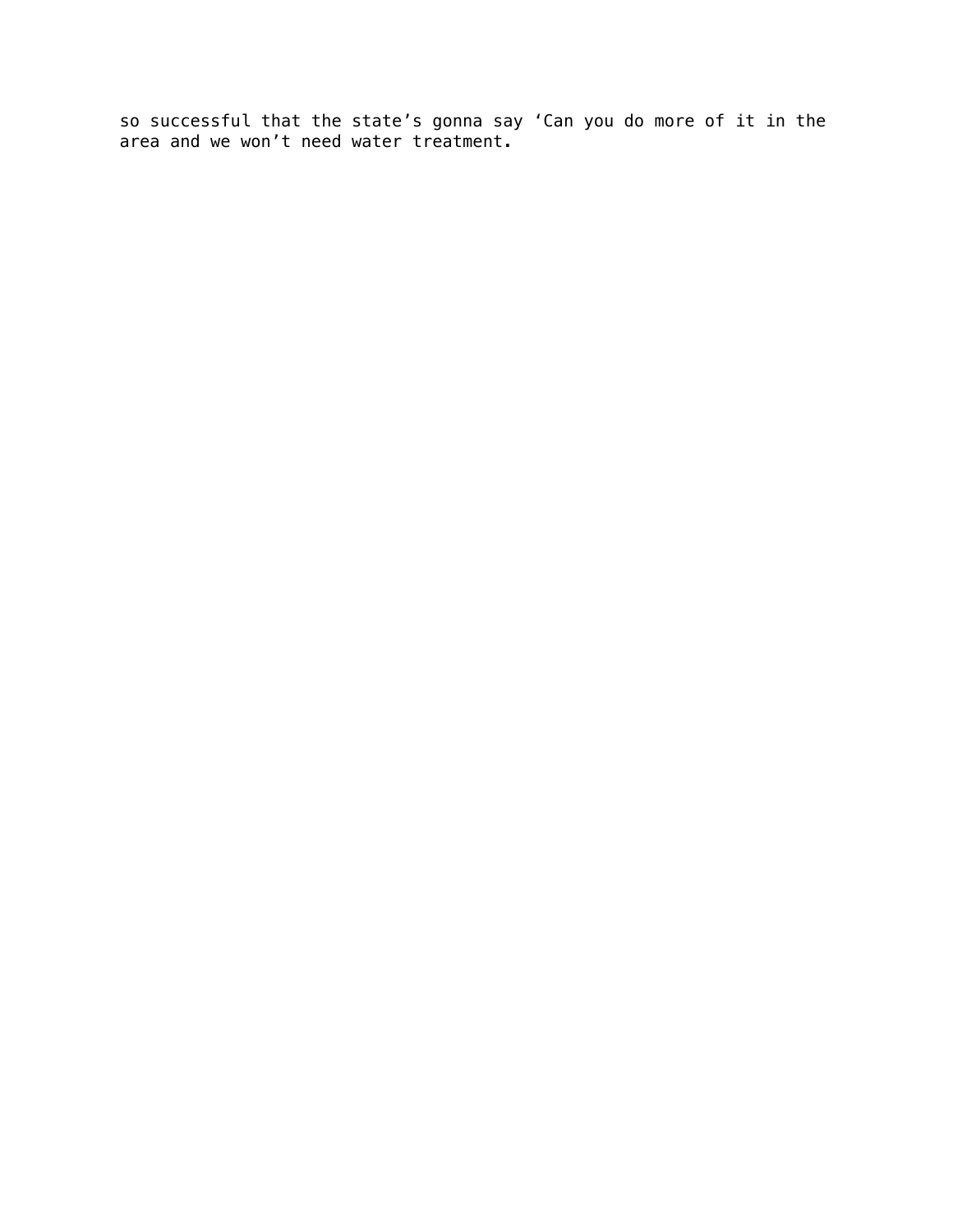#### Opinions and Relationship [with Trump Administration](https://vimeo.com/459815598)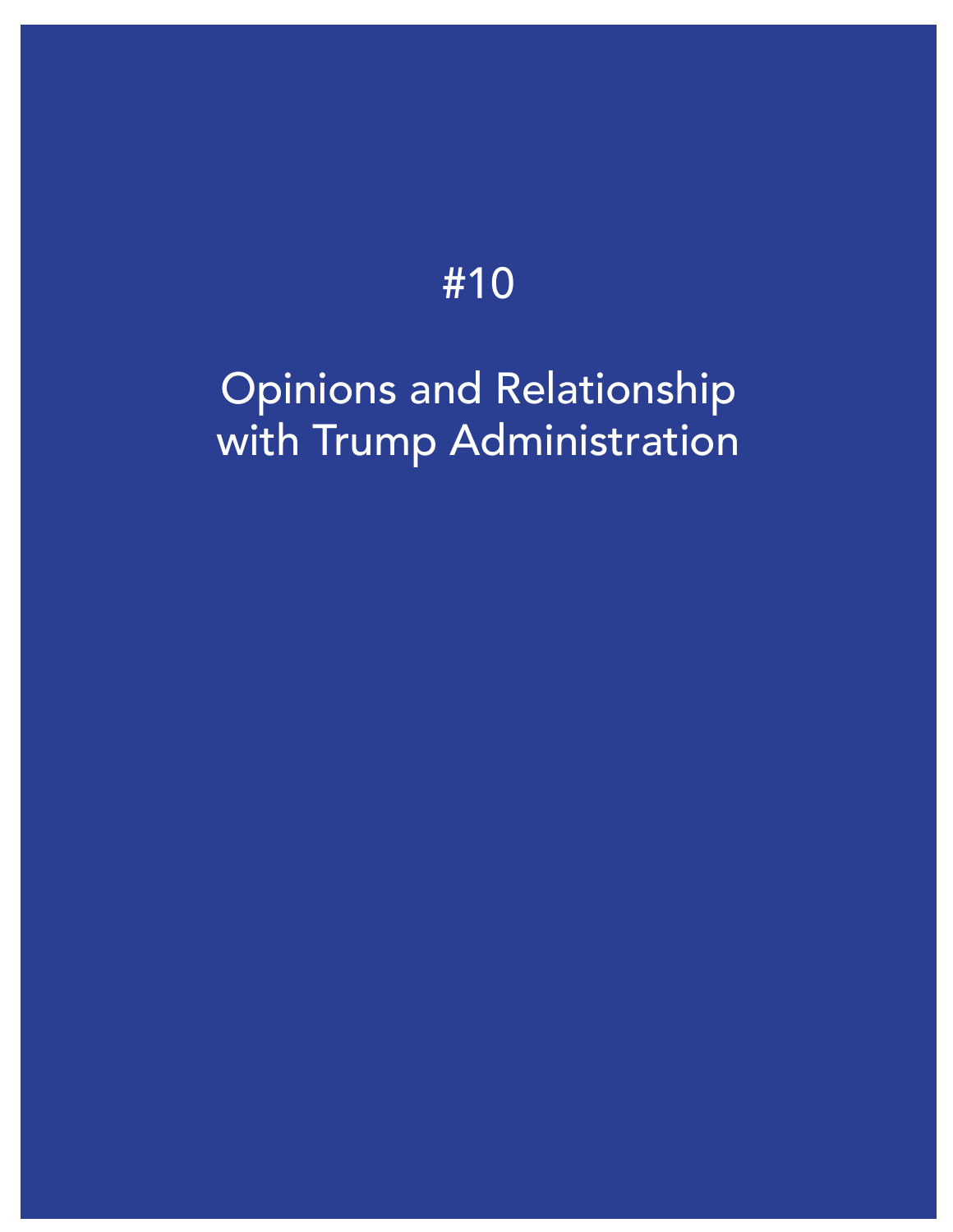Those of us who have been in government, I think you guys know that I used to work for President Clinton, in the Clinton Administration,

and so I have a sense of how government is supposed to work. Those of us who have that kind of experience in government are just flabbergasted frankly at the way this administration works.

The left hand often doesn't know what the right hands doing. But most importantly, there are people out there who take it upon themselves to make statements.

They're not attributed statements, so they're off the record statements but the reporters report them using a 'high, official, inthe-government-said'.

And that's what was going on with the Politico story, no source on the record and they were just flat out wrong. And so, by the end of the day on Saturday…

Investigator: What did your contact… Your contact is at the Army Corps? Tom Collier: That's one of my contacts.

We must have placed more than two dozen calls in to different people at the White House. And with none of those senior level officials–

Investigator: which level? Tom Collier: I'm talking about at the level of the Chief of Staff and just below.

I'm talking about the very top levels of government, ok? Now in this administration they can't say to you 'The president is not going to do this'.

All they can say to you is if the president were gonna do this, I would know – and I don't know! And I can also tell you that this has not been discussed in the White House,

not even discussed in the White House. We had people who attended the senior level meetings of the campaign staff.

One theory here is that this is being driven by the campaign for some reason, right? The campaign staff said they had two extensive meetings over the course of the weekend

and this was not discussed in those meetings either. So, when we finally got to the bottom of it what we recognized is that someone in the administration had heard of this letter we got today.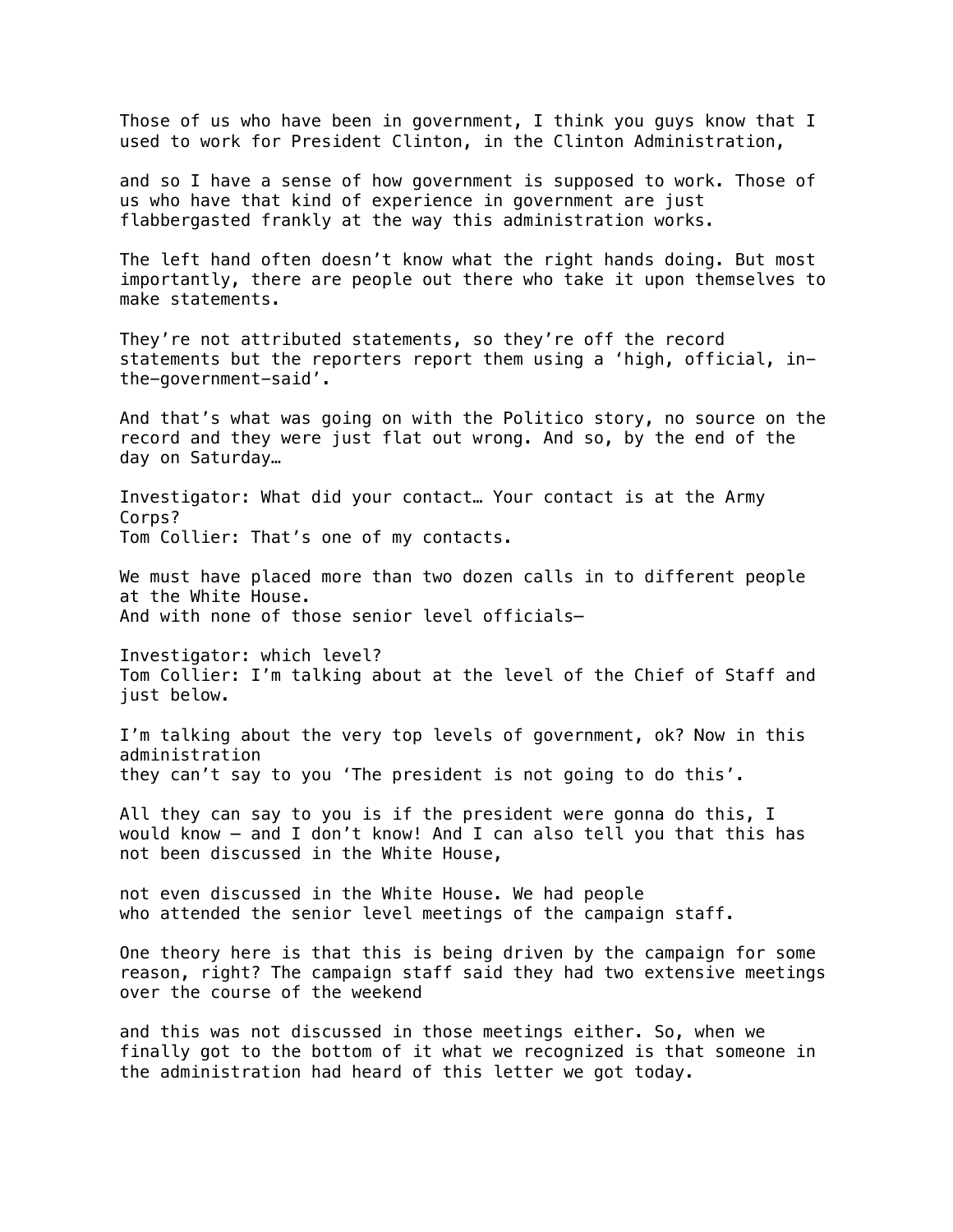We knew that the letter was coming. We've known it for weeks. It is not a significant letter. As Ron put it, it is a due course letter.

In the American government, particularly in this Administration, there are people who leak things on a regular basis. That's kind of how they try to do their business.

It's shocking to me. You know in the Clinton Administration they would have cut both my hands off if I had leaked something like this,

but here in this Administration there's no discipline, there's no accountability.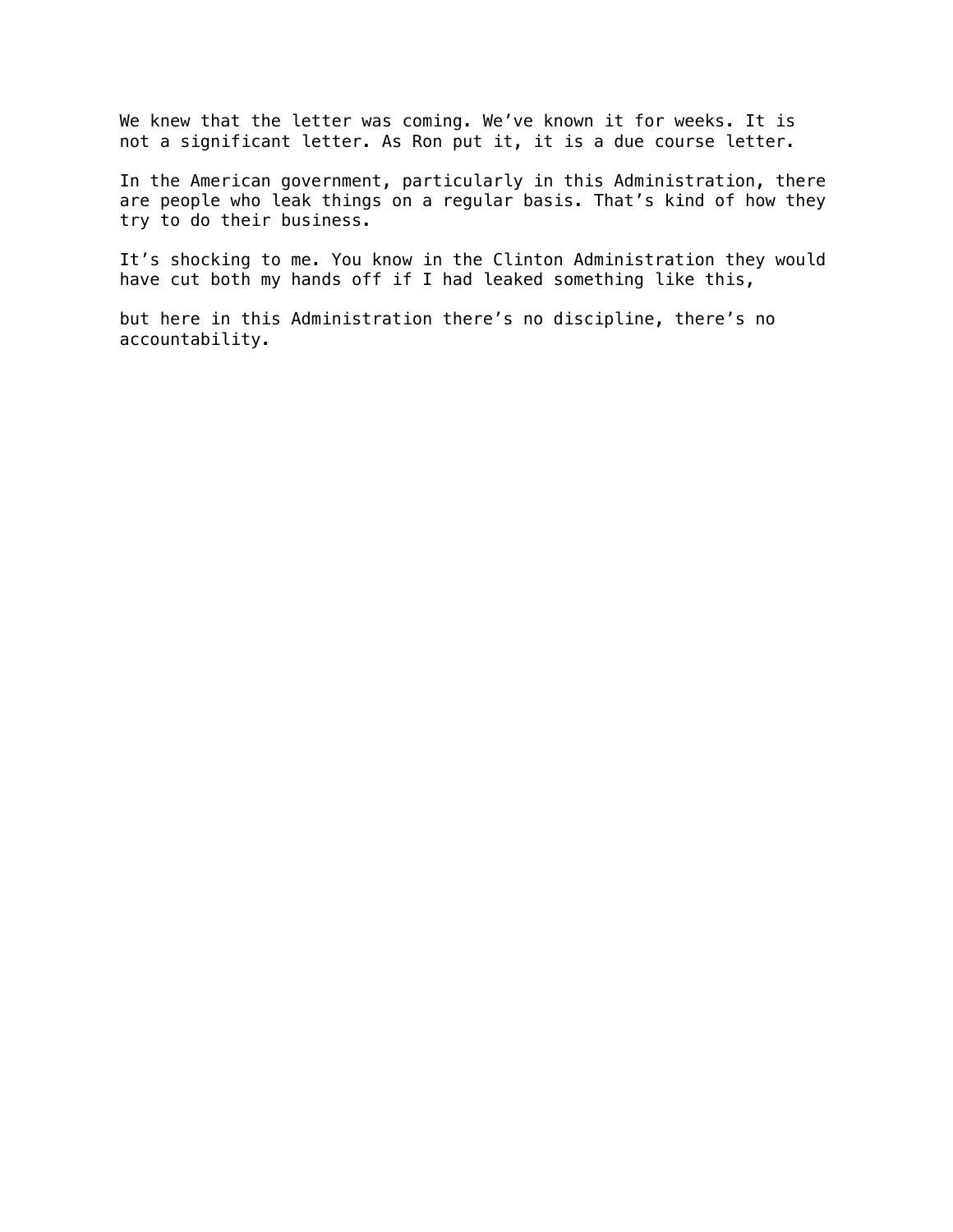#### [EPA Veto](https://vimeo.com/459815228)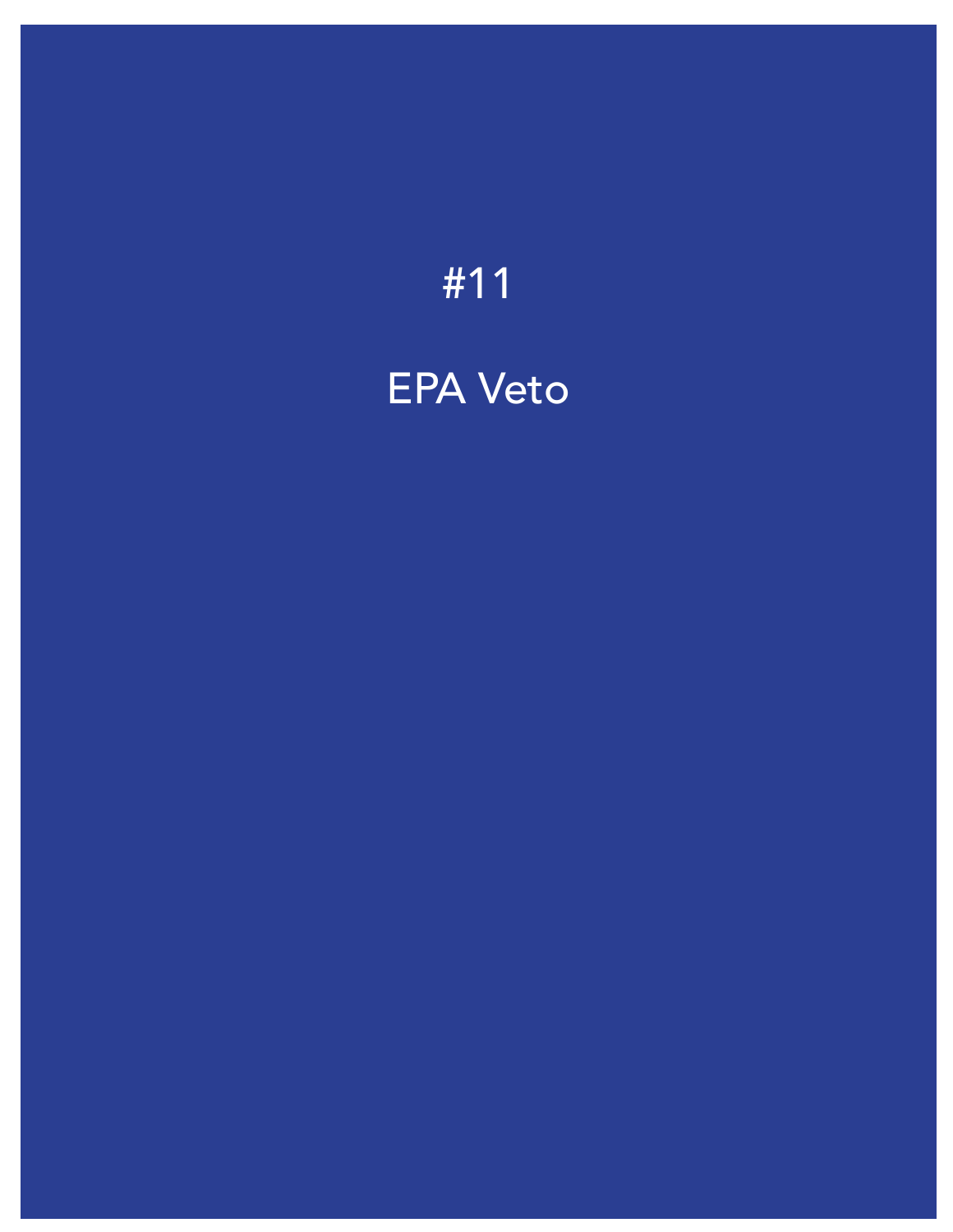There is an ability for Trump, at the conclusion of this process, to veto the project but again Trump needs a scientific record to do that and he doesn't have one.

And Trump has some other problems. In order to veto this project as part of this process there is a set out course of action you have to take, certain steps you have to take at certain times.

You have to announce that you've got some questions that you think are important enough in order to keep this open to preserve the possibility of a veto.

And you have to do that at the time the Draft Environmental Impact Statement is published, so a year ago. That's called a 3A letter.

EPA filed a 3A letter. Yes, they preserved their right to be able to veto. But then – let me take you forward – the next step is they have to file a 3B letter, which says 'after looking at this further,

we still think we might file a 3B letter.' The 3B letter had to have been filed about nine months ago. They got a couple of extensions on it, but ultimately they decided not to file the 3B letter.

So they got out of the process. They did not check the box they gotta check in order to veto this! Now, the courts have never finally ruled whether a president could veto a project

without filing a 3B letter, but the process says he must file a 3B letter in order to veto. So we're in pretty good shape.

EPA has indicated its clear intent not – the Trump EPA – not to veto this process. And again, even if they decided they wanted to, they don't have a scientific record that justifies it.

So we're in – Practically there's no risk that the Trump EPA is gonna veto. There's just no risk.

Investigator: And have you confirmed all this with – what's the name of the administrator? Mr. Andrew Wheeler? Have you been able to confirm all that?

Tm Collier: Not with Andrew Wheeler, because Andrew Wheeler is recused.

We hired Andrew Wheeler's firm years ago to help us. So when Andrew Wheeler became the Administrator of EPA,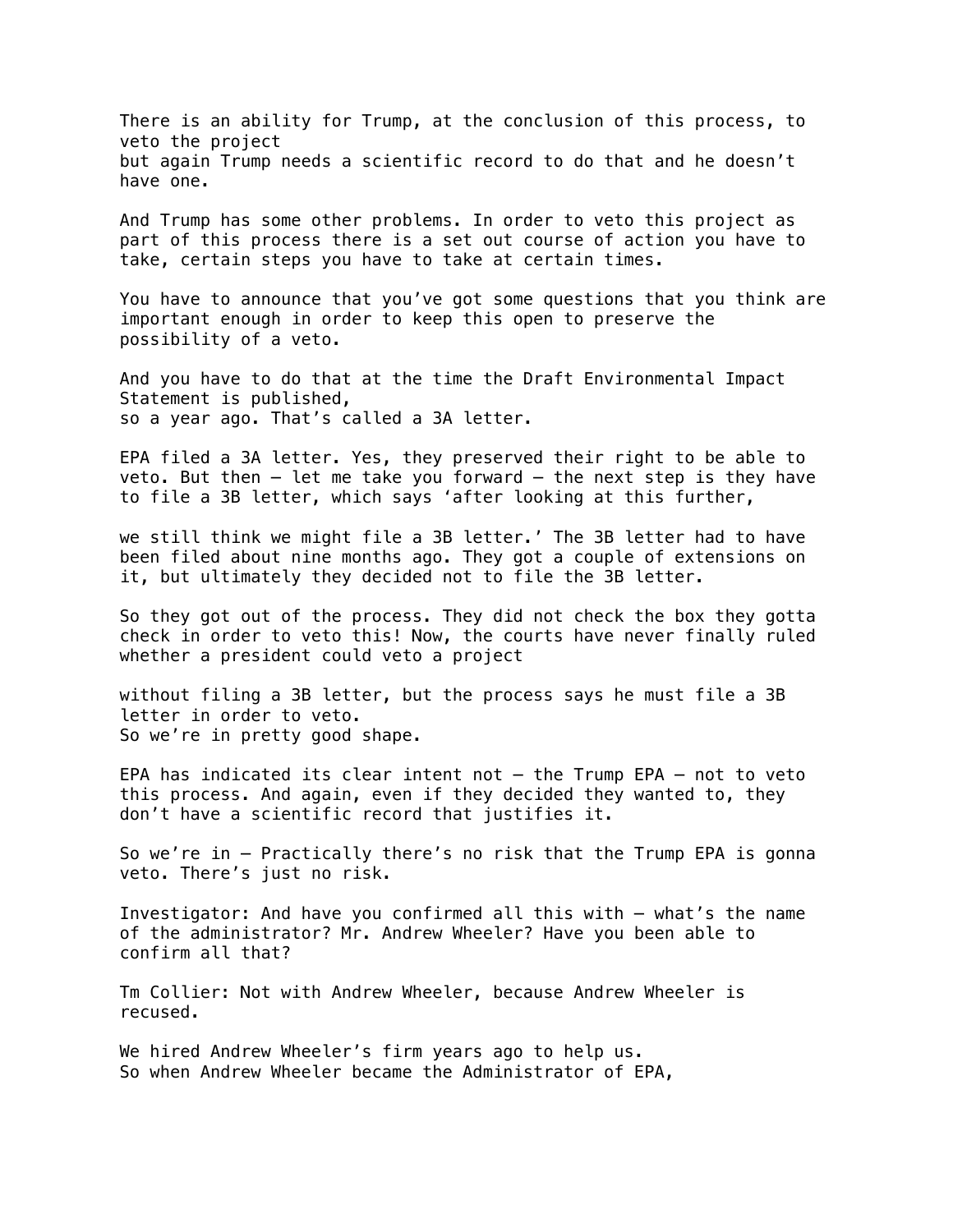he had to put us on a list of things that he could not deal with while he was Administrator. He had to recuse himself. So he appointed the General Counsel of EPA to make all Pebble decisions.

Tom Collier: And yes, we have confirmed that with the General Counsel of the EPA. Investigator: Who is this person?

Tom Collier: His name is Matt Leopold. Now, just to make things as complicated as they could possibly be, which is the way American politics works,

Matt Leopold has recently announced that he's leaving his job as General Counsel of EPA. And it will be Matt's deputy that will be making those decisions

but we have confirmed this with both of them. Investigator: So they are all in agreement that Pebble should go on?

And the interesting thing here about this decision that makes it better for us is if they do nothing, we prevail.

So they'd have to take some action in order to stop us, and there's just no way they're gonna put their head up and take this kind of action,

especially given the record they've developed so far where they officially said they were not gonna file a 3B letter.

Investigator: So they just have to look the other way and that's good for us

Tom Collier : That's correct. Go outside and take a smoke and we're done, right.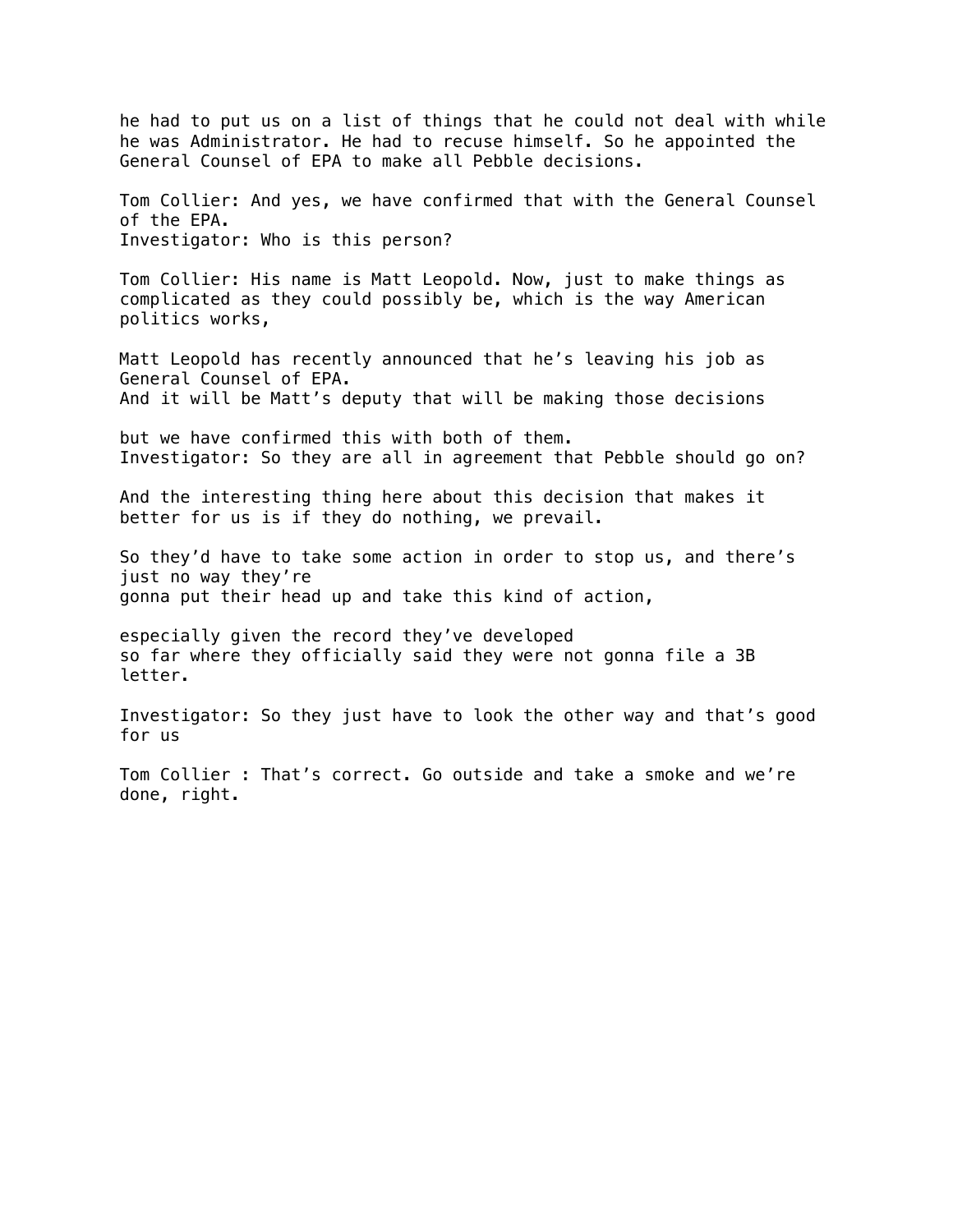#### [More Mines in Area](https://vimeo.com/460275888) Around Pebble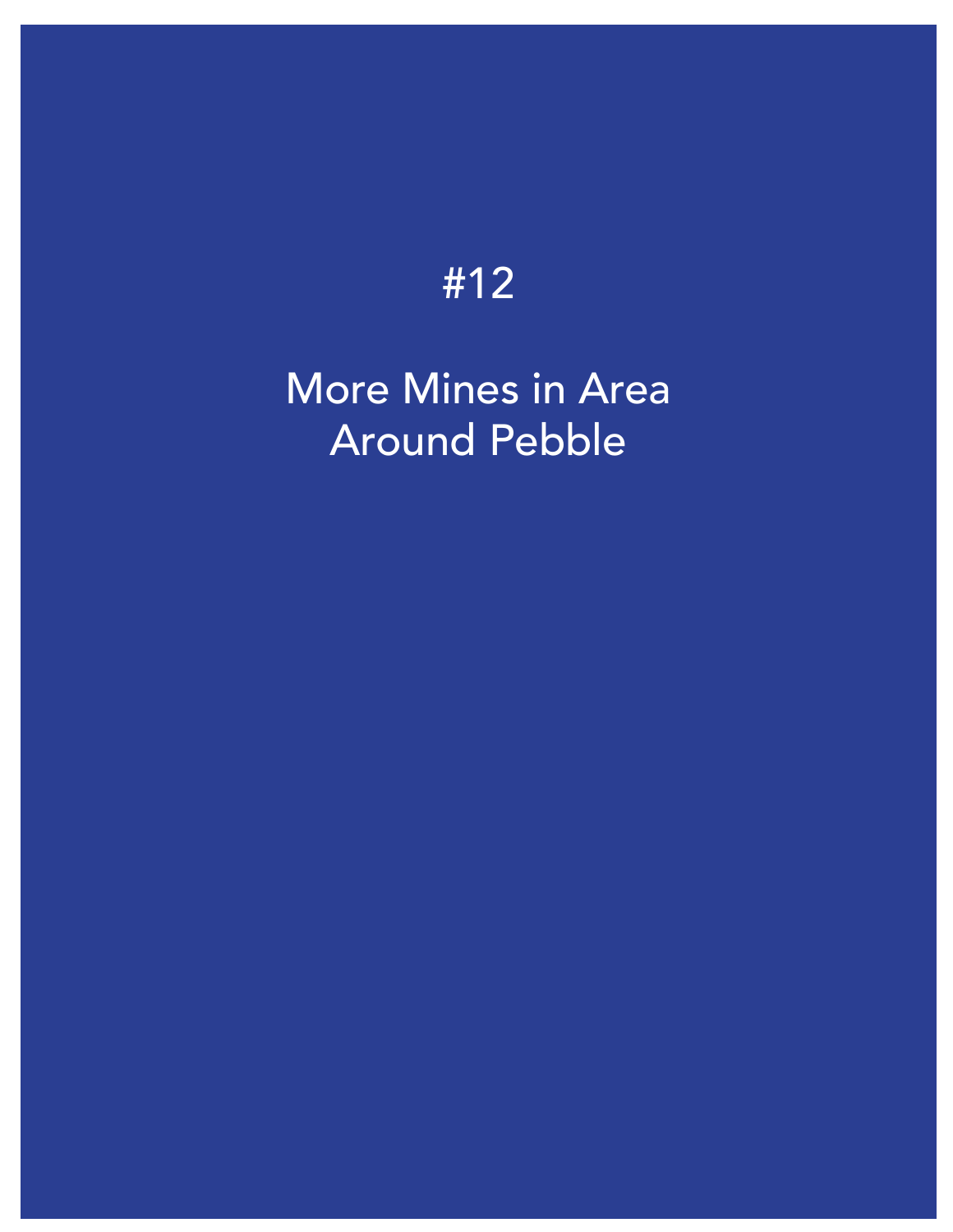Pebble itself has 450 square miles of mineral claims, or I'm sorry 425 square miles of mineral claims, and so there could be more mines on the Pebble lands over time.

We have other sites that we've drilled into and we have ore-grade mineralization in other areas in that 425 square miles but we don't talk about it too much

because right now we want people to focus on only Pebble, not that there's gonna be a dozen mines built here, but it's gonna be Pebble alone in that area.

Investigator: But in your reality how many more mines are there gonna be? Ronald Thiessen: Well you know there, so I mean listen the first mine is 180 years long, Pebble.

There's no rush for the other ones but I think ultimately, it's like you can say like Escondida, like Los [unclear], like Chuquicamata, you could see, you know, three to four mines in the area.

But that might be over a century.

Investigator: Yea, that's exactly what I was about to say. So that would be, say, three, four  $-$  in reality what's at stake here is three, four mines for a century in the region?

Ronald Thiessen: Yes

Have you shared your plan or what the plan is about of having several other mines in pebble with the Army Corps? What have they said about that?

Ronald Thiessen: So… Yes, we have.

More about the extension of the original mine to subsequent years. They took a look at downstream, the kinds of things that would need to be considered

and they did take some of that into account but because we are only applying for a 20-year mine life most of this will be addressed sometime in the next 20 years.

Investigator: Mhmm. And it's important to not make it public now I understand. Ronald Thiessen: Yes.

So we've, with respect to other mines, typically we share that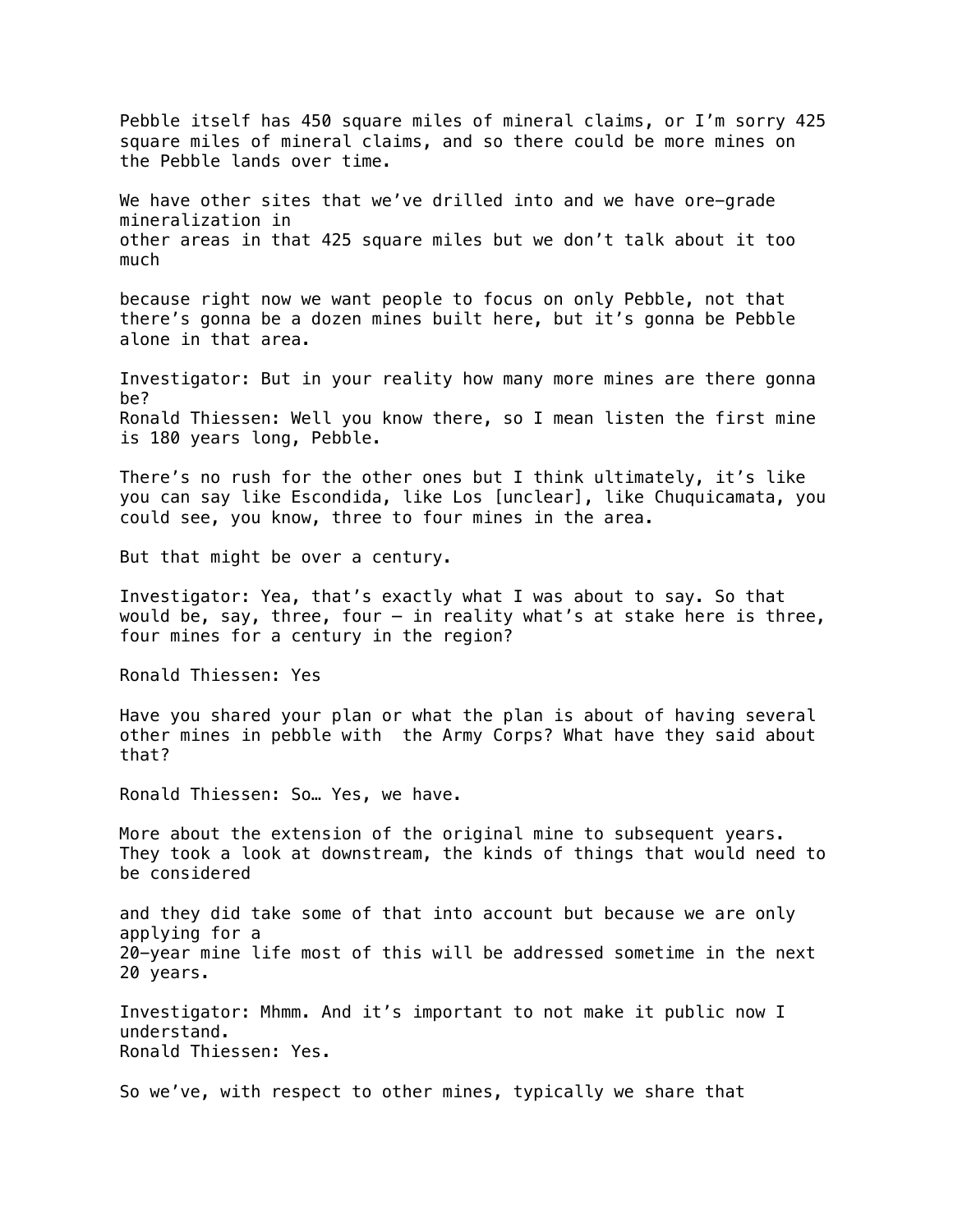information under the NDA with the other potential partners, the mining operating partners. you can see it, there's a picture in our presentation and it's induced polarization. It's a picture of the 425 square miles and it's got a bunch of dots on it. Each one of those little dots represents potentially another mine site. And so the army corp when they made their decision, they took into account that. Its not Public but Ron Thiessen: Yes Investigator: -- ah. I understand So they are already thinking along your side guys on the big development expansion and are planning in this way? Ron Thiessen: Yes. Yes. We've told them that there are two ways we would expand. The most obvious one is the extend the mine life, the mining license by 20 to 40 years, once we know the next methodology, block caving, open pit, or a combination of the two. And then the other expansion potential is to expand the mill from 180,000 tons a day to say 320,000 tons a day.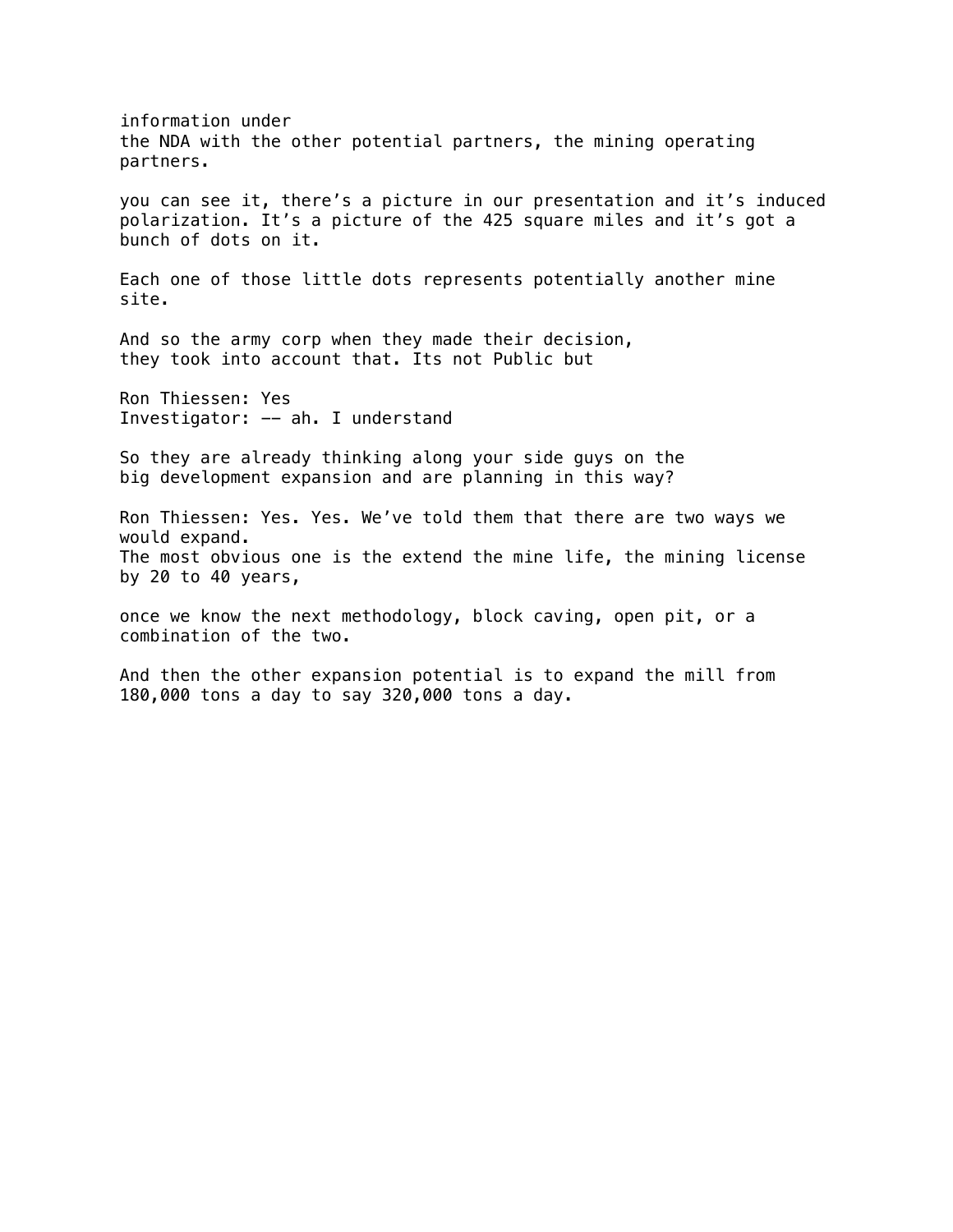# Ron Thiessen [on American Politics](https://player.vimeo.com/video/472737524) *released October 29, 2020*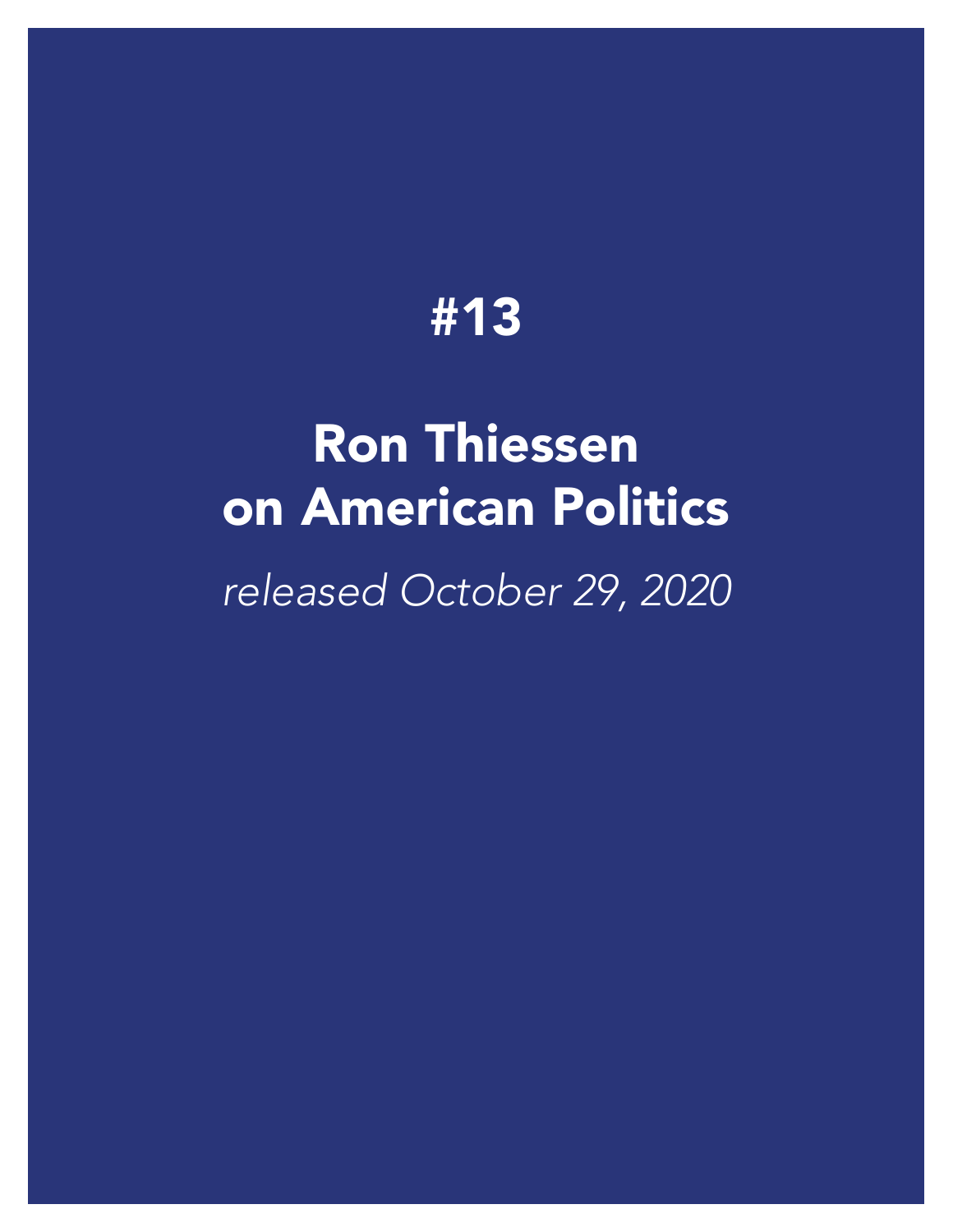#### **Pebble Tapes #13 – Ron Thiessen and American Politics**

**Thiessen:** We believe that we're going to get what's called the Record of Decision, which is… that's the end of federal permitting, and we believe that that will come to us in about mid-September.

So then, Biden almost becomes irrelevant because we need no more federal permits, After that, we only need construction permits and those are all issued by the State of Alaska.

The Governor of the State of Alaska is very much on side with resource development, Pebble in particular. When you look at history, in the last…Alaska's not that old a state, it only became a state in 1949. And the Clean Water Act and NEPA emerged in the mid-1970s from federal standpoints.

So when you go back 30, 35 years in Alaska there's never been a case where a Record of Decision has ben issued based on a final EIS where the construction permits from the State of Alaska haven't been forthcoming.

And I'm happy to provide you with a lot more background on all of this, but in effect a lot lot of it is history because we are so close to the end of it.

We are in what I like to call the "silly season," which is the final stages of a presidential election and everything, people have something to say about, comments, but it's the kind of season that once it's over, everybody forgets what everybody promised to do.

You aren't held to your promises.

There's no certainty with who will win this election. I mean, last time around nobody expected Trump to win. I mean even ourselves, we were preparing for a Hillary Clinton victory and we were shocked at the outcome on the night of the election.

In fact, the fellow that runs Pebble, Tom Collier, the CEO of what we call Pebble Limited Partnership, the company that owns the asset. He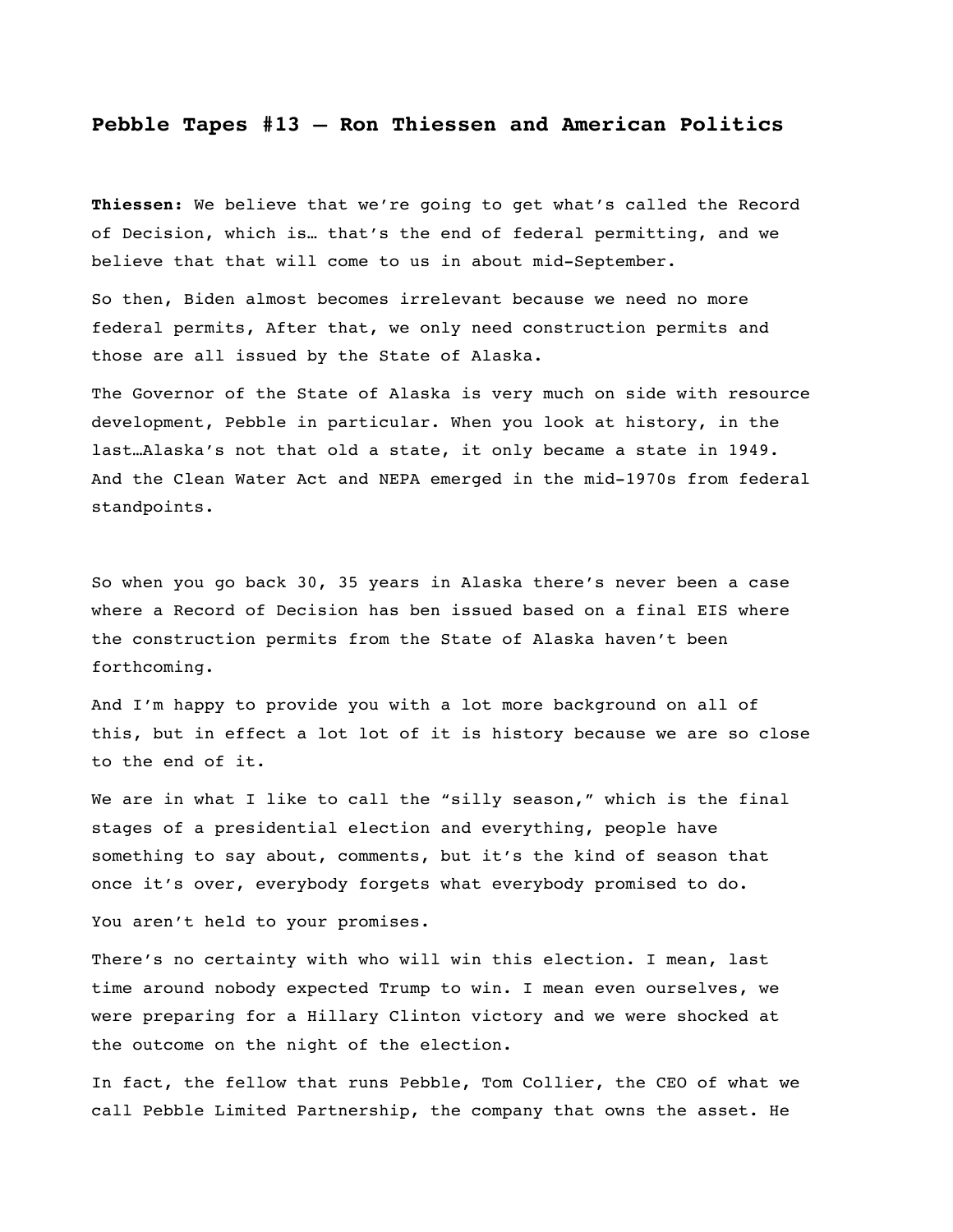is a lawyer that specializes in permitting, but he also ran the Department of the Interior during the Bill Clinton Administration.

**Investigator:** Oh, with the Democrats then.

**Thiessen:** Yes. And he's a lifelong Democrat, he knows the Clintons personally very well. Like I said, we were planning that it would be a Clinton victory, and then it was a Trump victory. And we said if Trump wins, it probably is a little bit better. You know, Republican administrations tend to be easier on on natural resource permitting than Democratic, but even under Democratic, if you do the right thing, Democratic administrations, you've accomplished it. So again, who will win this victory, this presidential election? I still think it's very much up in the air.

If we don't have the ROD issued before the election, because Biden if he gets elected, he becomes the Commander in Chief, so he so he becomes the head of the Army. So yes, he can delay it, but he can't turn around and say "you can't issue the permit to them. The ROD is negative." A ROD decision has to be made. And that decision has to be negative or positive, and it has to be based on the FEIS. Now the FEIS says this thing doesn't cause material damage here, doesn't cause material damage here, is great socio-economic opportunity her, plus they mitigated any of the wetlands impact. So it can't be negative. His official, statutory record is positive. So it's how long could he delay it. And if he delays it too much, it becomes in effect, a taking, an expropriation.

And then there's statute dealing with expropriation. In the Obama years, when Obama tried to make a decision on Pebble without an appropriate record, which was a pre-emptive veto, and the courts stopped them. We were easily successful in the courts shutting that down. But during that period, the State of Alaska said, "What you're trying to do is without statutory authority, and in our view it's a taking, an expropriation." And if it's determined to be a taking by the courts, we expect compensation. The State of Alaska said, "We want one trillion dollars for Pebble," because the state owns the mineral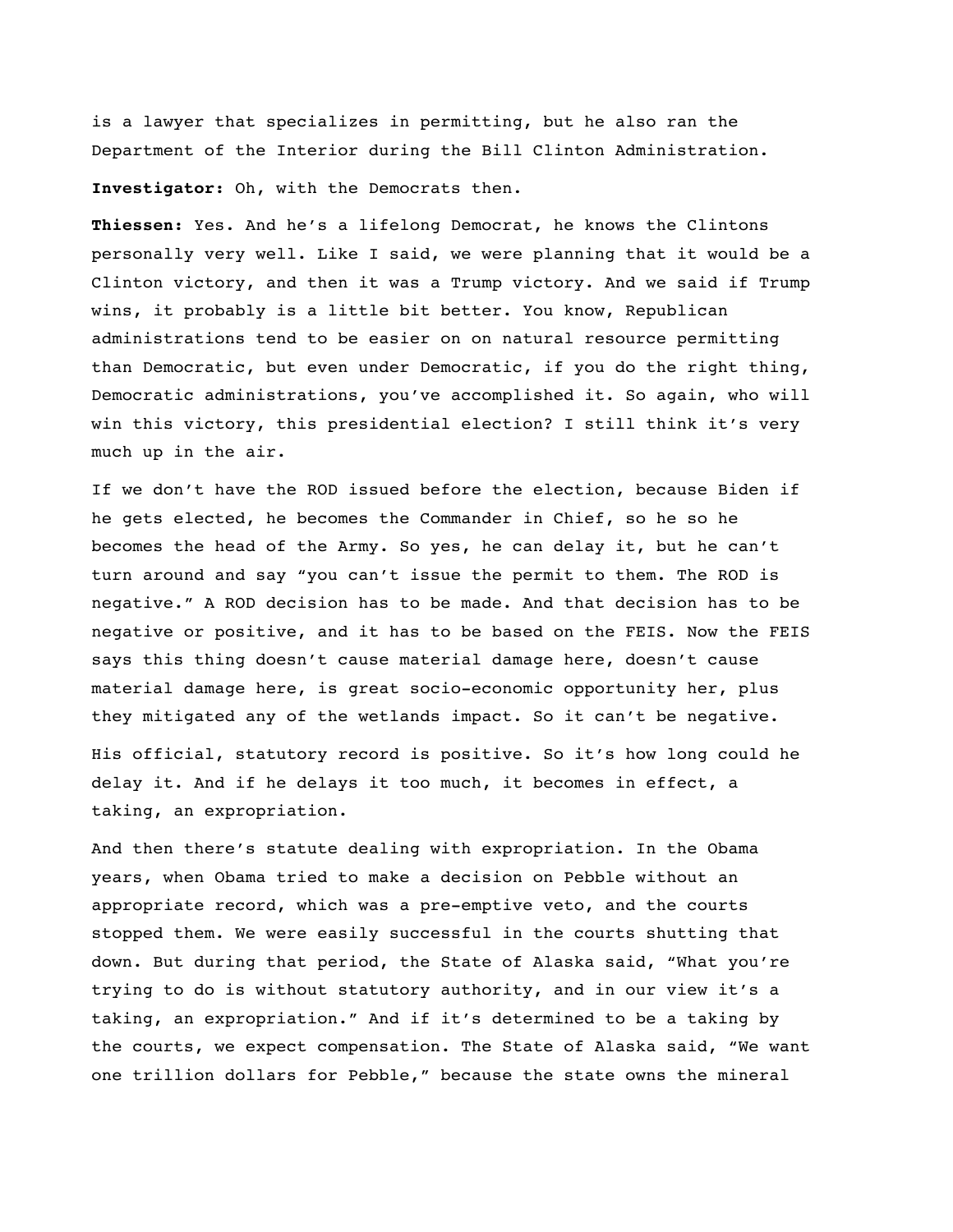rights. And because that letter went to the White House, an official letter and the Department of Justice had to get involved. And the Department of Justice then looked at it and while the Department of Justice didn't want to find the White House guilty, they said if it turns out you do not have the statutory authority, and this is a taking, the cost to the U.S. Federal Treasury will be \$700-800 billion at least.

So I mean it's, white it's a big state, there's a small population and especially when it comes to the political (inaudible) in Alaska…So people tend to know each other and we have quite a few contacts into the Murkowksi operation and quite a few contacts into the Sullivan operation.

As Tom said, they both were caught off-guard by the press report and the news report. And they published a statement that turned out to be quite in error. And now they'd rather not have to admit error, better that they're just quiet, and we're okay with that.

So we think we're going to have the…So we had meetings, face-to-face meetings with the Army Corps of Engineers, with the mitigation report, and they have basically agreed to everything, and what we have to do is have the hydrological engineering company called HDR certify everything. We, and once certified, then it's submitted and once receipted, we're done with the mitigation plan. So we think that will happen before month end. In fact, we were shooting for 10 days, two weeks from Monday of this week, so could be another, I'm gonna say 10 days, and we think we'll have that in.

I can send you an email or a Whatsapp update on the timing of that probably later today. I'll phone Tom and ask Tom how HDR is going. But the people from HDR were in all the meetings and they're one of America's leading hydrology companies.

And the guy that runs HDR in Alaska is an ex-Army corps of Engineers colonel and he used to run the Army Corps of Engineers in Alaska in the 1990s.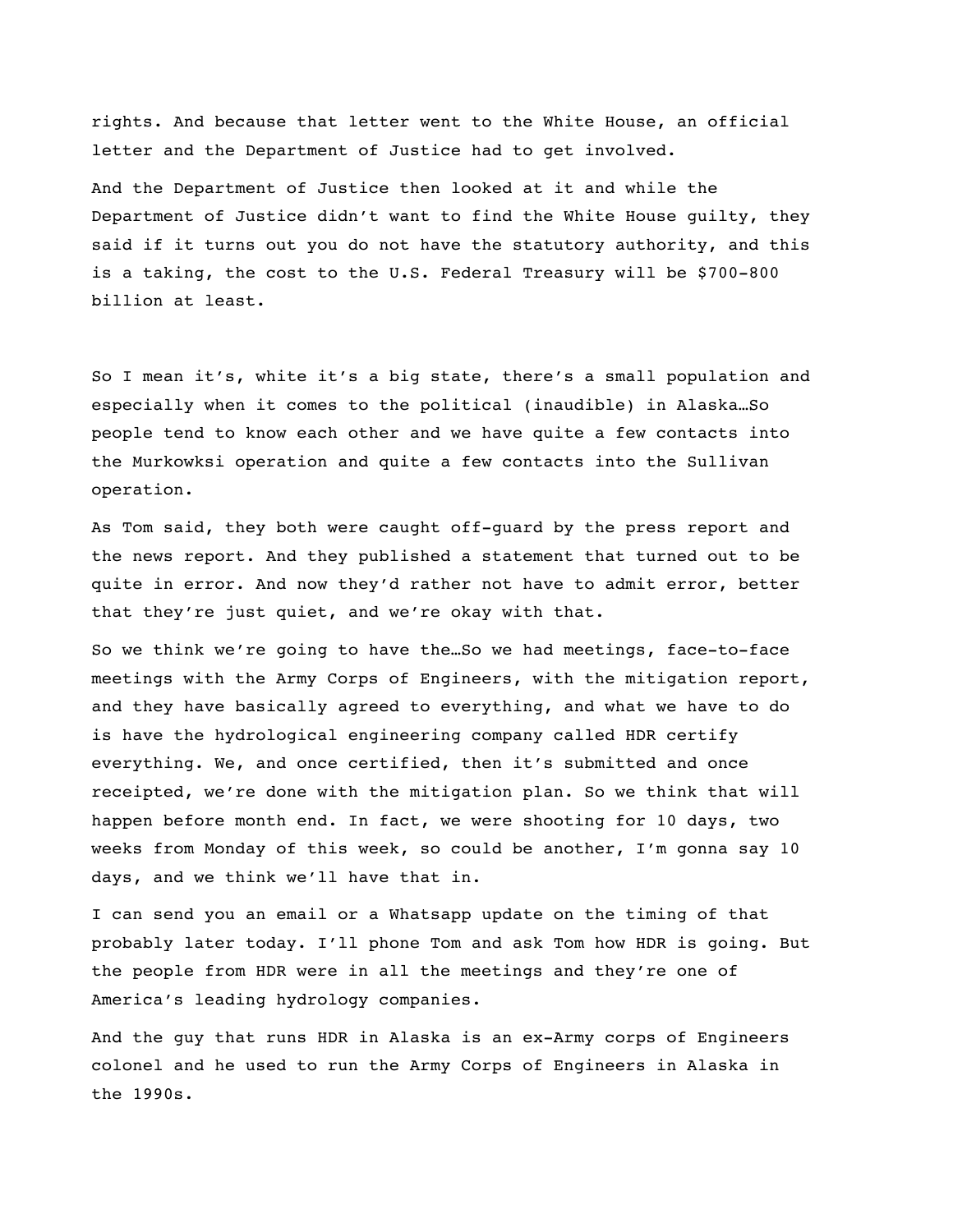Well the interesting part is we were running a commercial on FOX news about no politics in permitting on the Pebble Mine. And a person in the commercial was saying exactly that and Donald tweeted the exact quote out of the commercial that was the Pebble commercial: "No politics on Pebble permitting." So it was, he actually did use our exact words. I didn't write the tweet for him, but he (copied) our tweet.

#### **Investigator:** Do you think it's going to help?

**Thiessen:** Well I think it's made it very clear he intends there will be no political interference in any of this stuff. I think the chatter about Pebble will die down, because everyone's gonna want to talk about Ruth Ginserg. You see, during elections people want to create issues to talk about, especially the press.

Well, a Supreme Court justice in the Untied States, you probably can't get much more important than a Supreme Court justice. They are probably more important than a Vice president. And so, A) that means that there's less chatter about Pebble. We go about our business quietly, and B) we think that the fact that this issue has arisen now makes it probably even better for Trump's reelection.

#### **Investigator:** Why?

**Thiessen:** Just…because it will draw more conservatives who come out and vote. It'll be like a plebiscite, a proxy on Trump and the Supreme Court. See the Republicans always want very conservative justices and it's a really, like I said, a Supreme Court justice is probably more important than a Vice President of the Untied States.

Supreme Court justices make these monumental decisions, whereas the Vice President really is just a figurehead until the President dies and then he happens to come in. But Supreme Court justices are very key to all kinds of issues.

So it'll really pull, I think, a lot of Republicans who might not like Donald Trump and would not vote, but they're gonna want a Supreme Court justice in, so they're gonna come and get active and go vote.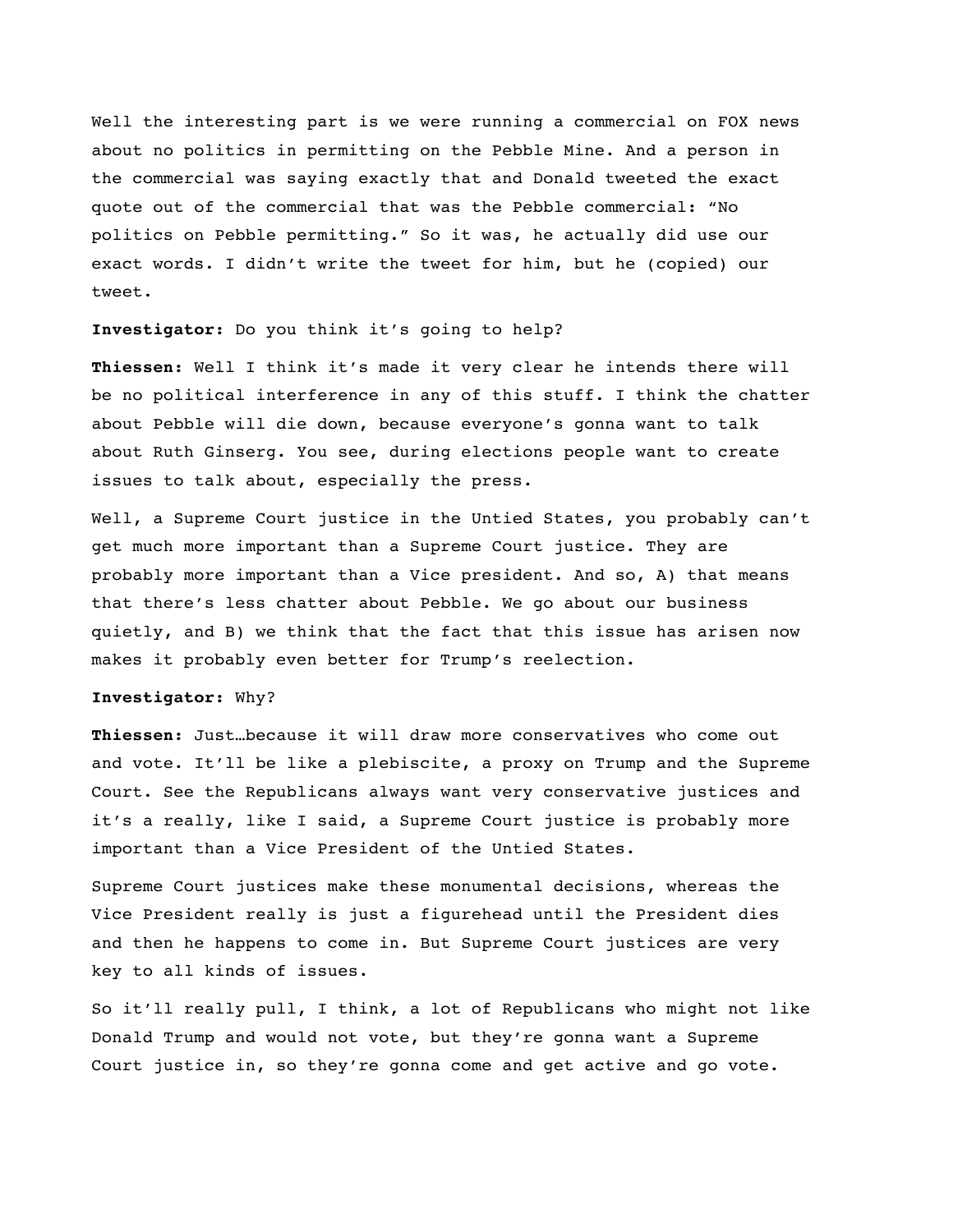# Ron Thiessen [on Business Model](https://vimeo.com/472724667) and Financing

*released October 29, 2020*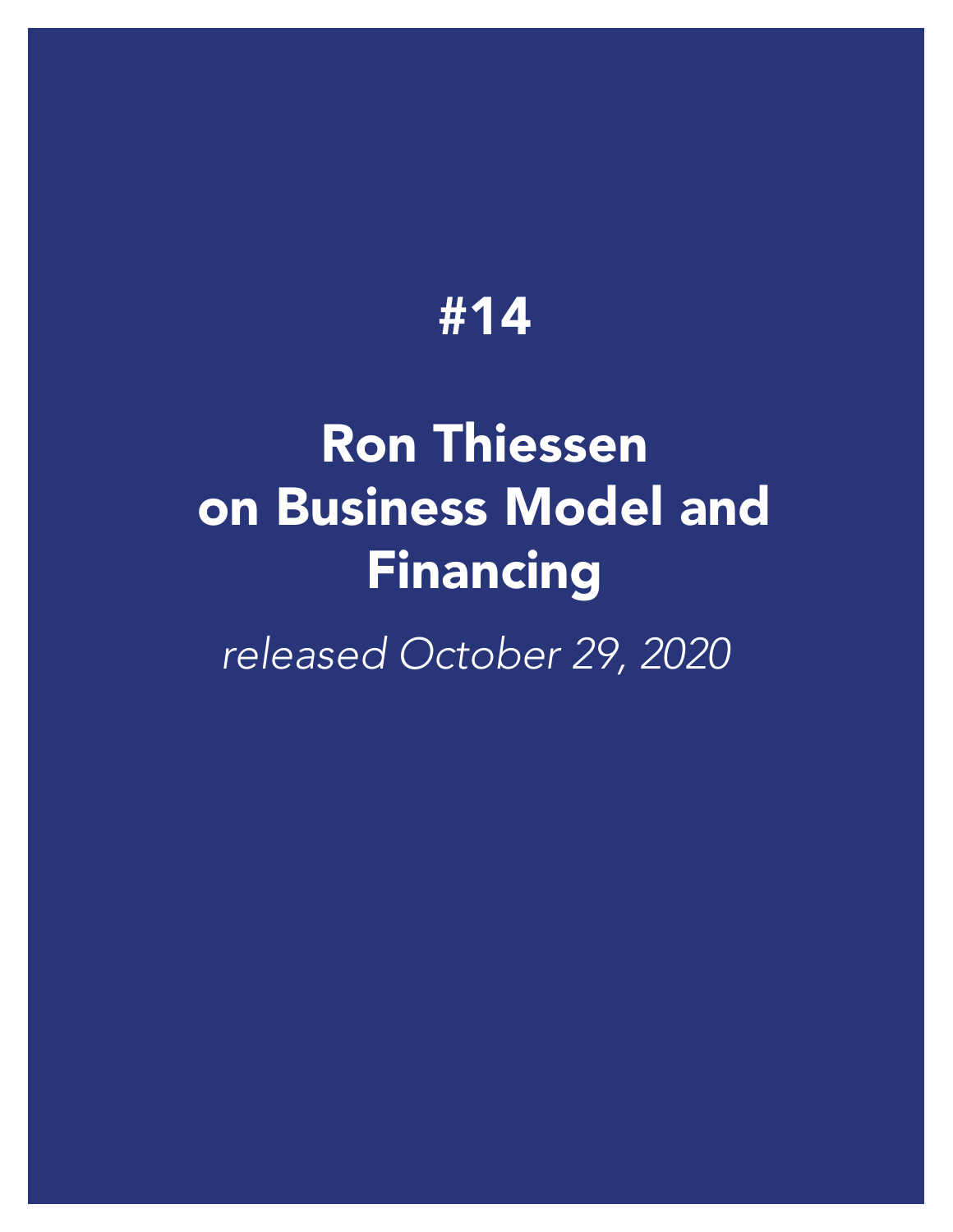#### **Pebble Tapes #14 – Ron Thiessen – Business Model**

**Thiessen:** This is history. We spend over 150 million preparing for permitting in environmental baseline studies. And other scientific studies. And then the permitting process itself we spend \$100 million on. I would say that we probably spent more than three times as much as the average. But we knew that we were in a controversial area and so we needed to answer all the questions with far more detail than I would say normally is the case.

But the United States…. The permitting is the hardest thing to get through. It typically takes 2 to 10 years. And we've been sat Pebble, I mean its.. the hard (inaudible) part of it has been about two and three quarter years, but we spent probably 10 years getting ready for it. We've owned Pebble since 2002.

We've spent almost a billion dollars in total on the project today. And have built nothing. There's nothing physical, there's not even a road into the site. We did all the work with helicopters.. Everyone went in and out in helicopters. All the drill rigs went in and out in helicopters. All the drill core came out in helicopters.

**Investigator:** What is your business model? At the very beginning we thought you were a mining company. But then later on, and then later on we think we understood that in the way you're more of a mining management company. So you run the business, you run the project, you make it work and then you sell it to other people who actually do the work.

**Thiessen:** Let me explain a little bit… both are right. We are a mining company. We operate the second largest copper mine in Canada. It's a large mine. It produces about 135 million pounds of copper a year in concentrate. Most of that concentrate is shipped to China.

And we're building an in-situ leach copper mine in Florence Arizona. But we go about looking for projects like the one in Tibet, something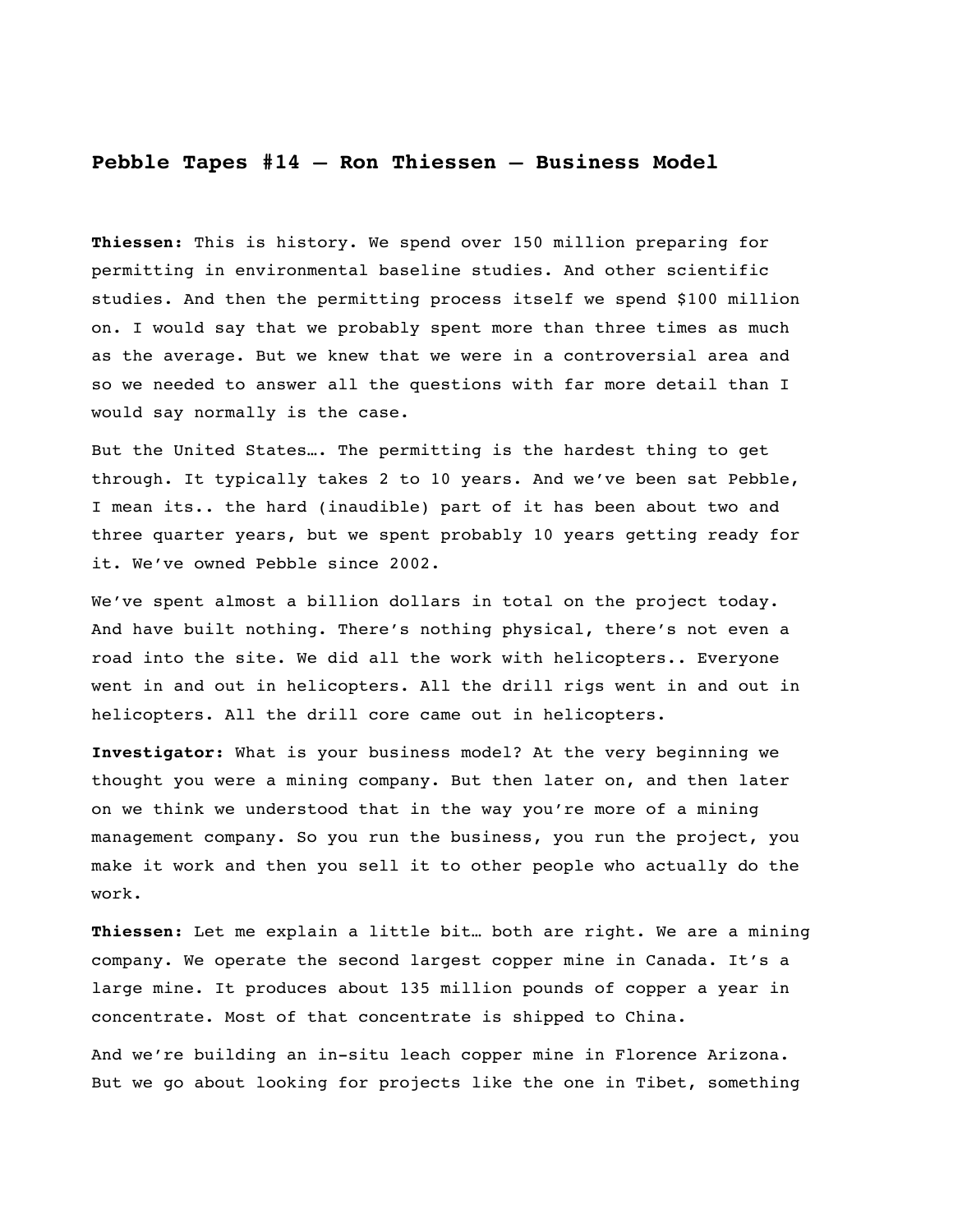where there's been an interesting discovery and then we take that project to what we think is an engineering feasibility, economic feasibility, and at that point we typically make a decision. Is it something that we will build ourselves, or that we will bring partners in, or that we will sell? And you know, any and all of those are open and available to us.

Pebble is probably the size and scale that it would be a challenge for us to build it on our own. It's a plus-five billion capital expenditure. And it's typical in our business that these kinds of projects are done by joint ventures or consortiums. And that's how we see pebble being developed ultimately. I mean even the Resolution project in Arizona is a joint venture between BHP and Rio. Rio has 55, BHP has 45. Escondida, the biggest mine in the world is a joint venture of BHP, Rio Tinto, Mitsubishi, and the State of Chile.

**Investigator:** And do you have any partners now for precisely…how is it looking for the partnership?

**Thiessen:** We don't. We own 100% of the project today. We've had partners in past. We had Rio Tinto that at one point was up to a 20% shareholder of Northern Dynasty and they exited that.

Another party, a private group, with natural resource background bought that. They're our largest shareholder today, a family office private equity called Sterling Global. And Rio invested \$200 million in the company and that's how part of the billion dollars that was spent.

Anglo American came in as a 50/50 partner at asset level in 2007. Funded \$575 million worth of expenditure and then had to leave. And they wanted to put the project in care and maintenance but they couldn't without our permission. And we wanted to go ahead and go through permitting and they said they simply couldn't because they were bleeding too much money because of operations in South Africa and in particular in Brazil: Minas-Rio.

So they had to walk away and the deal we had was they had to spend \$1.5 billion to vest at 50%. They'd spent \$575 million, so they walked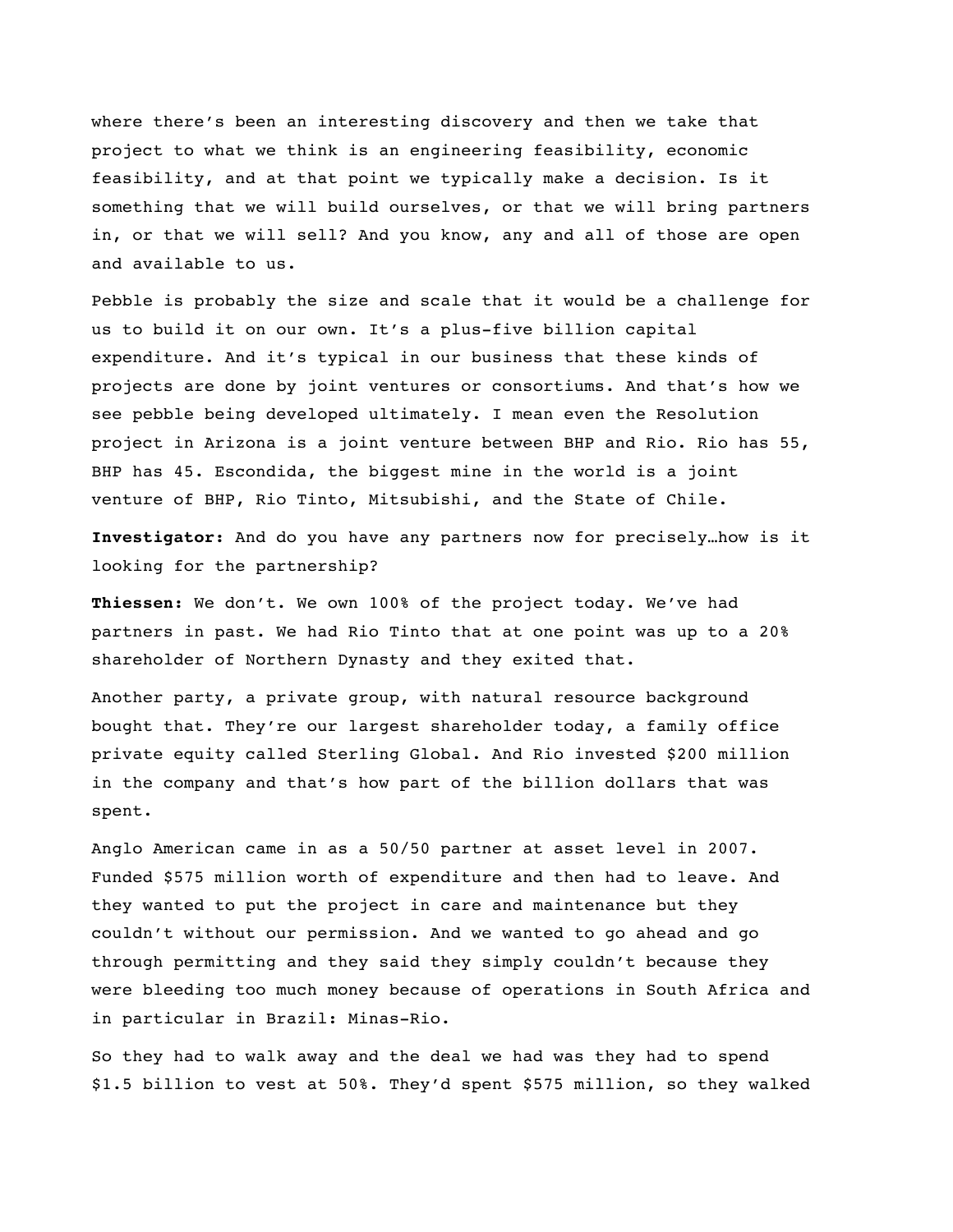away with nothing. So that's how we got up to \$775 million funded in the project. The rest we financed ourselves and equitied (inaudible) ourselves.

We are running a process today where we're talking to several major mining companies about the possibility of joining the partnership, or the joint venture if you will to see this project go ahead once we've got the ROD in place.

**Investigator:** So everything will be triggered by, as you said, the ROD.

#### **Thiessen:** Yes

**Investigator:** And those partners are they international, national US? **Thiessen:** They're the usual suspects.

We want to put together a partnership arrangement. We bring the asset and they bring the necessary financing to put the project into production. The total CapEx on this in round numbers is going to be about 5.5 billion. We believe the State of Alaska and other entities in Alaska will fund most of the infrastructure for about 1.5, so the net is \$4 billion, a combination of equity and bank financing.

If you go through your due diligence and you say, "Listen Ron, I'm interested in investing in this project, now here's what I'm thinking of quantity-wise," then we'll see how we can make that happen.

Our – I mean my,– professed desire is to remain in as a partner, but you know, again, we're a smaller operation. This is the only asset northern Dynasty has, although the organization behind Northern Dynasty, Hunter Dickinson, has other operating mines in North America. So there are several strategies that could be deployed, but typically I say first goal is we remain as a partner.

If these large companies don't want a partner that is a single-asset company, then they'd want to buy us out. That's not unusual. Those conversations always take place. That's, you know, I can guarantee a partnership interest. I can sign that as the CEO of the company, but I